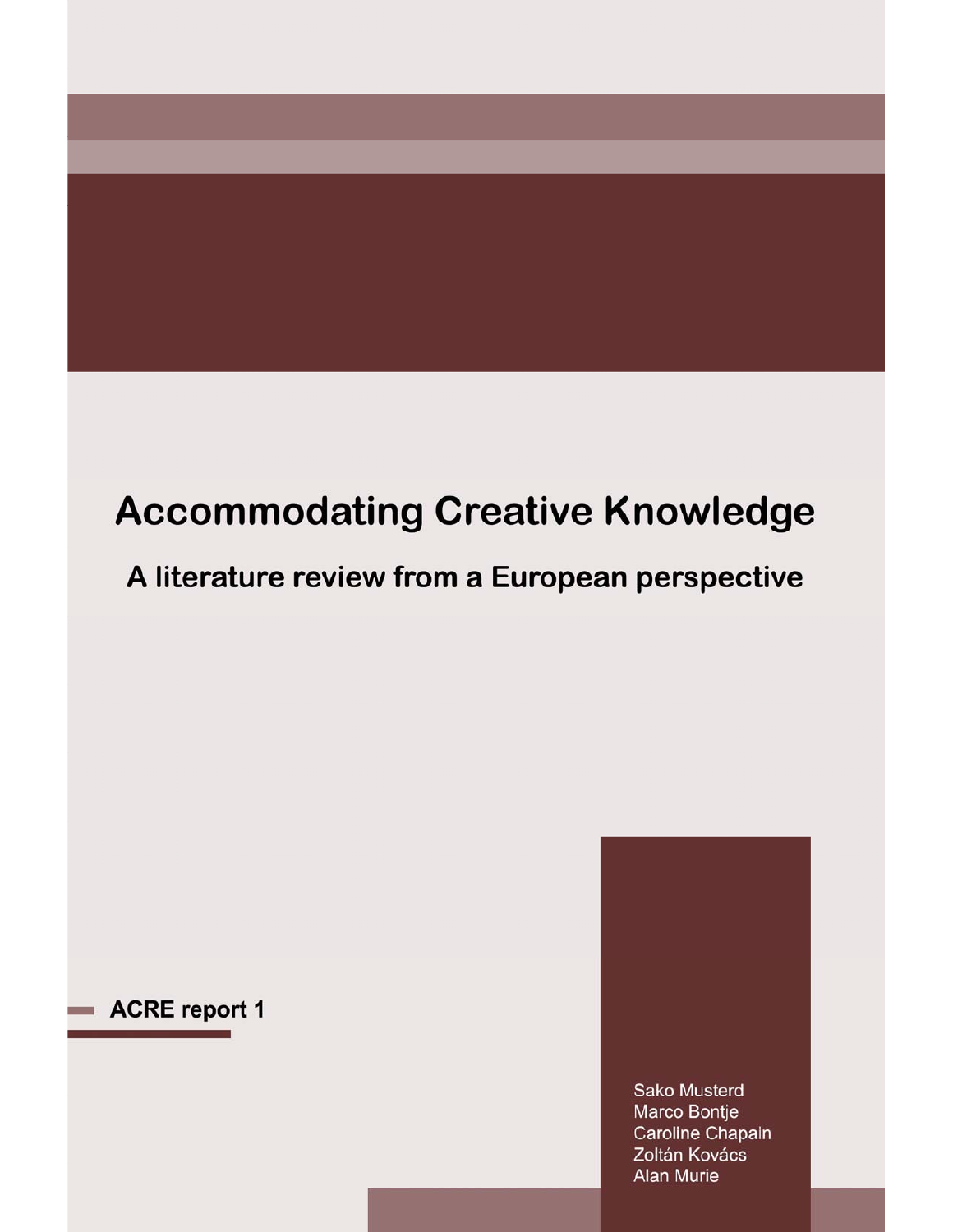**Accommodating Creative Knowledge** 

**A Literature Review from a European Perspective**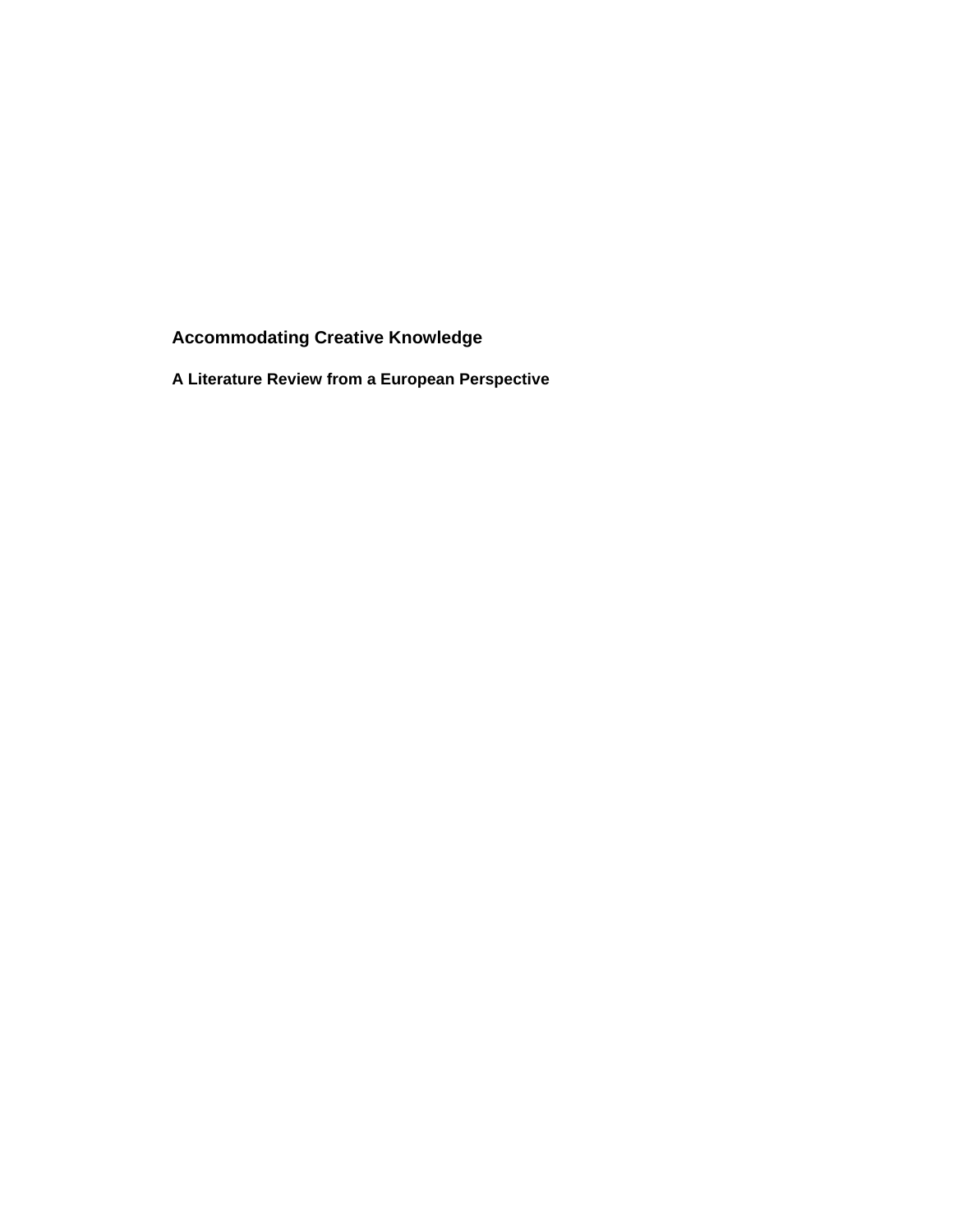ISBN 978-90-78862-01-7

Printed in the Netherlands by Repro Universiteit van Amsterdam Edition: 2007 Cartography lay-out and cover: Puikang Chan, AMIDSt, University of Amsterdam

All publications in this series are published on the ACRE-website http://www2.fmg.uva.nl/acre and most are available on paper at:

Dr. Olga Gritsai, ACRE project manager University of Amsterdam Amsterdam institute for Metropolitan and International Development Studies (AMIDSt) Department of Geography, Planning and International Development Studies Nieuwe Prinsengracht 130 NL-1018 VZ Amsterdam The Netherlands Tel. +31 20 525 4044 +31 23 528 2955 Fax +31 20 525 4051 E-mail: O.Gritsai@uva.nl

Copyright © Amsterdam institute for Metropolitan and International Development Studies (AMIDSt), University of Amsterdam 2007. All rights reserved. No part of this publication can be reproduced in any form, by print or photo print, microfilm or any other means, without written permission from the publisher.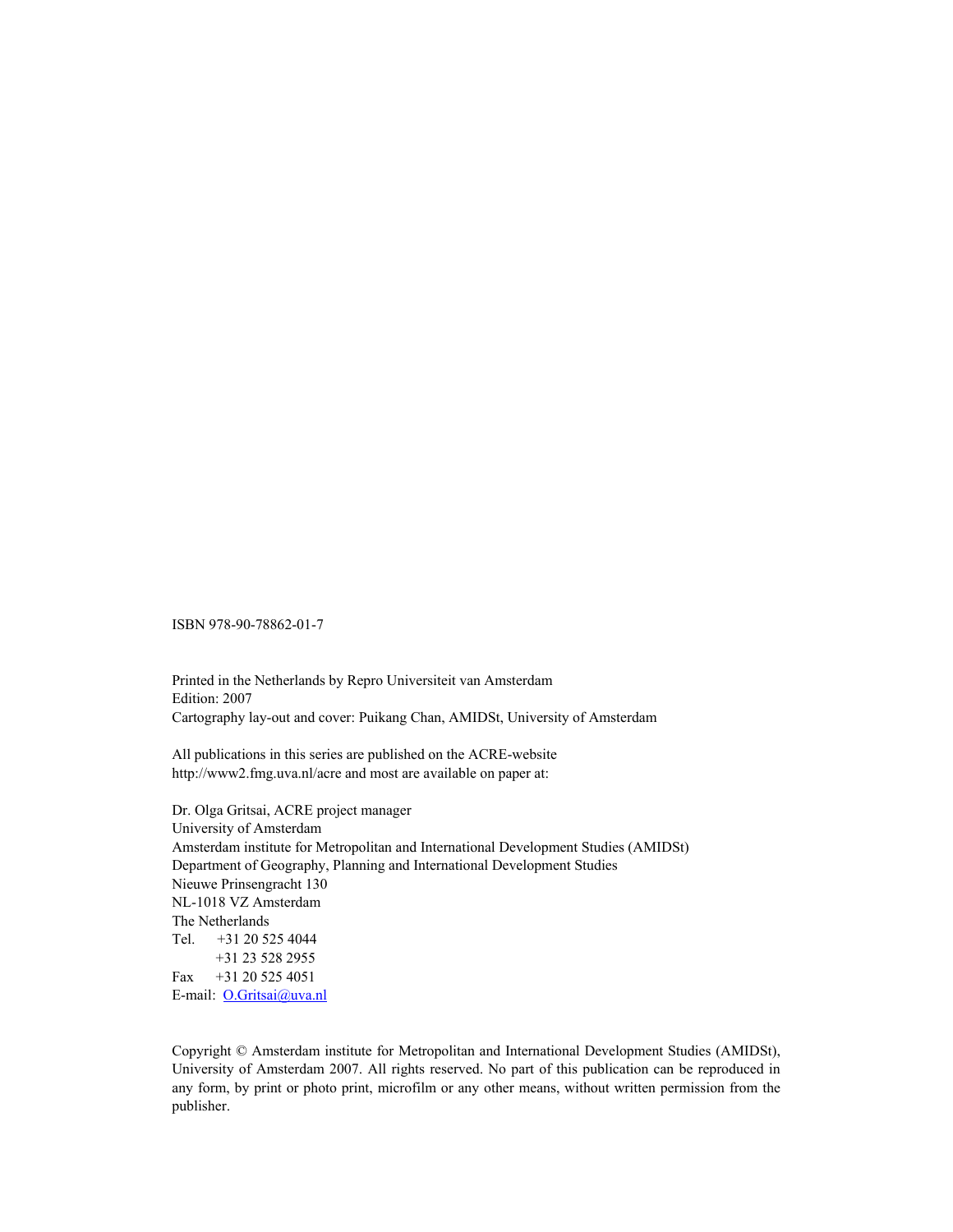# **Accommodating Creative Knowledge**

### **A Literature Review from a European Perspective**

### **ACRE report 1**

Sako Musterd Marco Bontje Caroline Chapain Zoltán Kovács Alan Murie

ACRE Accommodating Creative Knowledge – Competitiveness of European Metropolitan Regions within the Enlarged Union

Amsterdam 2007 AMIDSt, University of Amsterdam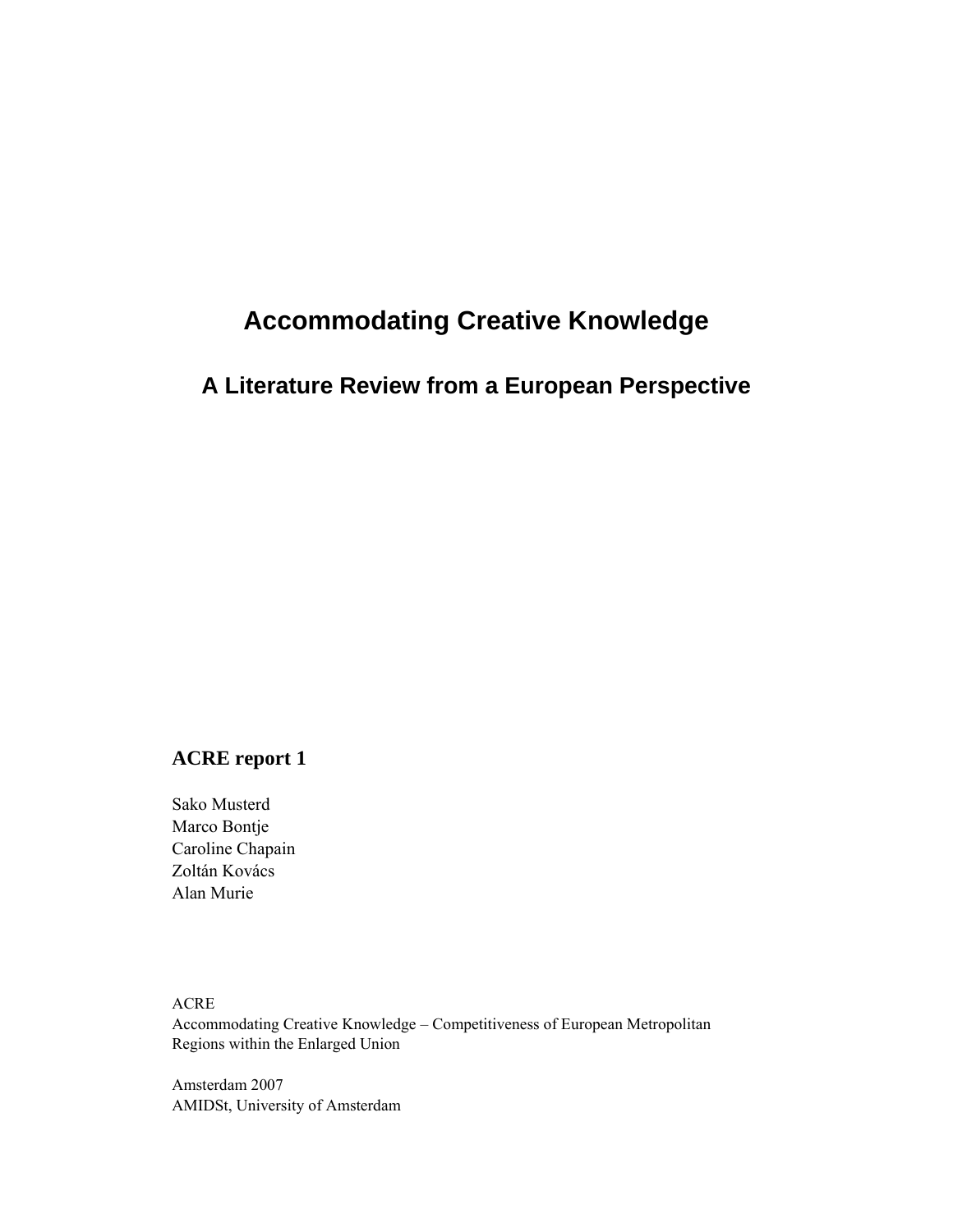# **ACRE**

ACRE is an acronym of the international research project 'Accommodating Creative Knowledge – Competitiveness of European Metropolitan Regions within the Enlarged Union'.

The project is funded under the Priority 7 'Citizens and Governance in a Knowledge-based Society' within the Sixth Framework Programme of the European Union (contract no 028270).

Coordination:

#### **Prof. Sako Musterd**

University of Amsterdam Amsterdam institute for Metropolitan and International Development Studies (AMIDSt) Department of Geography, Planning and International Development Studies Nieuwe Prinsengracht 130 NL-1018 VZ Amsterdam The Netherlands

Participants:

- **Amsterdam** (Amsterdam institute for Metropolitan and International Development Studies, University of Amsterdam, the Netherlands)
	- Marco Bontje ~ Olga Gritsai ~ Heike Pethe ~ Bart Sleutjes ~ Wim Ostendorf ~ Puikang Chan
- **Barcelona** (Centre de Recerca en Economia del Benestar Centre for Research in Welfare Economics, University of Barcelona, Spain) Montserrat Pareja Eastaway ~ Joaquin Turmo Garuz ~ Montserrat Simó Solsona ~ Lidia Garcia Ferrando ~ Marc Pradel i Miquel
- **Birmingham** (Centre for Urban and Regional Studies, University of Birmingham, UK) Alan Murie ~ Caroline Chapain ~ John Gibney ~ Austin Barber ~ Jane Lutz ~ Julie Brown
- **Budapest** (Institute of Geography, Hungarian Academy of Sciences, Hungary) Zoltán Kovács ~ Zoltán Dövényi ~ Tamas Egedy ~ Attila Csaba Kondor ~ Balázs Szabó
- **Helsinki** (Department of Geography, University of Helsinki, Finland) Mari Vaattovaara ~ Tommi Inkinen ~ Kaisa Kepsu
- **Leipzig** (Leibniz Institute of Regional Geography, Germany) Joachim Burdack ~ Günter Herfert ~ Bastian Lange
- **Munich (Department of Geography, Ludwig-Maximilian University, Germany)** Günter Heinritz ~ Sabine Hafner ~ Manfred Miosga ~ Anne von Streit
- **Poznan** (Institute of Socio-Economic Geography and Spatial Management, Adam Mickiewicz University, Poland)
	- Tadeusz Stryjakiewicz ~ Jerzy J. Parysek ~ Tomasz Kaczmarek ~ Michal Meczynski
- **Riga** (Stockholm School of Economics in Riga, Latvia) Anders Paalzow ~ Diana Pauna ~ Vjacheslav Dombrovsky ~ Roberts Kilis ~ Arnis Sauka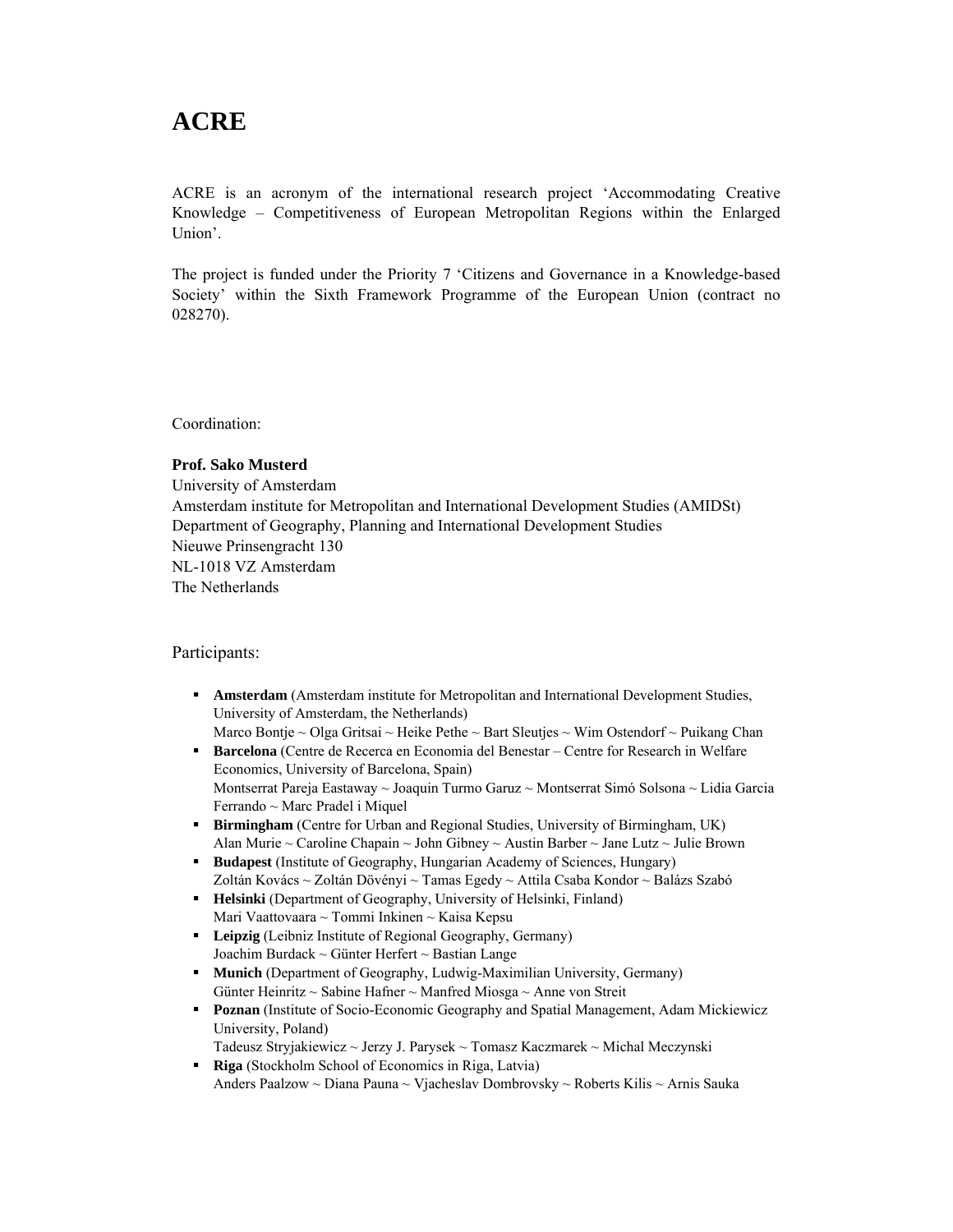- **Sofia** (Centre for Social Practices, New Bulgarian University, Bulgaria) Evgenii Dainov ~ Vassil Garnizov ~ Maria Pancheva ~ Ivan Nachev ~ Lilia Kolova
- **Toulouse** (Interdisciplinary Centre for Urban and Sociological Studies, University of Toulouse-II Le Mirail, Toulouse, France) Denis Eckert ~ Christiane Thouzellier ~ Elisabeth Peyroux ~ Michel Grossetti ~ Mariette
- Sibertin-Blanc ~ Frédéric Leriche ~ Florence Laumière ~ Jean-Marc Zuliani ~ Corinne Siino **Milan** (Department of Sociology and Social research, University degli Studi di Milan Bicocca, Italy)

Enzo Mingione ~ Francesca Zajczyk ~ Elena dell'Agnese ~ Silvia Mugnano

**Dublin** (School of Geography, Planning and Environmental Policy, University College Dublin, Ireland)

Declan Redmond ~ Brendan Williams ~ Niamh Moore ~ Veronica Crossa ~ Martin Sokol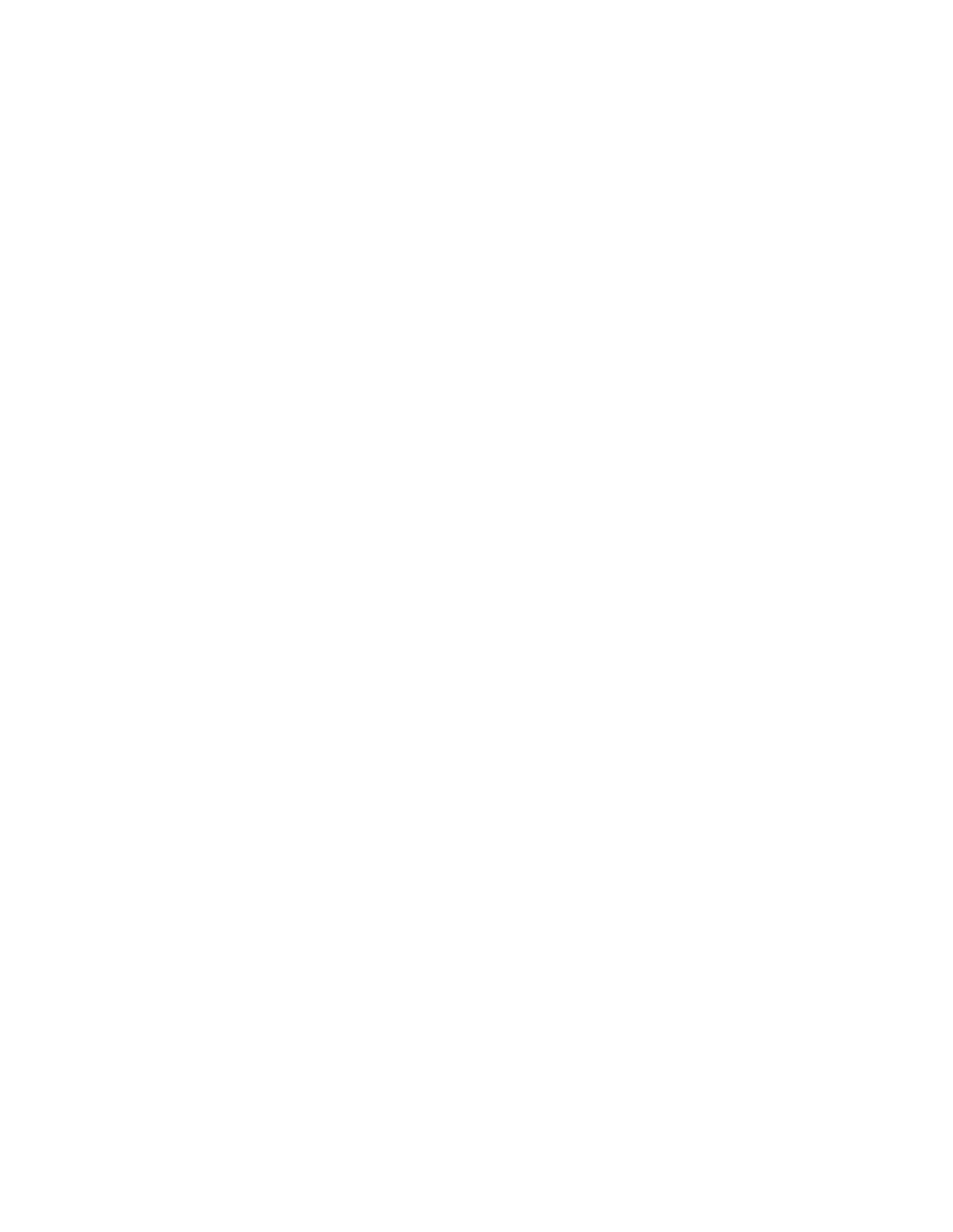## **Table of Contents**

|  | 2 Globalisation, changing agglomeration economies and the revival of geography 5        |  |  |  |
|--|-----------------------------------------------------------------------------------------|--|--|--|
|  |                                                                                         |  |  |  |
|  | 4 Path dependency, cluster formation and urban and regional development 13              |  |  |  |
|  | 5 'Soft' location factors, the emergence of 'creative industries', 'knowledge intensive |  |  |  |
|  |                                                                                         |  |  |  |
|  | 6 Social conditions and consequences of creative knowledge city strategies25            |  |  |  |
|  |                                                                                         |  |  |  |
|  |                                                                                         |  |  |  |
|  |                                                                                         |  |  |  |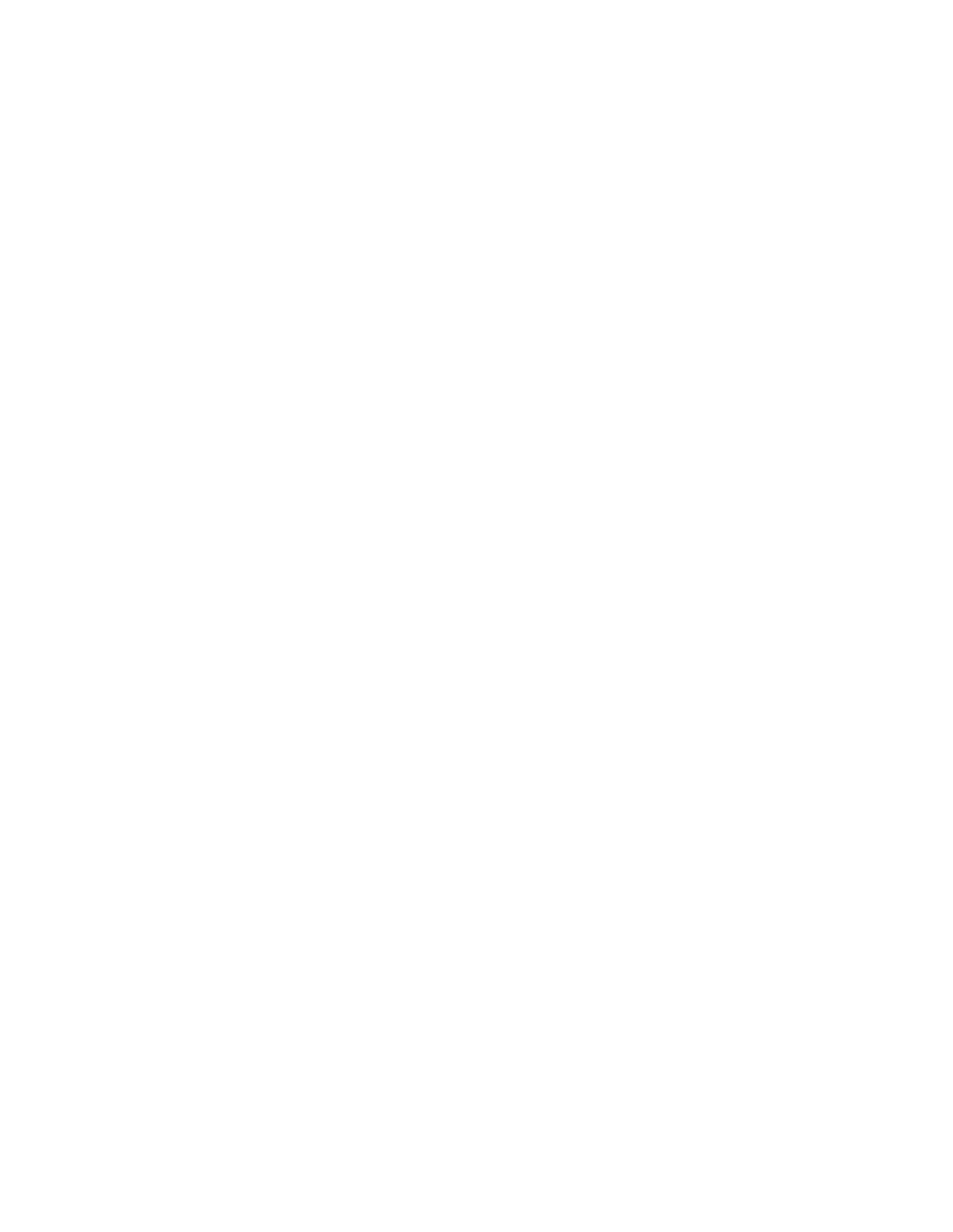### **1 TRANSFORMING ECONOMIES AND URBAN CHANGE**

Economies and cities or urban regions are highly unstable entities. Change and transformation are normal for them. Economies change in terms of their structure. They either grow or shrink; and urban units do the same. The dynamics are tightly linked to each other and simultaneous, as well as lagged changes, are apparent when we compare developments over time. Different phases of economic development are linked in this way with particular forms or sorts of urban development. This holds for different eras. In the nineteenth-century it was the Industrial Revolution that gave birth to the typical factory town. These had their origins in Britain, France, and Germany, but have subsequently emerged (and are still emerging) in many countries across the world. In the twentieth century, the rise of Fordist mass production was associated with the growth of the large industrial metropolis. Cities like Detroit and Pittsburgh in the United States and Manchester, Birmingham and Sheffield in the UK, as well as larger and smaller cities and urban regions elsewhere, developed similar profiles. Yet this was not the final stage. Urban economic structures have been undergoing another marked shift, away from Fordist mass production regimes. The shift initially implied either a transformation towards more capital-intensive ways of production or a move to places with a less expensive labour force. At the same time, or subsequently, the type of production also changed. More flexible forms of production were adopted as well as new principles of 'just-in-time' and 'productionon-demand' delivery of products (Harvey, 1987). More flexible post-Fordist markets were replacing the rigid labour markets of the Fordist period. This too had its implications for the development of cities and urban regions. These shifting economic structures, the demise of some economic activities and the rise of others, all taking place in a context of changing routines of production, have widely impacted upon life in urban areas (Scott, 2006).

However, Europe presents a rather complex and controversial picture in this respect. While the demise of Fordism was evident in the 1970s in Western Europe, it did not happen in the East until the early 1990s. Ironically, the state-socialist system forcibly imposed after World War II also meant the conservation of the rigid Fordist-type economic system, with strong state-socialist impediments, throughout the whole of East Central Europe. This situation changed abruptly after 1989-90 when the centrally planned economies of state socialism disintegrated. Most of the former state complexes and large industrial monoliths went bankrupt and were either closed or divided into smaller, more flexible units. Simultaneously there was a boom in the service sector, especially in the fields of trade, tourism, financial and business services: East Central European economies followed the global trend of post-Fordist restructuring with some two decades of delay. This had serious implications for the path of urban development within Europe and it is relevant at this stage to note that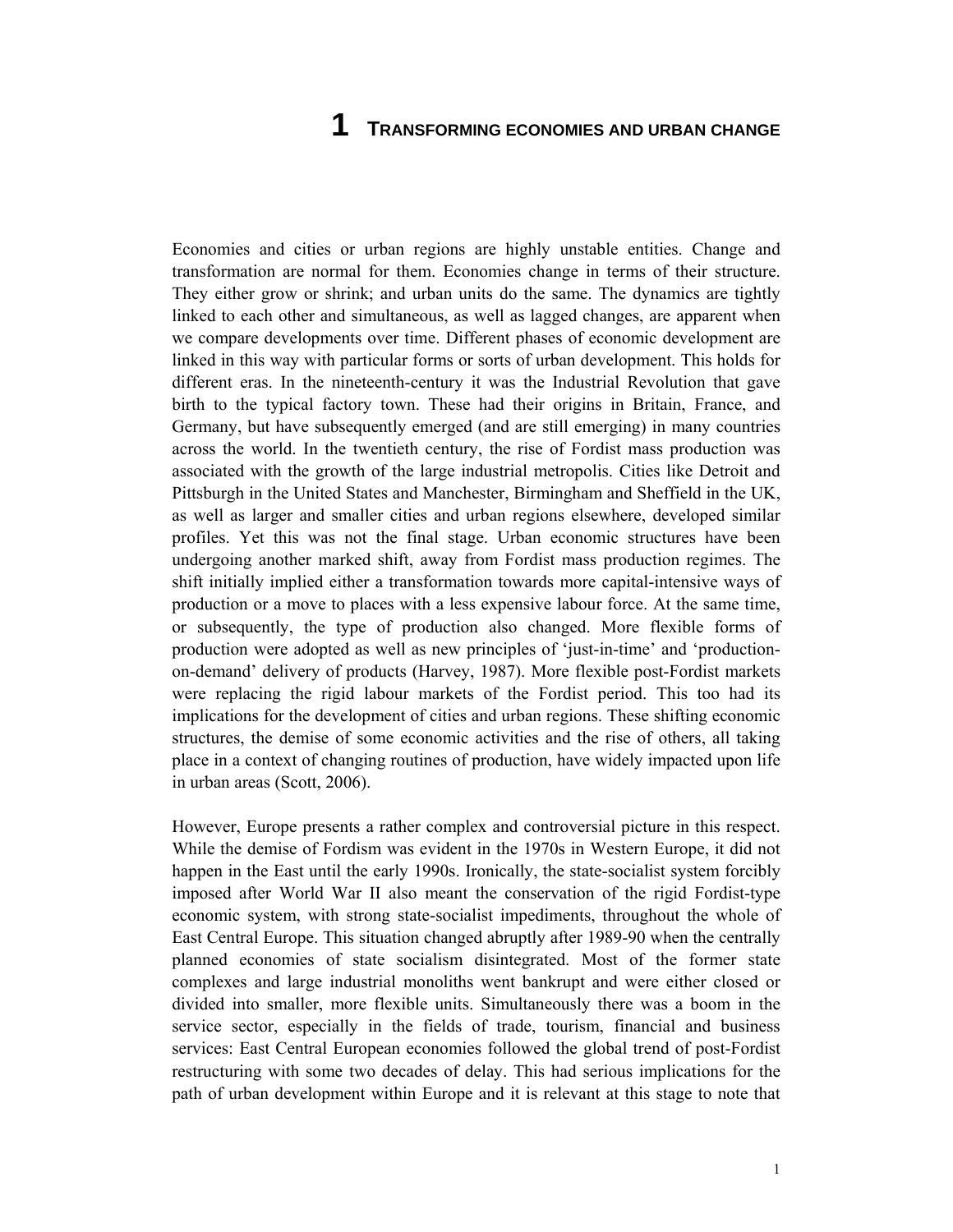some authors have questioned the relevance of developing the creative industries in Eastern Europe (e.g. O'Connor, 2005; Primorac, 2006).

With each new wave of urban transformation the relationship between economic change and urban change also became more mutual. It was not simply a matter of urban change arising because of economic transformation; increasingly the urban economic structure and the transformation that took place was also affected by the characteristics of the city and region that had been developed previously. The longer and stronger the path an urban region had followed over time, the greater was the influence of that path on new developments.

Although the association between economic transformation and urban change holds true at all times, in this text we mainly focus on the most recent transformations and urban challenges. In this most recent period there is a growing belief that in order to understand why some places are able to attract new economic activities that represent growth sectors in the wider economy (and why some places are not) the urban region, and the cities in that region, and more particularly certain specific urban 'milieus' are gaining in importance.

This paper reviews a relevant selection of the literature – call it a state-of-the art review – of the creative knowledge economy. This is done by linking urban and economic transformations with several theoretical debates about what is important for understanding such transformations. A wide variety of new ideas, concepts and theories that are relevant for the understanding of changing urban economies are discussed. This is followed – in section  $2 - by a$  discussion of globalisation, new agglomeration economies, creativity and the rediscovery of the value of geography, connecting the global and the local. In section 3, the clustering concept is introduced and its value and limitations are critically discussed. Following these comments we focus attention on two additional and highly relevant debates. The first debate concerns the relevance of path dependence in association with cluster formation and urban and regional development (section 4); the second debate refers to the relevance of so-called 'soft location factors' often associated with the emergence of creative industries and the creative class. More and more (managers of) cities believe in a future in which culture, creativity and innovation are the key concepts (cf. Hall, 1998; Lambooy, 1998). Apart from considering the bases for these beliefs, the relevance of soft factors for attracting creative and knowledge intensive activities is considered. These issues will be dealt with in section 5.

In section 6 we consider the view that 'soft factors', (including urban atmospheres, housing markets, social structure and social conditions) are of increasing importance in attracting new economic activities, particularly creative and knowledge intensive industries ('A' as a 'cause' for 'B'). It is equally important, however, to focus attention on that relationship the other way around: creative knowledge cities or even strategies designed to encourage such development may also have specific impacts on the 'soft factors', such as social conditions ('B' as a 'cause' for 'A'). In addition to theories and concepts and discussions on the mutuality of relations between economic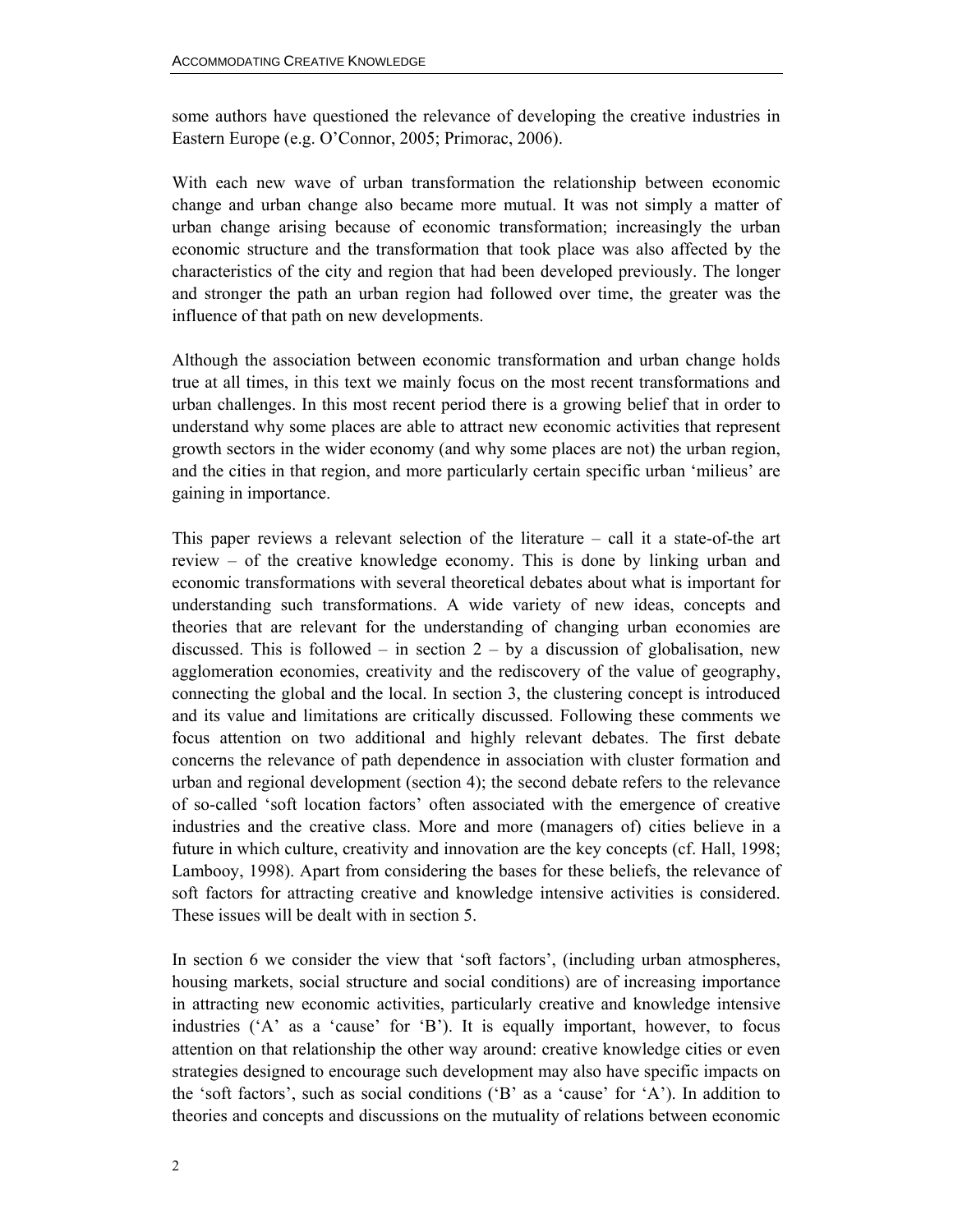and urban change, we also briefly refer to some literature which focuses on spatial scale.

In section 7 we discuss whether the city or region or perhaps another unit is the most appropriate focus of attention. Finally, in section 8, we relate the debate to the European research project ACRE and formulate questions we feel remain unanswered by the existing literature.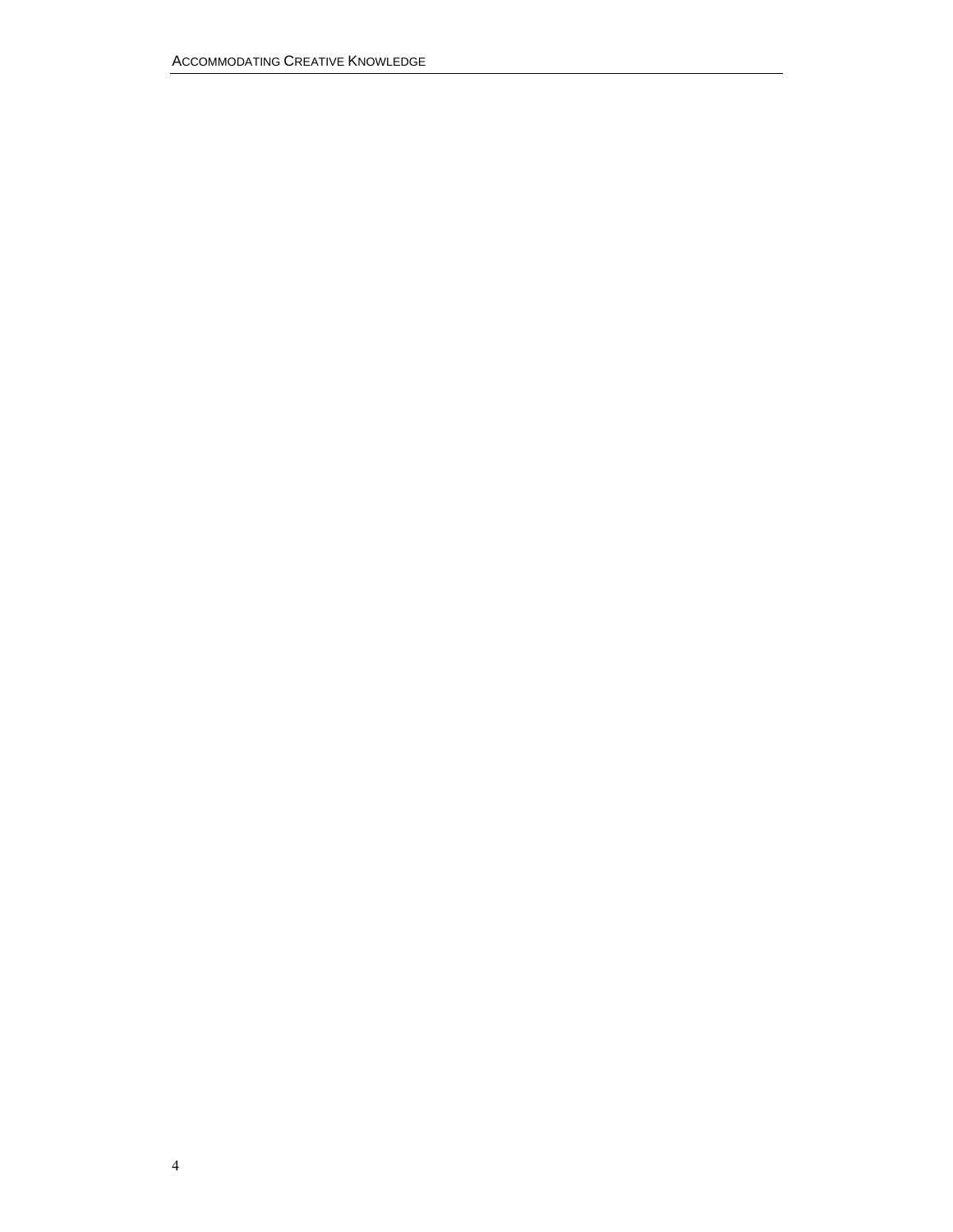# **2 GLOBALISATION, CHANGING AGGLOMERATION ECONOMIES AND THE REVIVAL OF GEOGRAPHY**

### *Scale, structure, specialisation, mode of production*

Since the 1990s, the importance of geographic location and context has enjoyed a revival in economic and economic-geographic theories. The traditional agglomeration concept as introduced by Marshall in the late  $19<sup>th</sup>$  century and used to explain the rise of new urban-economic clusters and centres no longer applies in its original sense. Instead, we should speak of new types of agglomeration economies in the current 'post-industrial' or 'post-Fordist' era. Phelps and Ozawa (2003) have highlighted the main shifts in agglomeration factors from the late industrial to the post-industrial or post-Fordist era. They refer amongst others to shifts in geographic scale (from townwith-suburbs to the global city-region), shifts in the intra-regional structure (from hierarchically organised monocentric structures to polycentric structures that have a more complementary organisation), shifts in economic specialisation (from manufacturing to services), and shifts in the mode of production and the division of labour (applying new principles and increasingly complex labour inputs with major impacts for labour composition within firms and for relations between firms, within and between sectors and within and between cities and regions).

### *Creativity*

However, it is not just economic structure, specialisation, mode of production and scale which are important. Creativity as such seems to have also gained status and be required to attain success in the economy and in urban development. Two Swedish scholars, geographer Gunnar Törnqvist and regional economist Åke Andersson, discussed the context of knowledge, creativity and regional development, and drew attention to the role of creative environment. In his paper Törnqvist (1983) developed the notion of 'creative milieu'. According to him such a creative milieu has four key features: information transmitted among people; knowledge (based partly on the storage of the information); competence in certain relevant activities; and creativity (the creation of something new as an outcome of the former three activities). Similarly to Törnqvist, Andersson (1985) pointed out six prerequisites for such creative milieu:

1) a sound financial basis; 2) original knowledge and high levels of competence; 3) an imbalance between experienced need and actual opportunities; 4) a diverse milieu;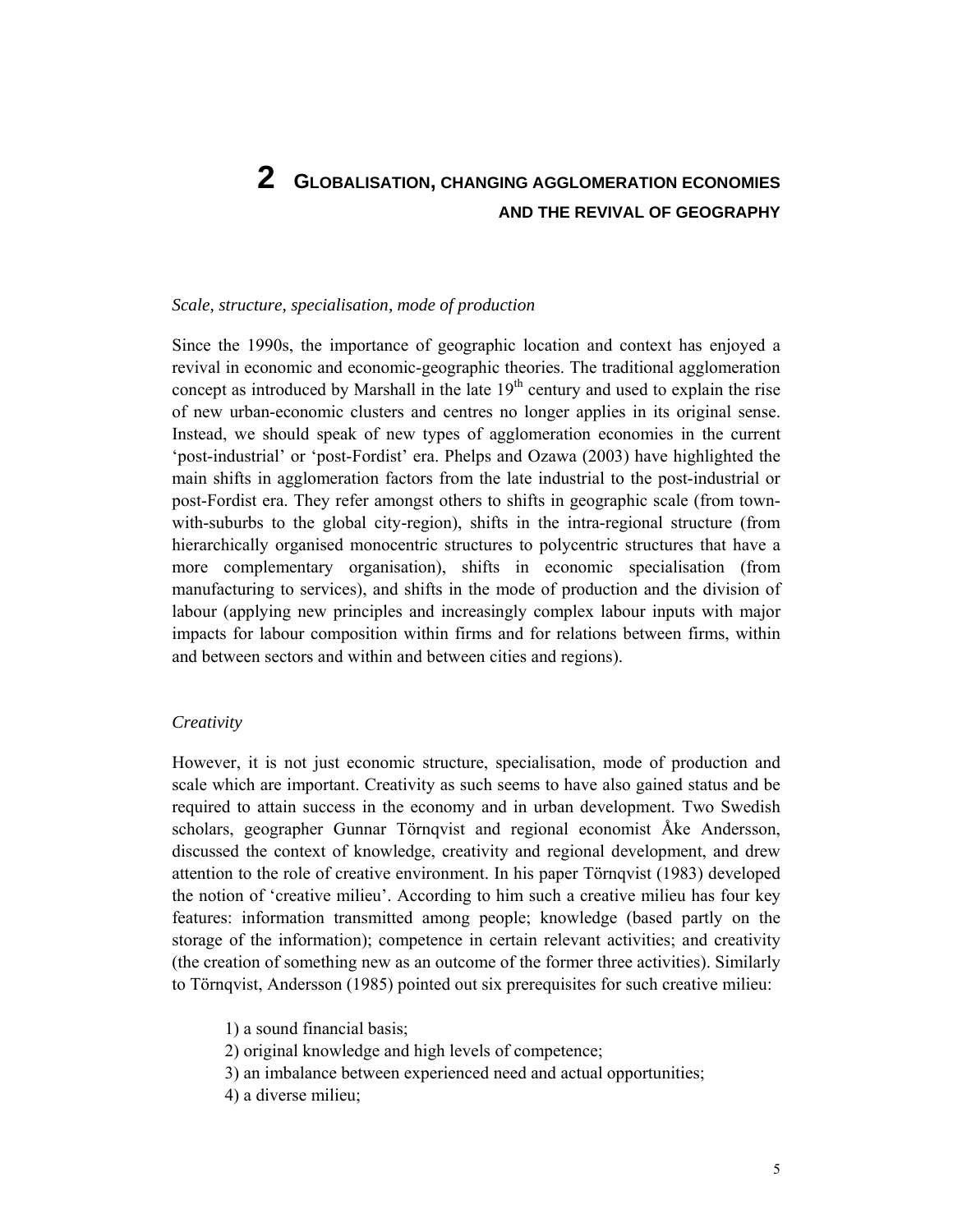5) good possibilities for personal transport and communication; and 6) structural instability (uncertainty about the future) facilitating synergetic development.

Malecki (1987) combined Andersson's conditions for regional creativity into three policy variables:

1) the presence of professional labour, representing competence;

2) urban agglomeration, or a threshold size of place, where cultural activity and communication is heightened, and

3) conditions that 'promote synergy or instability'.

He also commented that the first two of these factors were relatively easy to analyse, as did Florida and Tinagli (2004), at the national level in Europe using various indices. However, the third element was more difficult to identify, even when it was present. Nevertheless it seems to be closely related to the local environment or entrepreneurial climate of a place.

Many authors have come to the same conclusion - that creativity plays an outstanding role in urban and regional development. Among others Peter Hall (1998, 2000) has suggested that cities will be successful if they know how to profit from the historical lessons coming from Athens and London (if they want to enrich culture), Manchester, Berlin and Silicon Valley (if it concerns technology), and Rome, New York and Paris (if it concerns the organization of urban life). Hall also recognised the increasing coming together and co-mingling of technological innovation, cultural creativity and governance as the driving force of urban development in the  $21<sup>st</sup>$  century. Only metropolitan regions that are creative all round will survive global competition.

### *Geography; the global and the local*

The shift in geographic scale has been mentioned before, but has more than one dimension. Globalisation processes have an important impact but at the same time the unique and distinctive character of local spaces seems to have gained importance.

Globalisation has allowed many firms and cities to extend their reach well beyond immediate and national boundaries. According to Allen Scott (2006, p.12-14) cities with strong creative sectors – especially new-economy industries, such as high technology production, business and financial services, media and cultural-products industries, and neo-artisanal manufacturing – are in the vanguard of this trend. He relates the fortunes of these cities to four interrelated processes; all of them also related to globalisation processes:

• First, he argues that markets are expanding due to globalisation. The increase of output opportunities allows for deeper and wider divisions of labour at the point of production; this stimulates trends toward further and more intensified urban agglomeration, because of the external economies of scale and scope that are connected with these processes. Therefore, globalisation goes hand in hand with the growing importance of metropolitan regions.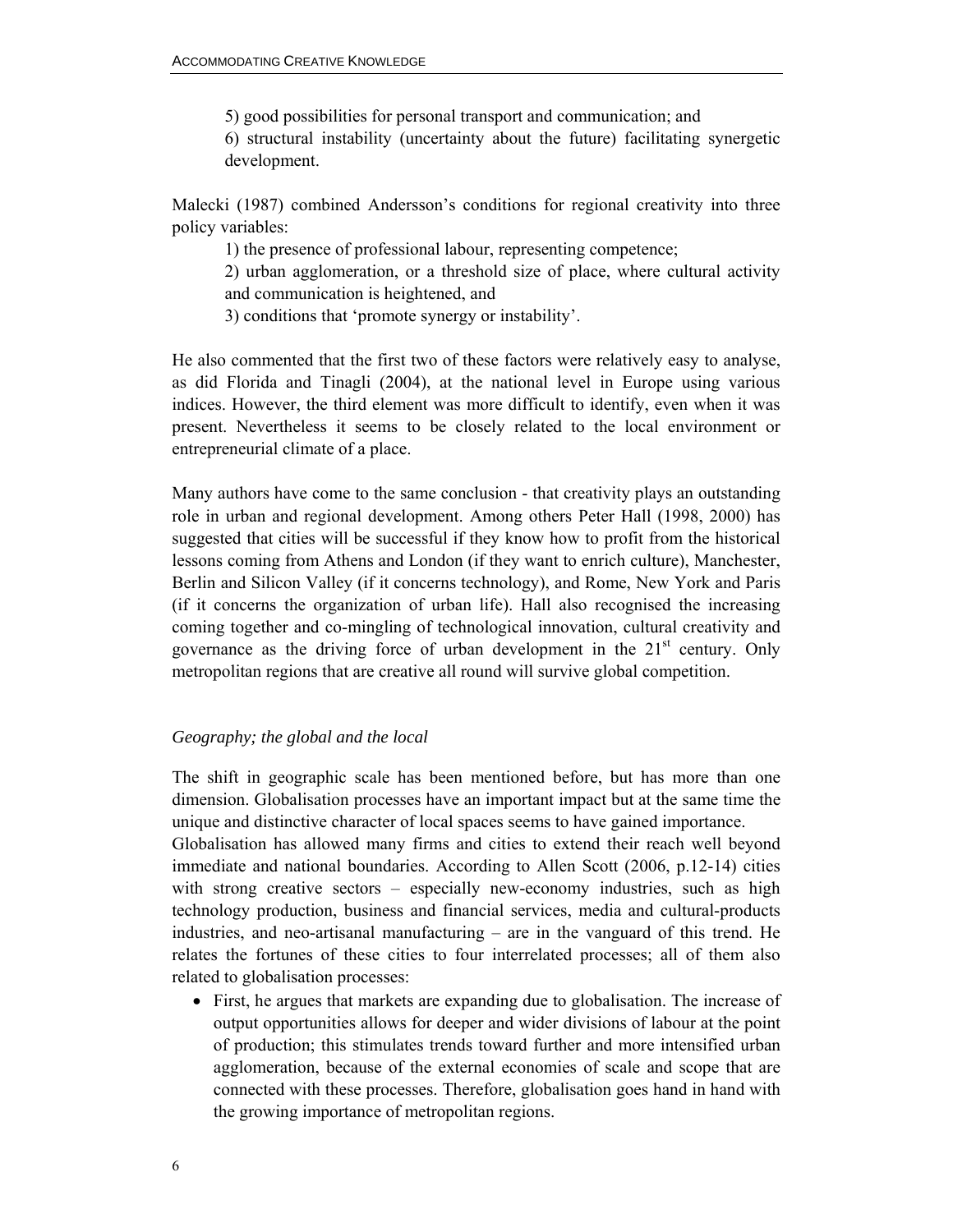- Secondly, the type of new economic activities, especially in creative industries, increasingly seems to be characterised by distinctiveness or even uniqueness and this offers them a strong comparative advantage. Scott argues that this will result in varieties of monopolistic or imperfect competition.
- Thirdly, he identifies the fact that many of the most dynamic firms in creative cities participate in international creative partnerships (joint ventures, strategic alliances, co-productions). By bringing diverse talent together – using the opportunities globalisation is offering – these firms may be able to produce new competitive products.
- Fourthly, he explicitly indicates a process that operates in the opposite direction. Because of better connections across the globe, it has become easier to use outsourcing as a way of achieving reductions in production costs; certain standardised activities can easily be produced in sub-centres, wherever they are located (Henderson and Scott 1987).

Krätke (2003) studied the above processes and their interrelations in the production and distribution of cultural goods, in particular the media industry. Increasingly, media has become a global business, in which multinational media conglomerates have their branches all over the world, but show a strong tendency to cluster their headquarters and main production facilities in a highly selective group of 'global media cities'. Through the worldwide networks of these global media cities, a globalised lifestyle is promoted which is largely determined by the dominant lifestyles of these cities. Krätke shows that the top of the global media cities hierarchy is, at this stage, exclusively North American and European; global, continental, national, regional and local scales demonstrate a complex interplay in producing this global media landscape. In a similar 'glocalised' vein, Malecki (2000) also concluded that knowledge, rooted in regional and local cultures is fundamental to understanding both the agglomeration and clustering of economic activity and the ability of cities and regions to increase their competitiveness. Due to, or in some cases in spite of, globalisation and the transportation and telecommunication revolutions, the importance of the geographic location, the character of the metropolis and districts within and proximity to other firms has not declined. Rather, it seems to have become more important. In a recent study Stolarick and Florida (2006) also stressed the importance of urban density, arguing that non-market interactions depend heavily on spatial proximity. Drawing on the example of Montréal they argue that high levels of density and creative-class employment create conditions in which innovations generated by interactions between individuals are more likely to occur.

Many concepts and explanatory frameworks have recently been introduced and discussed to analyse and explain the new meanings of the local and regional systems. Examples include 'learning regions' (Morgan 1997; Fürst 2001), 'industrial districts' (Asheim, 2000), 'regional innovation systems' (Cooke et al. 2004) and 'neo-Marshallian nodes' (Amin & Thrift 1992). These new realities should, however, not be regarded as separated from global processes. Within the new explanatory frameworks, many economists and economic geographers tend to stress the ability of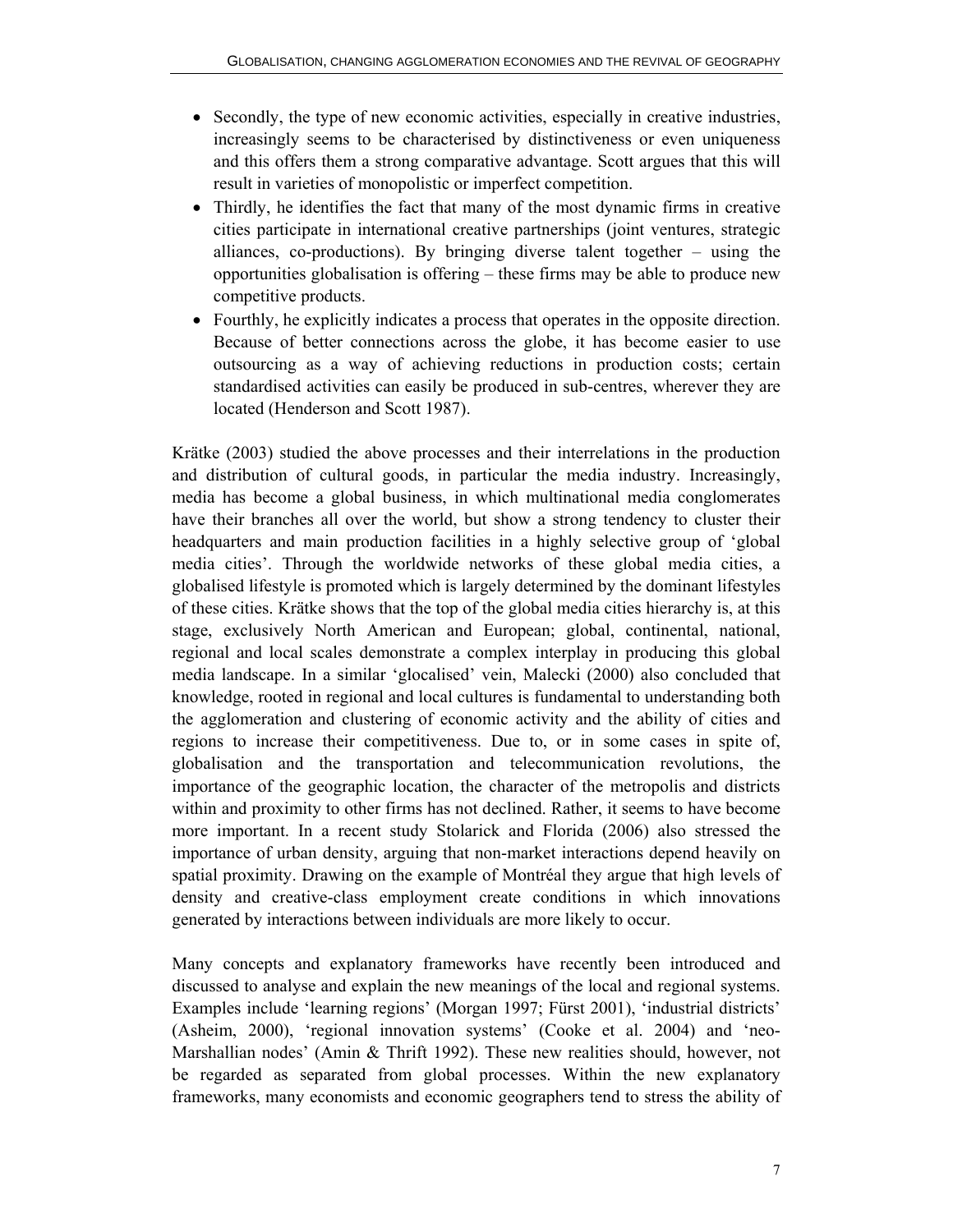localities to link globally available and explicit 'codified knowledge' to specific local 'tacit knowledge' (Lambooy 2002; Helbrecht 2004). Local environments that manage to connect the local 'buzz' to the global 'pipelines' might be the most innovative and economically successful in the long run (Bathelt et al. 2004; Storper & Venables 2004; Simmie et al. 2002; Simmie 2005).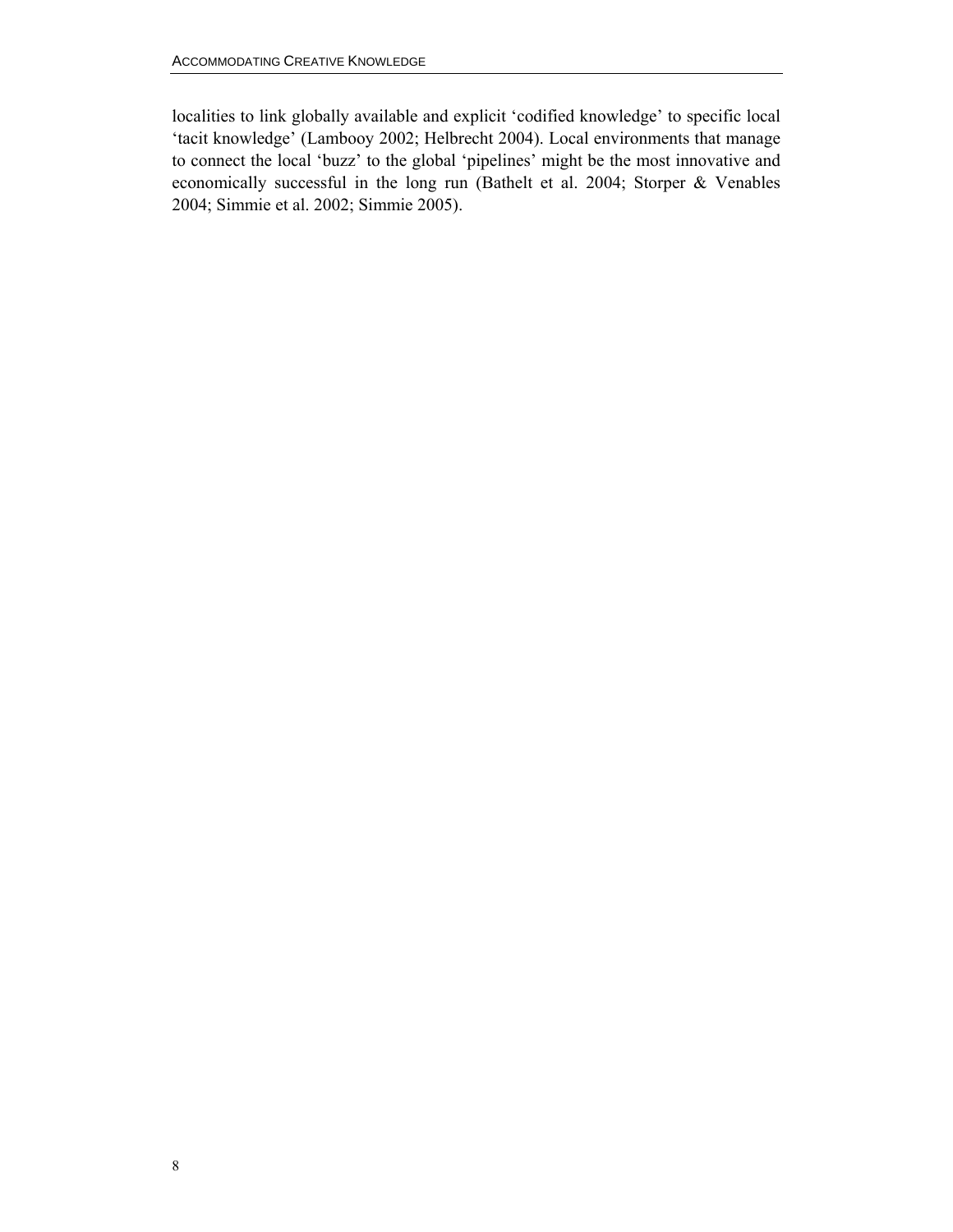# **3 CLUSTERING**

Few of the concepts referred to above have been as influential in the academic and political debate as the cluster concept. As early as the end of the 1970s Italian economists (Beccatini, 1979) and French sociologists (Ganne, 1983; Raveyre et Saglio, 1984) showed that small and medium-sized enterprises specializing in the same industry were forming a system in which both competition and cooperation relationships were taking place. These were based on social relations and shared conventions. While the Italian school designated these systems as 'districts', based on the reactivation of an old Marshallian notion, the French used the expression 'local industrial systems'. Over the past 25 years, a growing number of studies have shown that there was a great variety of this phenomenon occurring in different contexts ranging from Silicon Valley, described as 'technological district' by Saxenian (1981), to 'cultural industries' (Scott, 2000).

The cluster concept as defined by business economist Michael Porter might be seen as an overarching analytical framework encompassing the above. In his earlier work, Porter focused mainly on the external conditions for firm competitiveness at the national scale (Porter, 1990). In more recent studies, he has shifted his interest to the sub-national scale and increasingly emphasised the role of geographic location and context. Porter points at the emergence of clusters at this sub-national scale. He defines clusters as "critical masses – in one place – of unusual competitive success in particular fields" (Porter 1998, p. 77). More specifically he states: "Clusters are geographic concentrations of interconnected companies and institutions in a particular field. Clusters encompass an array of linked industries and other entities important to competition" (Porter 1998, p. 78). Among these 'other entities', Porter mentions suppliers of specialized inputs and infrastructure, customers, manufacturers of complementary products, companies related by skills, technology or common inputs, governmental and knowledge institutions, and trade associations.

Porter's cluster concept rapidly became dominant in academic and policy discussions about urban, regional and national competitiveness. Encouraged by success stories like the knowledge intensive ICT cluster in Silicon Valley (Saxenian, 1994), the Cambridge region (Keeble et al., 1999) or the Third Italy (Bathelt, 1998), many cities, regions and countries enthusiastically started to develop cluster policies.

We believe that the cluster concept is of considerable value and should be taken into account in discussion of the relationship between urban change and economic change. The cluster concept has, however, been repeatedly criticised. Recent studies suggest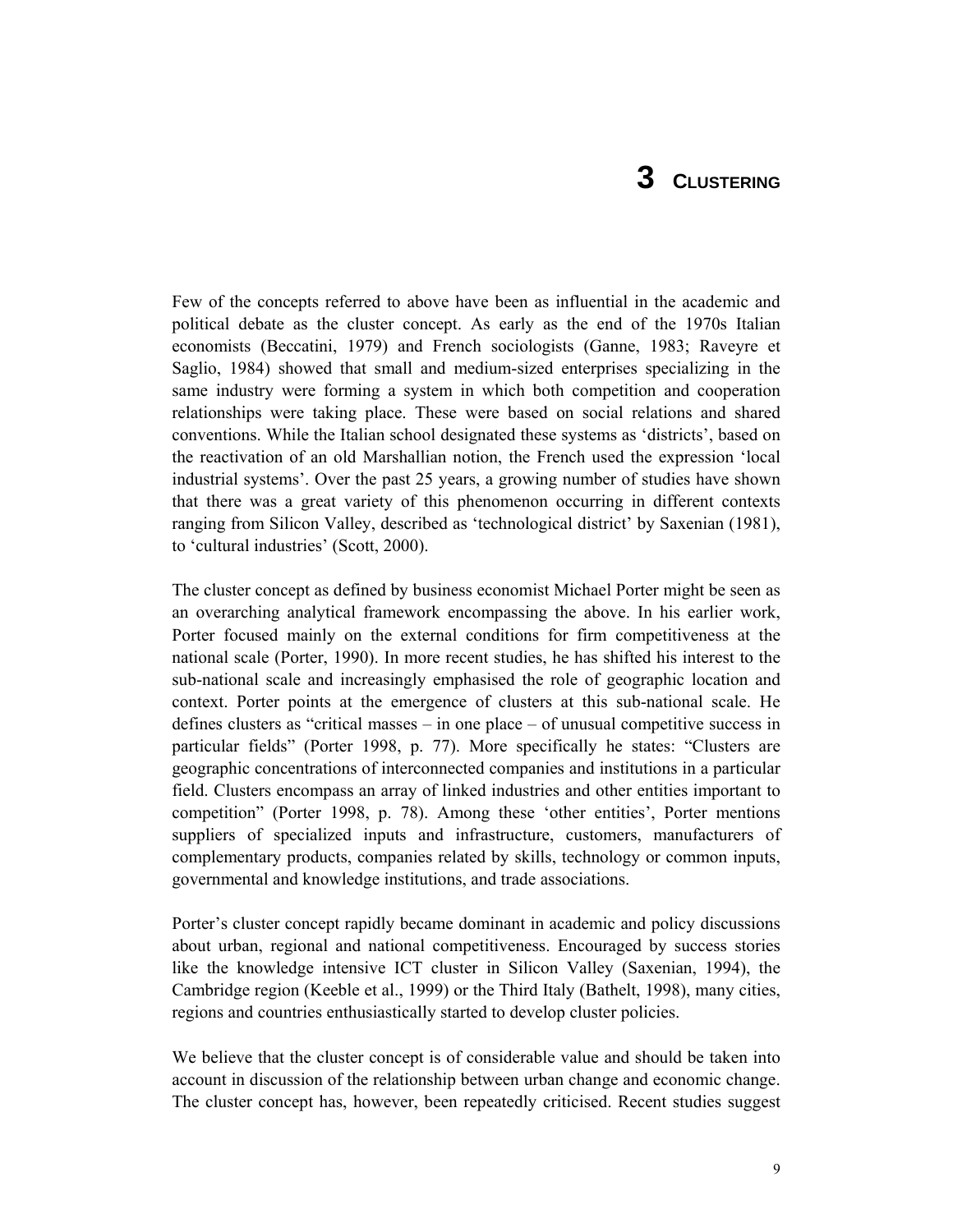that the significance of localized business networks or clusters might be exaggerated and that a broader perspective of city-region competitiveness is required. As Turok (2004) notes city-regions need to be understood as part of wider economic systems, and external business connections. The efficiency of communications and transport links should be taken into account, as well as wider national and international (e.g. EU) policies.

Among the many questions and doubts concerning clusters, the following are particularly relevant:

- Can the cluster concept be generalized beyond success stories like Silicon Valley and Third Italy or successful branches like biotechnology?
- What is the added value to existing agglomeration theories?
- How exactly is knowledge and learning exchanged within clusters?
- As clusters have been identified at virtually all geographic scales, to what extent can we really speak of 'geographic concentrations'?
- Can clusters be created or strengthened through policy? After all, clusters like Silicon Valley generally did not emerge because of deliberate policies, but rather because of innovative firms or individuals, fortunate events, or even sheer coincidence.

(Cumbers & McKinnon, 2004; Martin & Sunley, 2003; Boschma & Kloosterman, 2005)

Some additional caution may be appropriate in relation to the issue of scale. In urban geography textbooks smaller areas are very often designated as having a specific functional structure. In many urban regions highly complex bundles of economic and social activities can be found at a small scale. Examples in the creative industries include media-clusters, jewellery quarters, arts conglomerates and entertainment clusters. Many of these can be found in rather small areas, in specific parts of cities or urban regions where special features can be found; and their economic relations may be restricted to a small part of town. However, these new economic activities are often rather labour intensive (Scott, 2006; p. 6) and this implies that a large labour market may be required. Consequently, they have to be embedded in larger cities or urban regions in which a wide variety of professions and skills can be found.

Notwithstanding academic critiques of the cluster concept, clusters have become a prominent element of many national, regional and urban development strategies and will probably remain so in the coming decades. Currently, clusters related to creative and knowledge-intensive activities are among the 'most wanted' targets of cities, regions and countries in the advanced capitalist world. Cities and regions trying to develop, facilitate or promote concentrations of creative, innovative and/or knowledge-intensive industries in order to become more competitive have attracted considerable interest. 'Cluster policy' has become one of the most common instruments to transform an urban or regional economy into a creative and knowledge-intensive economy. Different concepts of 'cluster' are evident in the literature. These are the creative cluster or quarter as a local and well defined physical entity and space where industries locate in one building or neighbourhood (for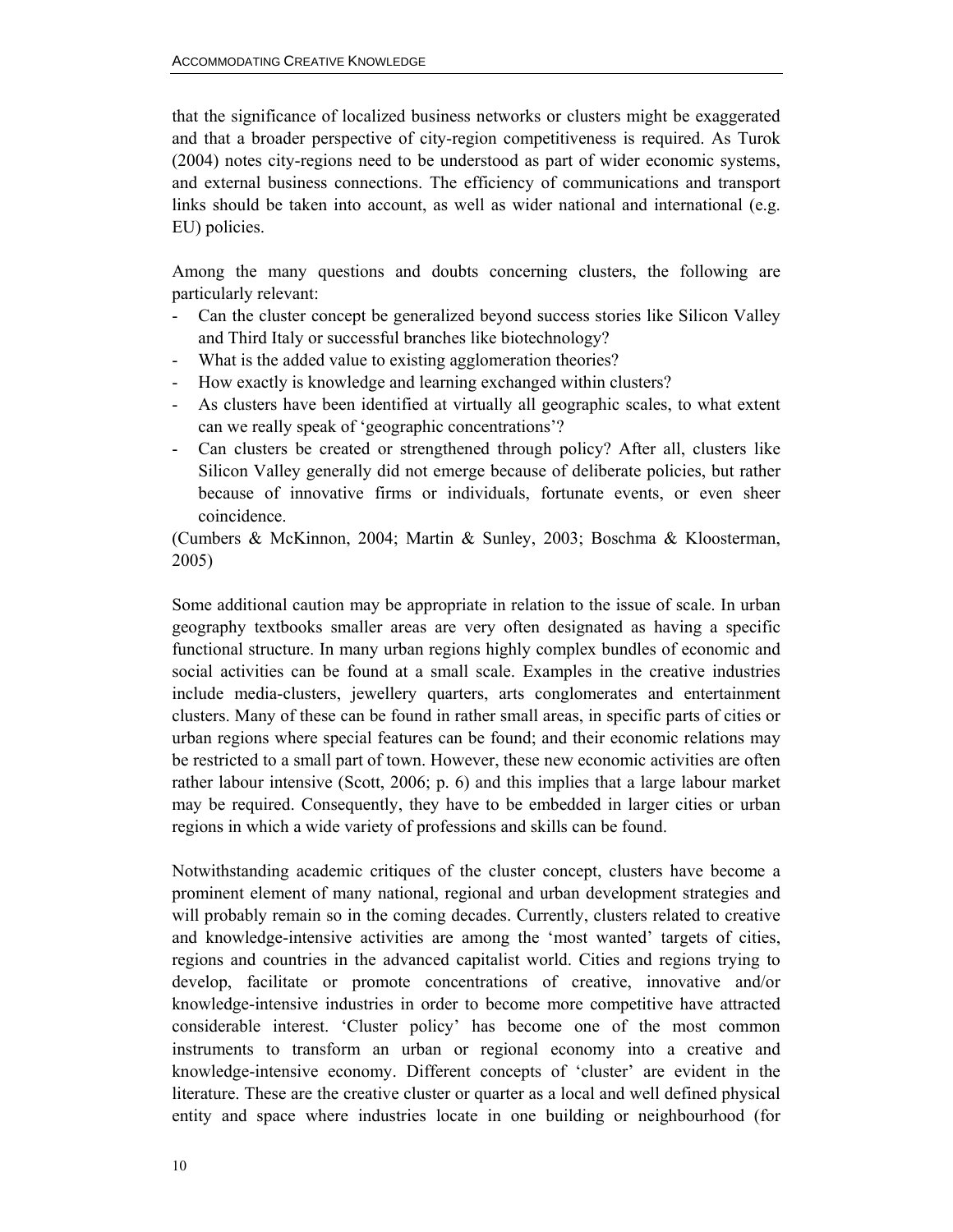example the Custard Factory in Birmingham, the Westergasfabriek in Amsterdam, or Manchester's Northern Quarter – see Mommaas, 2004); and the cluster as expressed by Porter, which is an industrial sector definition usually wider in space (Wu, 2005).

So far, however, the main interest of both researchers and policy communities has been in creating and facilitating networks between companies and institutions relevant for the clusters being promoted. The spatial and socio-cultural context of these clusters in the making is most often a city or metropolitan region but this dimension has so far been largely neglected in cluster research and cluster strategies. Before focusing on the specific location preferences of creative and knowledge-intensive industries and the possible role of the metropolitan built environment and sociocultural climate in determining these preferences, this discussion turns to a second important concept in the theoretical framework: the notion of path dependency of clusters as well as of cities and regions.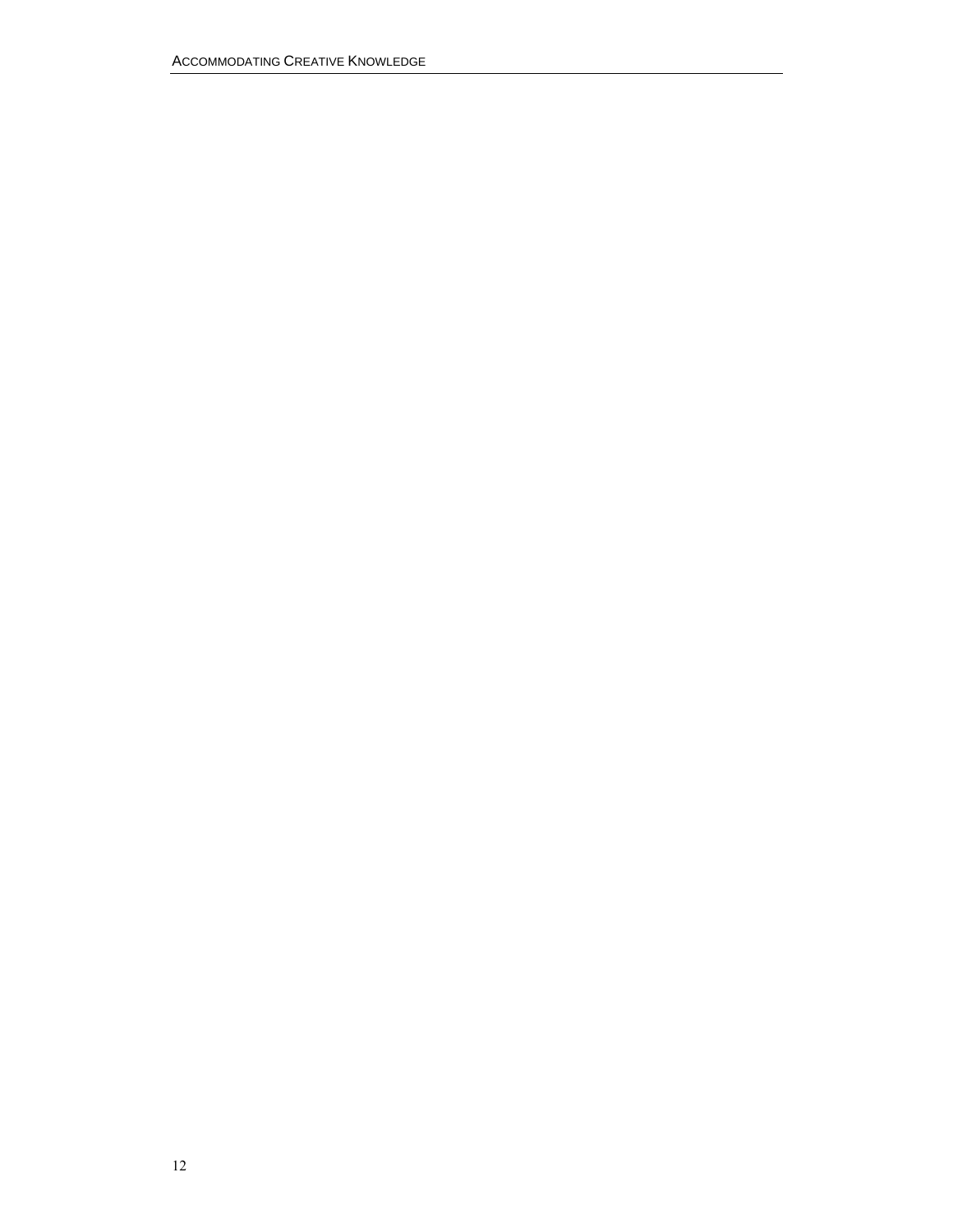# **4 PATH DEPENDENCY, CLUSTER FORMATION AND URBAN AND REGIONAL DEVELOPMENT**

The growth of interconnections across the world, the revolutions that have occurred in the information, communication and technology spheres, and the internationalisation of activities, initially led many people to think that firms, people and processes would become footloose as part of the 'global village'. According to Manuel Castells (1989) the world would change to spaces of flows instead of places. However, the transformations associated with globalisation and increasing interaction did neither mean the end of places, nor the end of geography. On the contrary, it soon became clear that places still mattered and perhaps increasingly matter. Concepts like 'path dependency' and 'embeddedness' of firms and people suggested that spaces of places are highly relevant indeed (Storper, 1992; Kloosterman and Lambregts, 2001; Musterd, 2004).

'Path dependency' is an increasingly frequently used term in the social sciences, but its definition and application often remains rather vague. In the broadest sense, the concept refers to a notion that 'history matters'. While the importance of history can hardly be overstated when explaining the present and exploring the future, path dependency should have a more concrete meaning if it is to be useful in analysis of urban and regional dynamics. Pierson (2000) and Mahoney (2000) offer narrower and more precise definitions that could form a starting point for research. Pierson proposes the idea of increasing returns: "…. the probability of further steps along the same path increases with each move down that path" (2000; p. 252). Mahoney states that "path dependence characterizes specifically those historical sequences in which contingent events set into motion institutional patterns or event chains that have deterministic properties" (2000; p. 507). Next to history, path dependency also has cultural and institutional dimensions. In this regard we should first refer to the role of regionally rooted institutionalized cultural knowledge vs. global forms of knowledge with all its various forms of knowledge/practices and actions. The role of formal and informal institutions is considered as extremely important in order to understand relevant forms of entrepreneurial and corporate practices in the field of production, communication, and learning. A second institutional dimension of path dependency relates to institutional and organizational change of local, regional and national politicaleconomic systems. Social and political scientists studying institutional and organisational change in East Central Europe frequently use the concept of 'path dependency'. As Harloe (1996) argued we cannot accept that 'state socialism' was a cross-nationally identical phenomenon, or that a similarly uniform method could have been applied for the transition. Privatisation and institutional change in these countries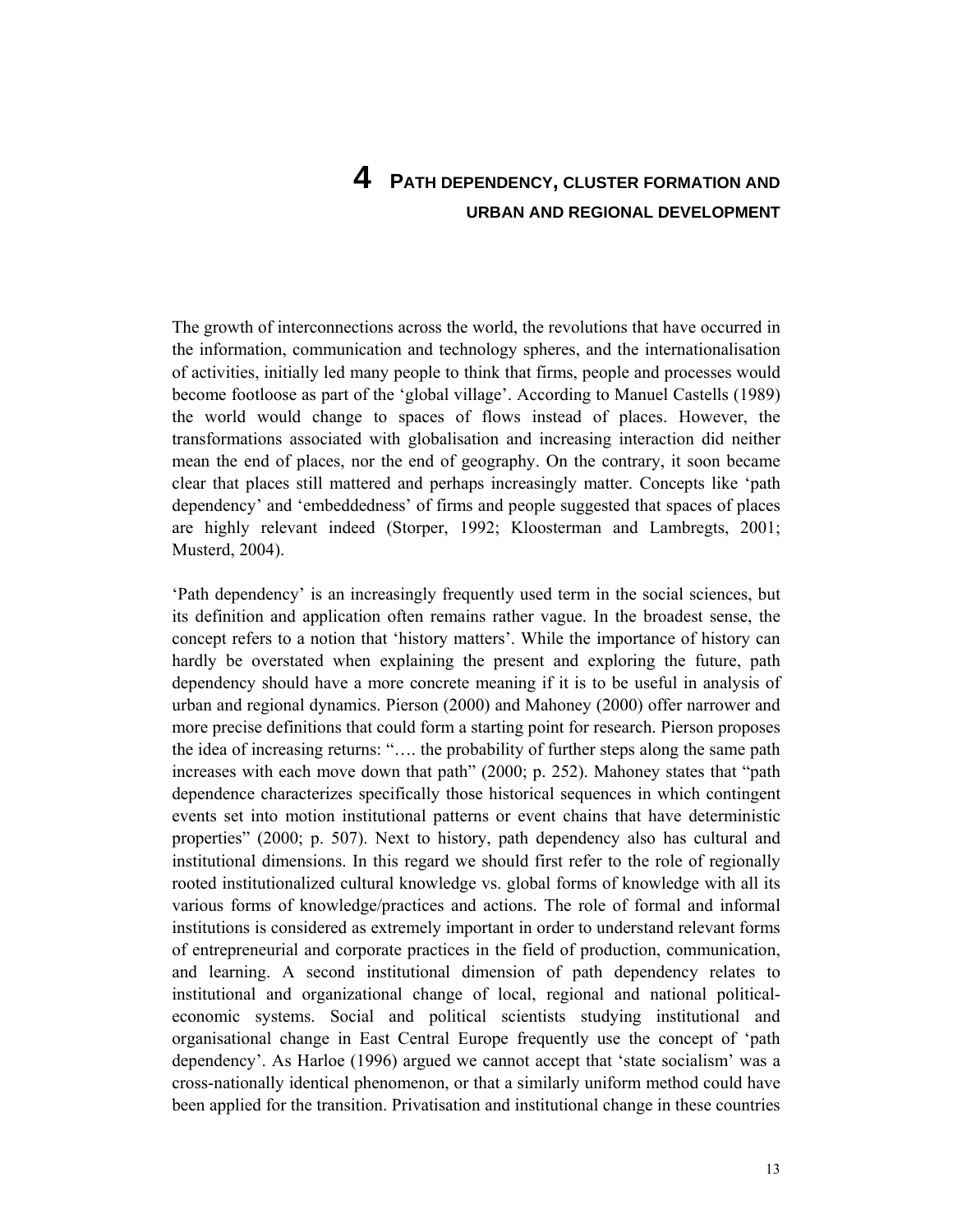also did not necessarily result in the establishment of a West European type market economy or social and cultural milieu.

Two applications of the path dependency concept have significant relevance for research related to the creative economy. First, economists and economic geographers have studied path dependency in the creation and reproduction of economic branches and networks of interrelations at certain locations, often in the shape of clusters (Boschma and Kloosterman, 2005; Kloosterman and Stegmeijer, 2005; Scott, 2004; Storper, 2004). This approach is still relatively new and in process of development. It is also closely related to another recent development in economics and economic geography: the revival of evolutionary economics (Lambooy, 2002; Simmie, 2005).

The first findings of economic-geographic path dependency studies point towards the significance of (unintended or intended) events, 'institutional thickness' and 'windows of opportunity', but also of talented and charismatic persons for path creation and reproduction of clusters. A networking process in which various types of relationships between actors are established is a key element of cluster formation. A prominent term in the cluster debate in this respect is 'embeddedness'. The notion of 'embeddedness' was initially used by Polanyi (1944) to designate the fact that in traditional societies, commercial trade depended upon social relations. It was later popularised by Granovetter in a well-known article on social networks and economic activities (1985) and further developed by White (2002) in his analysis of the market. The notion of embeddedness allows conceptualisation of both the links between individual stakeholders' logics and relationships and exchanges and relationships of organisations and other collective bodies. This also touches upon work done by Grabher (2002, 2004) where he stresses the importance of interdependencies between projects, personal ties, local relations and organisational affiliations. This introduces a criterion for differentiation, according to the principal origin of the relationships that are being used: including family (traditional districts), professional groups and university milieu (technological systems), or professional groups only (systems based on tertiary or cultural activities). In a recent study Taylor (2005, p. 70) referred to embeddedness as: "the incorporation of firms into place-based networks involving trust, reciprocity, loyalty, collaboration, co-operation and a whole raft of untraded interdependencies".

The architecture cluster of Rotterdam might serve as an illustrative example of path creation and embeddedness. In this context, Kloosterman and Stegmeijer (2005) stress the importance of the Dutch Architecture Institute, Delft Technical University and the long tradition of experimental and innovative architecture and urban design in Rotterdam but they also identify the 'Koolhaas effect'. Not only did Rem Koolhaas become a leading architect himself, but he also created a productive and inspiring working environment for many new architects in his Rotterdam firm since the 1980s. Many of his former employees have subsequently started their own firms, most often in Rotterdam.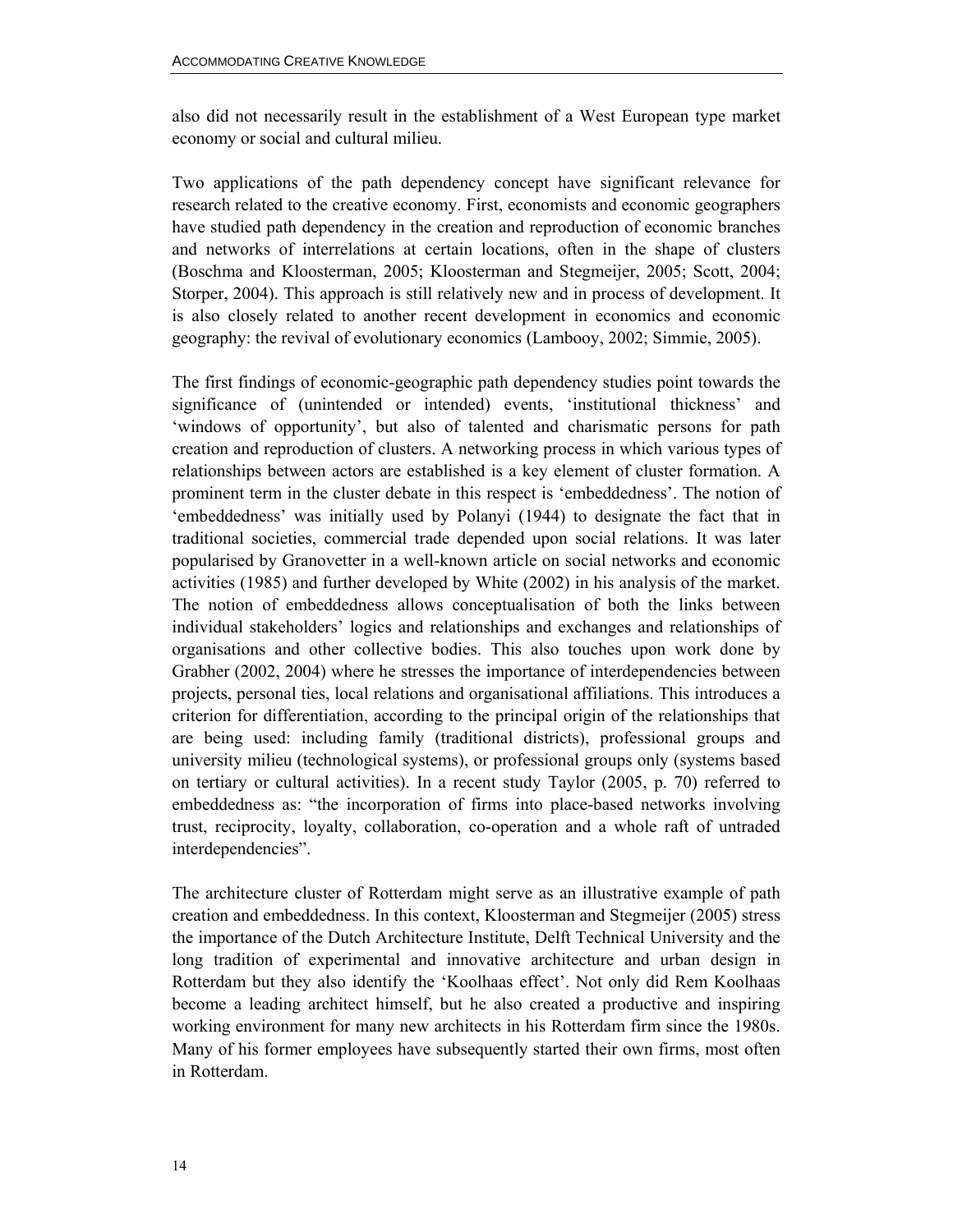A second path dependency approach is found in urban and regional geography and urban sociology. The attention given to the historic development paths of cities and regions and to the consequences of these paths for recent and future development has a long tradition and seems to have reclaimed a more prominent position in recent years. This revival of path dependency approaches is linked to the dramatic effects on cities and regions of global economic restructuring. Many cities and regions have recently been, and still are, searching for a new economic profile to stay or become internationally competitive. Especially for cities and regions that until recently specialised in manufacturing and were cut off from global restructuring, this means having to 're-invent' themselves to a considerable extent.

This especially holds for former state-socialist countries, where spectacular transition was launched by the political changes of 1989-90. Analysing urban and regional development during state socialism, Enyedi (1996, 1998) argued that state socialist urbanisation was only a short distance away from a universal and broadly similar process of industrially based urbanisation. 'Socialist urbanisation' was merely a special variant of a more general model of global urban development. Recognising the relevance of path-dependency in East Central European transitions we can also say that former state-socialist cities have retained their distinctive physical, social and economic structure: they do not just change overnight into capitalist cities.

Analyses of recent strategies for urban and regional redevelopment (amongst others Shaw, 2002; Savitch and Kantor, 2003; Bontje, 2004; Robson, 2004; Glaeser, 2005) make clear that some former manufacturing centres have done remarkably well, while others are still struggling for recovery from the demise of manufacturing. Cities and regions with a long tradition in trade, finance and/or creativity will often have more favourable points of departure for the delivery of effective creative knowledge city strategies. This does not necessarily mean that they will eventually be the winners of the competition for creative and innovative companies and talent. Their path dependent profile may not be the right one and existing profiles are hard to change. With sufficient investments a city may be able to create the appropriate links to the electronic superhighway, but the right urban atmosphere and particular cultural settings that may be required for the attraction of specific activities, are much harder to create.

Sometimes, cities have to be helped to recognise their own historically grown qualities. In cases like Amsterdam and Munich, for example, the creative knowledge potential was only recently recognized and clear strategies are still only developing hesitantly (Musterd and Deurloo, 2006; Musterd and Ostendorf, 2004; Bontje and Crok, 2005). The situation is even less encouraging in the cities of East Central Europe where the role of 'soft' location factors in urban and regional development policy was completely neglected before 1990, and is still not fully recognised.

Path dependency often largely explains the different potential of cities or urban regions; however, most existing analyses hardly go beyond the description of historical processes. To become more analytical, the notion of path dependency in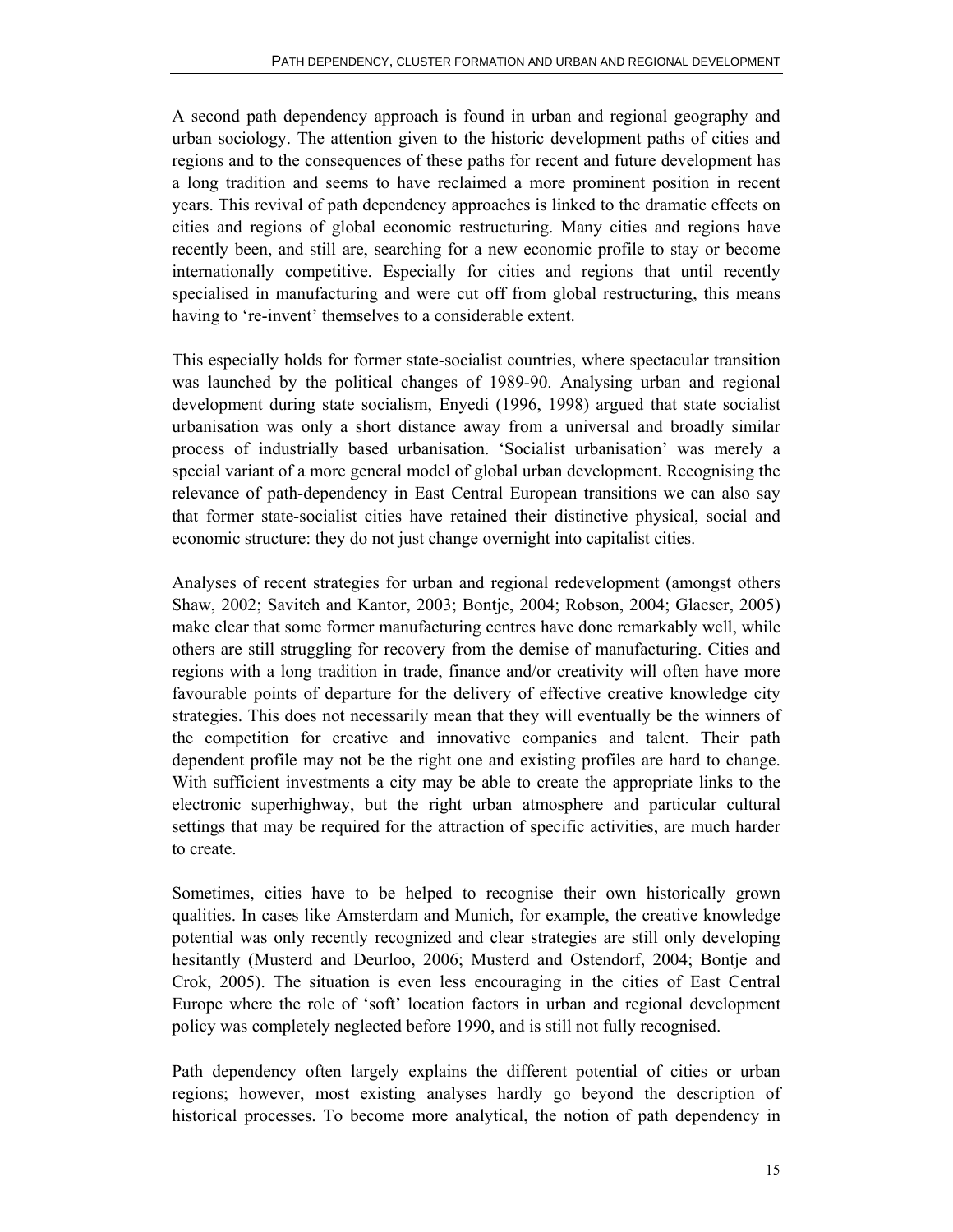urban studies should be translated into more concrete dimensions that are studied separately as well as in terms of how they interrelate:

- The economic dimension: to what extent does economic structure at a certain time allow a city/region to adapt to changing national/international demands and trends?
- The socio-demographic dimension: the composition of the urban/regional population (age/educational/ethnic groups), how this composition came about and what chances and drawbacks this composition offers for urban/regional development.
- The institutional dimension: not only should the role of organizations (governments, trade associations, large companies, universities, citizen movements etc.) and the mode of governance be taken into account, but also norms and values and historical roots. Does a city or region, for example, have an innovative, progressive and/or entrepreneurial spirit, or is conservatism more dominant in policy and business?
- The built environment: the historically developed city structure and layout, accessibility, transport infrastructure, housing market structure, cultural heritage, and public space. A possible path dependency approach for this dimension is to study the layers of spatial organization forms from the past and their effects on the current and future development prospects of regions, cities and neighbourhoods (Kesteloot, 2003).
- Critical events, decisions and/or individuals with a significant impact on urban and/or regional development.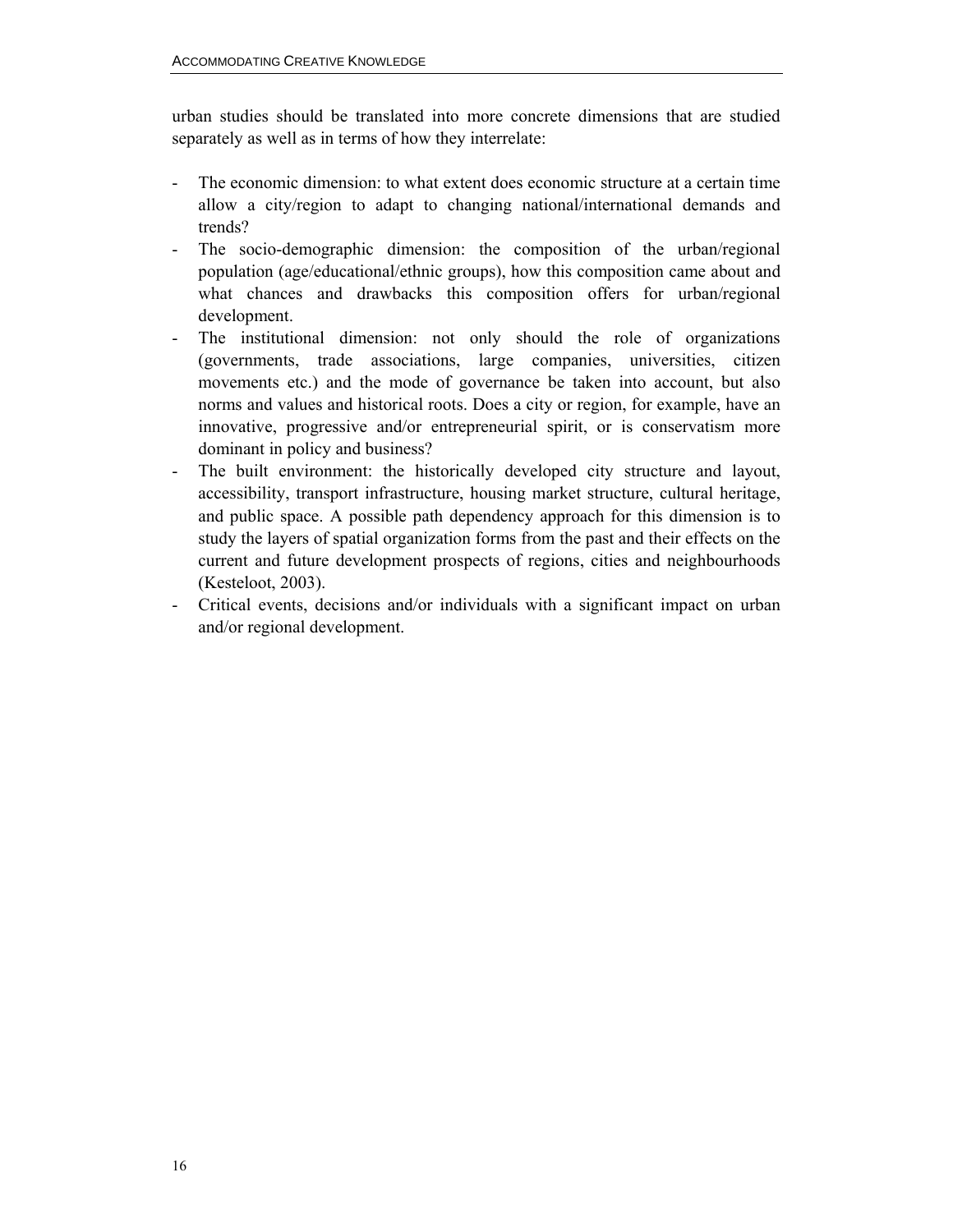# **5 'SOFT' LOCATION FACTORS, THE EMERGENCE OF 'CREATIVE INDUSTRIES', 'KNOWLEDGE INTENSIVE INDUSTRIES' AND THE 'CREATIVE CLASS'**

In addition to the cluster concept and closely related concepts of 'embeddedness' and path dependency, there is also a debate in which so-called 'hard' and 'soft' location factors are key elements. In principle path dependency may refer to both of these factors. If, for the moment, we shift our focus to the hard and soft location factors, it becomes clear that in the past, companies and investors strongly relied upon the 'hard' factors. Such factors include availability of certain resources including the labour force, rent levels, availability of office space, accessibility, local and national tax regimes, and other regulations and laws affecting the functioning of companies. Subsidies and/or tax abatements in less developed regions (for example the EU Regional Funds and the German regeneration programme for the former GDR) can also be included in these 'hard' location factors and they have frequently been shown to make a difference in company relocation decisions. Added to this, large transnational corporations in particular are always in search for an 'address' for their global, European and national headquarters. They want (or even need) to be in global cities such as London or Paris, or at least in leading European cities in the world city network. Nearness to global financial centres, a major international airport, telecommunication services and other service suppliers and clients are important considerations, but the availability of an international labour pool is at least as important (Sassen, 1991; Sassen, 2002; Scott, 2003; Derudder et al., 2003; Taylor, 2004).

However, there is increasing recognition of the limitations of relying too much on these so-called 'hard' location factors. This recognition is apparent both in academic attempts to explain company location behaviour and in political strategies to attract companies. While the 'hard' and more classic location factors are still very important in explaining the location patterns of companies, the academic debate has shifted towards a growing emphasis on 'soft' location factors. Such 'soft' factors include, for example, an attractive residential environment, tolerance of alternative lifestyles and/or ethnic diversity, a lively (sub) cultural scene, the 'look and feel' (Helbrecht 2004) and the creation of (preferably public) meeting places for business and leisure purposes. Many associate this potential shift in location preferences of companies from 'hard' to 'soft' with the global transformation from a Fordist, production-based economy to a post-Fordist, knowledge-based economy. The concepts mentioned in particular in this context (which were also referred to above), 'creative industries' 'knowledge intensive industries' and 'creative class' deserve some elaboration: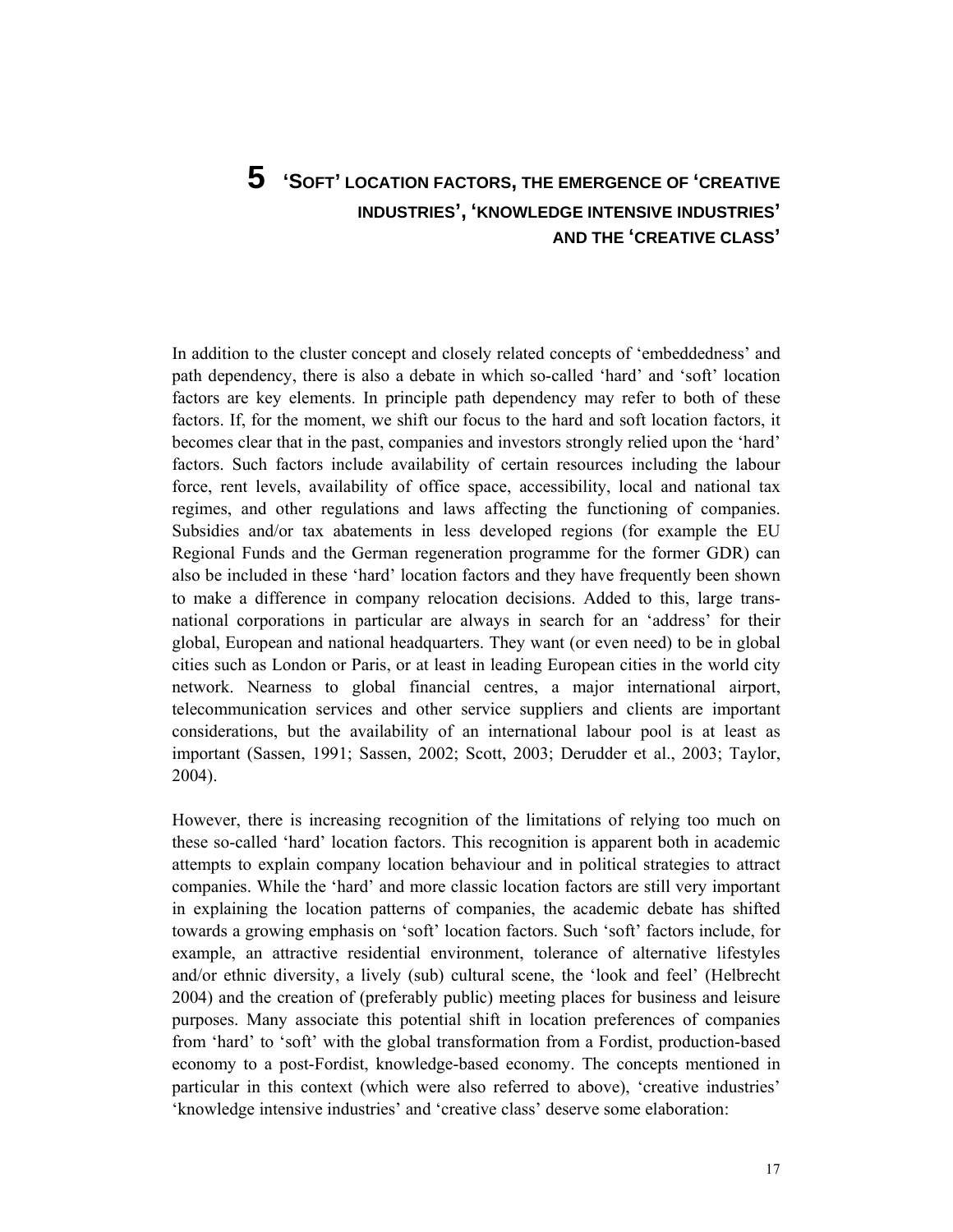### *'Creative industries'*

The first concept is the rise of the 'creative industries' as an important element of urban and regional economic growth in the developed world. The rise of creative industries has been attributed to the demise of the Fordist mode of production, which was based on cost imperatives and secured through a national, Keynesian regulatory regime. With integrated global markets and the advent of new technologies there has been a search for new sources of competitive advantage (Rantisi et al., 2006). Empirical studies have highlighted the character of creative industries, being generally small, agile firms that operate within a networked chain of interrelated activities. In addition to creation and production, marketing and distribution are also key aspects of this chain, critical to commodities that rely on capturing (and manipulating) consumer sensibilities (Hirsch, 1972).

Researchers including Sharon Zukin (1995) have also stressed that the symbolic value of products has become at least as important as their practical uses (also Lash and Urry, 1994). Products have to express the image of companies and match increasingly individualistic lifestyles. This development contributes to a rapid growth of economic branches that specialise in creating this symbolic value: designers, architects, artists, printed and digital media, and segments of the ICT sector ('ICT content'). These branches have recently shown strong concentration tendencies in a highly selective group of metropolitan regions and within these regions in specific urban sub-districts. They are increasingly analysed using the concepts of clusters and path dependency discussed in the preceding sections (Scott, 1997; Scott, 2004; Kloosterman, 2004; Musterd, 2006). The 'hard core' of these creative industries, consisting of the economic branches mentioned above, is most often labelled 'cultural industries'. However, these cultural industries have intensive links with several other creative economic branches, as well as with creative departments of various production activities. The wide array of creative activities developed around the cultural industries is most often called 'creative industries'.

In recent years there has been a shift towards preferring the term creative industries rather than cultural industries (Cunningham, 2002; Garnham, 2005). Here we focus our attention on creative industries as a whole rather than only the cultural industries, even though a precise definition of what is and what is not included in the creative industries remains a difficult task. Hartley (2005) and CCPR (2003) provide an interesting summary of the debate so far in terms of definitions and operationalisation of these concepts (see classification presented by Hartley (2005) in Table 1).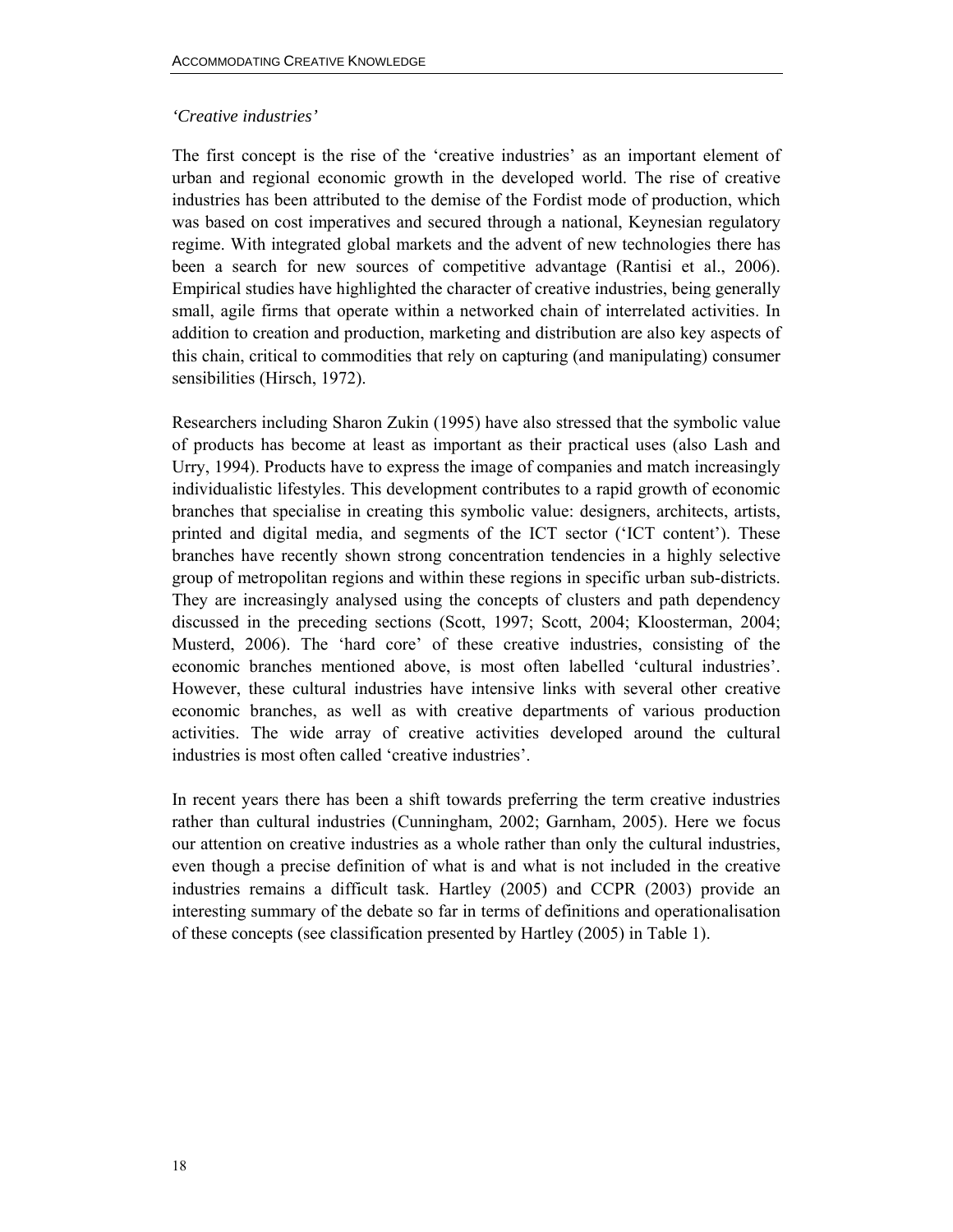| <b>Creative</b>   | Copyright         | <b>Content industries</b> | <b>Cultural industries</b> | Digital content   |
|-------------------|-------------------|---------------------------|----------------------------|-------------------|
| industries        | <i>industries</i> |                           |                            |                   |
| Largely           | Defined by nature | Defined by focus of       | Defined by public          | Defined by        |
| characterized by  | of asset and      | industry production       | policy function and        | combination of    |
| nature of labour  | industry output   |                           | funding                    | technology and    |
| inputs: 'creative |                   |                           |                            | focus of industry |
| individual'       |                   |                           |                            | production        |
| Advertising       | Commercial art    | Pre-recorded music        | Museums and galleries      | Commercial arts   |
| Architecture      | Creative arts     | Recorder music            | Visual arts and crafts     | Film and video    |
| Design            | Film and Video    | Music retailing           | Arts education             | Photography       |
| Interactive       | Music             | Broadcasting and          | Broadcasting and film      | Electronic games  |
| Software          | Publishing        | film                      | Music                      | Recorded media    |
| Film and TV       | Recorded media    | Software                  | Performing Arts            | Sound recording   |
| Music             | Data-processing   | Multimedia services       | Literature                 | Information       |
| Publishing        | Software          |                           | Libraries                  | storage and       |
| Performing Arts   |                   |                           |                            | retrieval         |

**Table 1 Creative industries - Different definitions** 

Source: Hartley (2005, p. 30)

'Creative industries' appears to be the broadest category that largely captures the other four categories he distinguishes. For our project, we decided to apply the creative industries definition of the UK Department of Culture, Media and Sport (DCMS). This definition only differs slightly from Hartley's; DCMS added the art and antiques market and crafts to Hartley's list of creative industries.

#### *'Knowledge intensive industries'*

A large share of these creative industries is highly interrelated with knowledge intensive activities. For example production in the spheres of media, entertainment, design or architecture, requires many high-skilled and specialised employees. In that sense creativity and knowledge are strongly interwoven. However, when we discuss the relevance of hard and soft conditions or the cluster theories for the attraction of new economic activities in the creative and knowledge intensive industries it makes sense to expand the focus of attention to sectors such as ICT in general (other software companies), the financial sector, law and other knowledge intensive business services, as well as the research and development and higher education sectors. This is not just because parts of these economic activities will overlap with creative industries, but also because there will be essential relations between these knowledge intensive sectors and creative industries. It is interesting to investigate the conditions for these sectors as well and to consider to what extent the specific milieux for (smaller) firms in the creative industries are also relevant for other knowledge intensive industries of similar size. It may be true that conditions differ between knowledge intensive industries on the basis of the level of creativity that is involved in the production processes. It may also be true that the level of 'rooted-ness' of activities plays a role in the determination of what relevant conditions are. Newly developed ('un-rooted') economic activities might also have more preference for newly developed locations compared to long established activities.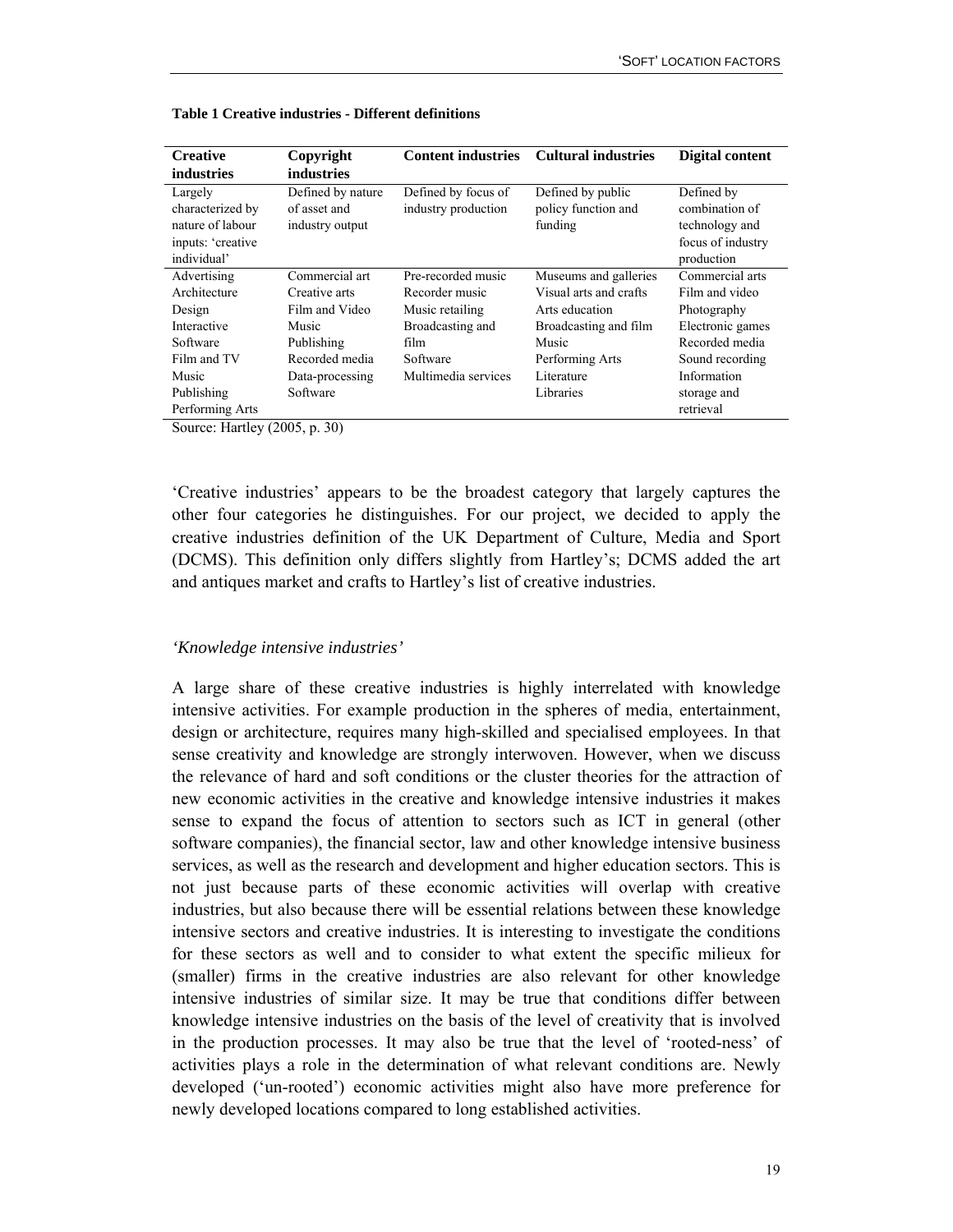### *The 'creative class'*

A third concept rapidly gaining popularity is the 'creative class' of Richard Florida (Florida 2002). Analysing the role of creativity in economic development and urban and regional success Florida came to the conclusion that Talent, Technology and Tolerance (3Ts) are important conditions. In his 3T model he argued that growth is powered by creative people (Talent), who prefer places that are culturally diverse and open to new ideas (Tolerant), and the concentration of 'cultural capital' wedded to new products (Technology). All these together result in 'business formation, job generation and economic growth'. Florida claims that we are entering the 'creative age', in which people with original ideas of all sorts will play a central role. He is not just thinking of technical geniuses inventing products, but also of people developing concepts and images. According to Florida (2002, p.8) "The creative class is comprised of a 'super creative core', which consists of a new class of scientists and engineers, university professors, poets, actors, novelists, entertainers, artists, architects and designers, cultural worthies, think-tank researchers, analysts and opinion formers, whose economic function is to create new ideas, new technology, and/or new creative content". Beyond this core group, the creative class also includes a wider circle of talent working in knowledge-intensive industries. The latter industries include hightechnology sectors, financial sector and juridical services. Those who are employed in these sectors are often engaged in complex problem solving that involves a great deal of independent judgement and creativity and requires high levels of education or human capital. Florida was not the first to come with these ideas. Scott (2006), for example, refers to Gouldner (1979) who wrote about 'the rise of the new class' almost thirty years ago. He referred to the upper employment strata and a combination of highly educated and technology driven 'class'.

While Scott and others researching the 'creative industries' focus on the clustering mechanisms of creative companies, Florida tries to grasp why creative and talented people settle in a certain city or region. In his view, what cities and regions should attract is not the creative companies, but the people that work for these companies or might start such companies themselves. Referring to Jane Jacobs (1961; 1970) as one of his main inspiration sources, Florida claims that creative and talented people prefer to live in cities with a diverse populations and a tolerant atmosphere. In more recent work Florida (2006) added that "talent is not a stock, it is flow". Talent can move from one place to another. Cities might try to attract talented and creative people but they could also try to invest in 'growing' them. The latter requires a tolerant climate. "To create a growth region, you need the kind of place that people want to come to and can easily get to, where they can lead the lives they want and express themselves freely" (p. 26). Saris and Brouwer (2005) summarize the change as follows: "Formerly labour was tied to the company by the corporate culture, whereas now talent detaches itself and looks for the environment that is most suitable for its further development. The adage 'labour follows company' has been turned around and has become 'company follows talent' " (p.113).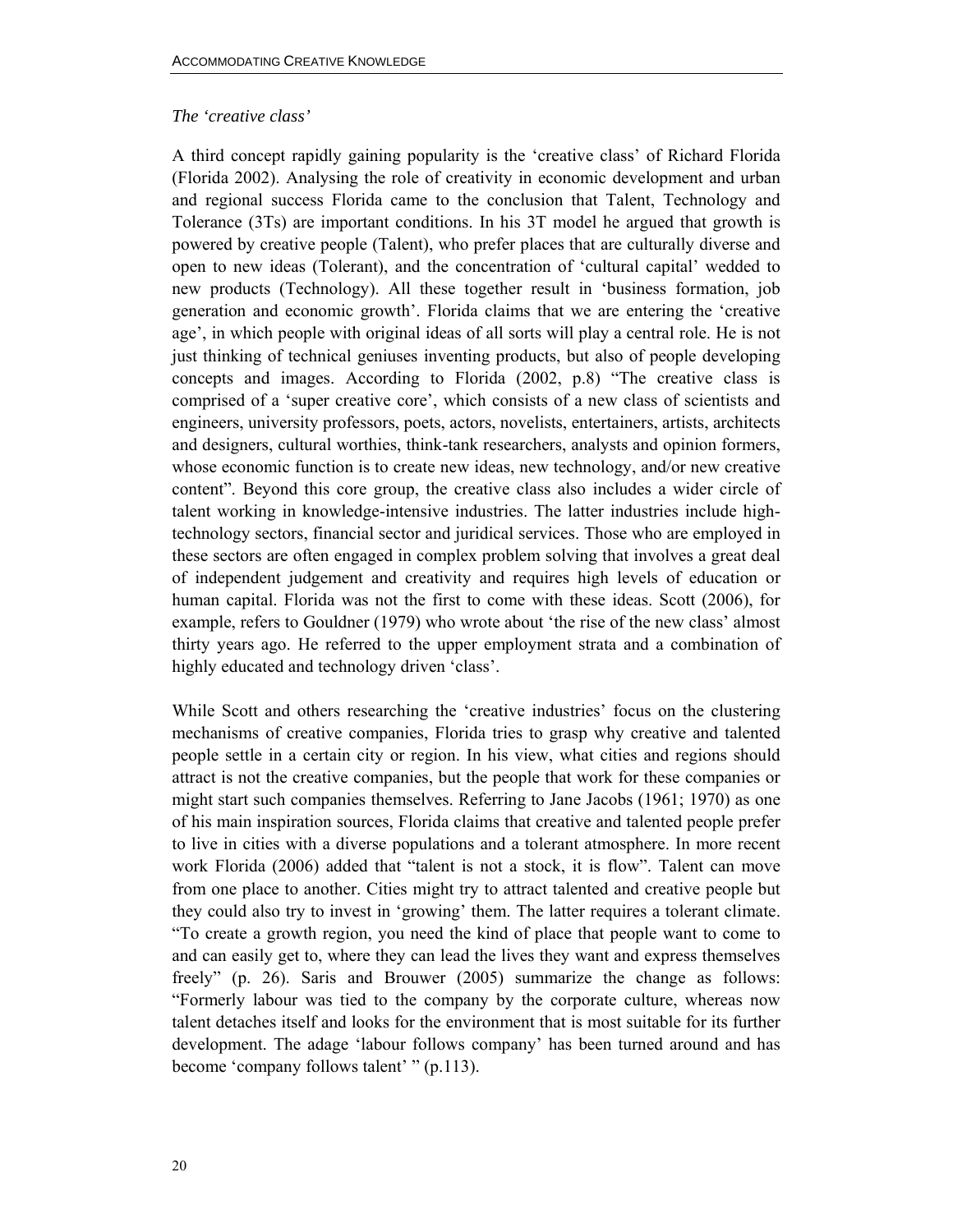As in the global cities and world city network of Sassen and Taylor, the attraction of a 'talent pool' through (inter) national migration plays a prominent role in Florida's creative class concept. The most important target groups for 'creative knowledge city' strategies are, according to Florida: higher educated graduates and workers in knowledge intensive and creative industries, managers of creative and knowledge intensive companies, and trans-national migrants. These are also the groups we will study in the ACRE project.

This brings us back to the importance of soft location factors. Both the emergence of the creative industries and the supposed rise of the creative class suggest a new type of creativity and knowledge-based economy, in which 'soft' location factors play an increasingly prominent role. However, what exactly these soft factors are or can be is less clear. In a recent study Roberts (2006) discusses the concept of 'cultural milieu' as used by Florida (2002) and Landry (2000). Landry stresses the institutional and economic context, while Florida focuses on the physical structures and public spaces where people can meet, including bars, cafes and restaurants. Both, however, seem to stress that public and semi-public spaces are relevant for a city to attract talented people. In an increasingly internationally connected economy, place-specific soft factors may also result in more fine-grained spatial selection processes. Very difficult to measure concepts, such as 'urban atmospheres' or 'social climates', but also slightly less vague concepts, such as the quality of the housing stock and neighbourhood and the functioning of the housing market are essential dimensions in this discussion. It may be true that potential talent will opt for another city; perhaps even in another country, if an initially preferred city does not offer the right combination of conditions. For example, if the housing market does not offer what the creative class wants, talent may move to another place. There is little work that has directly addressed what housing factors are important here. Reference could be made to price and affordability, dwelling size and mix or to innovation in style and design or to neighbourhood character. In the city of Amsterdam issues related to the housing market have been revealed in several studies (see Musterd, 2004; Bontje and Musterd, 2005). Due to a combination of long waiting lists and rapidly rising housing prices, the inner city in particular has become virtually inaccessible for young starters in the housing market, resulting in an ageing inner city population, but also, which is worse, in a lack of suitable places where creative talent would like to settle.

If residential decision making processes by creative talent are becoming much more important and if, consequently, the location preferences of managers of companies and of their employees become key factors, this demands a radical change in local and regional economic development strategies. Such a shift would also have major implications for the ambition to increase the EU's competitiveness as a knowledgebased economy. However, Florida's ideas have meanwhile met with increasing criticism. As argued by several geographers and economists (Musterd  $\&$  Ostendorf 2004; Hall 2004; Montgomery 2005; Bourdin 2005; Glaeser 2004; Sawicky 2003; Storper 2004), the existing research evidence is far from convincing. Although there are impressive examples of growth of the share of creative industries in cities such as Milan (Salvemini et al. 2005; Amadasi and Salvemini 2005), we still do not know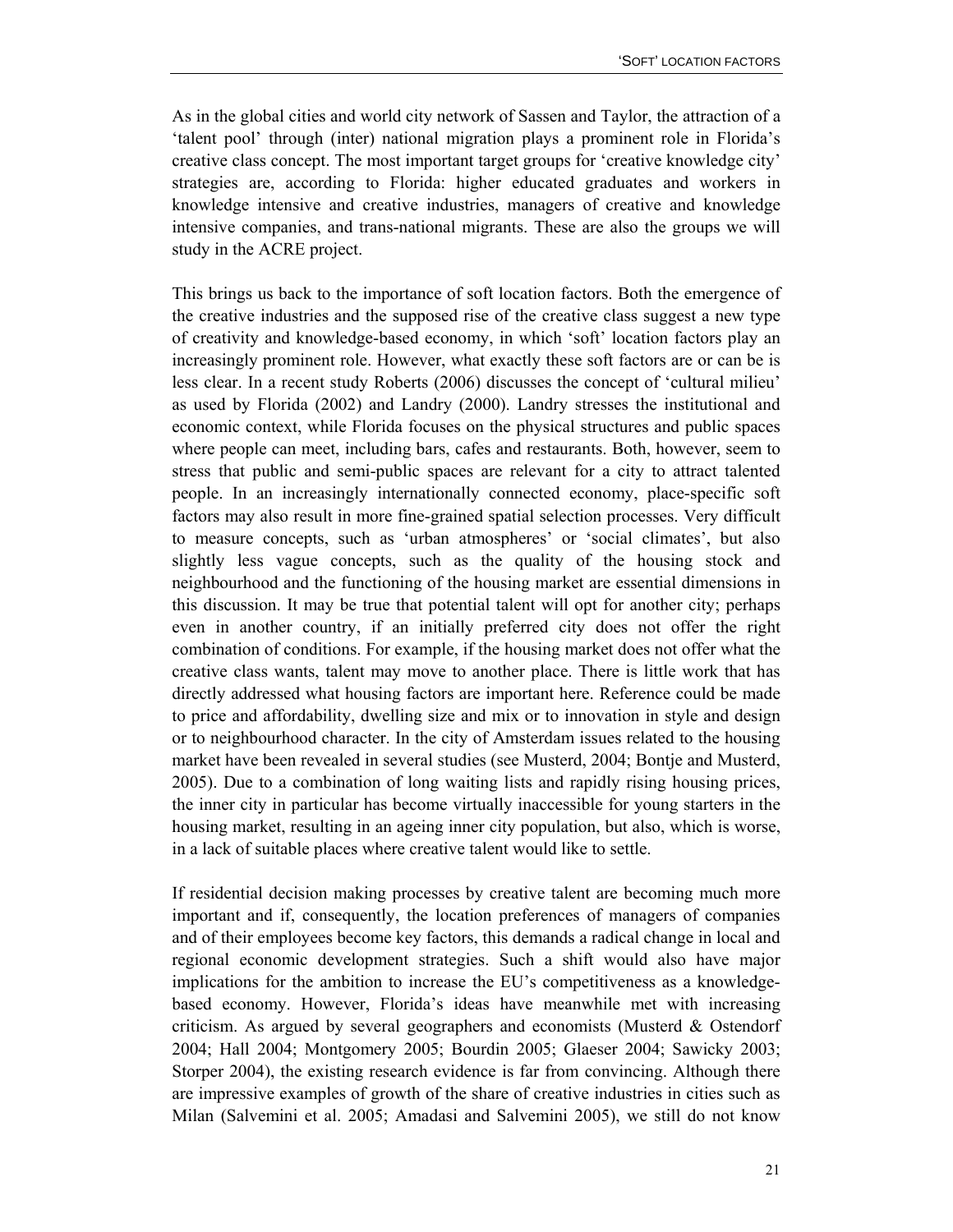whether the rise of the 'creative class' and the 'creative industries' is a long-term trend or rather the next 'hype' in the footsteps of the 'new economy' of the late 1990s. On the other hand, from a historical point of view, one might wonder to what extent the current focus on clusters of creativity is new, as the world's great cities throughout history have always been centres of creativity and innovation (Hall 1998; Simmie 2005). This, however, also suggests that creative cities or regions can hardly be created 'out of thin air', as Hall (2004) stressed in an attack on Florida's creative class concept. That would also imply that the conditions for new economic and urban growth will not be changing as rapidly as is sometimes suggested. Peter Hall's criticism especially relates to is Florida's suggestion that urban transformation can be realised almost 'overnight', for instance by scattering the notions of tolerance, openness and diversity over a city: Hall argues "…building innovative or creative cities was a long and slow, sometimes agonizingly slow, and … the outcome could by no means be guaranteed or ordained in advance" (Hall 2004, p. 257). Hall notes that creating the necessary preconditions can be very time-consuming. Although things will not change overnight, the logic of path dependence is that the chances of a city or region specialising in creative and innovative activities and attracting the talent needed are considerably larger where there is a long tradition of creativity and innovation. Moreover, even though changes are slow, cities have to adapt to new circumstances and new opportunities.

Despite the highly critical reception of Florida's creative class concept, several authors could not resist the temptation to provide a similar type of 'recipe' for building a creative city. Montgomery (2005) for example concludes that if cities want to be successful in the future, they will need to promote artistic, design and technological skills, back local talent, grow the creative industries, offer a good cultural and artistic life and organise services such as education to support all of this. He also stresses that "the key figures in all of this are the visionary political leaders and the artists, investors and entrepreneurs, the former creating the conditions for the latter to invest and prosper" (p.343).

### *Creative cities, quarters, and clusters: the debate so far*

At this point we can usefully summarise the main attributes that are suggested, in the 'prescriptive literature', as associated with successful creative cities, quarters, and clusters. To avoid confusion, the following does not express our view on this, but the impression that the literature discussed above has left on us. First, those who advocate turning cities into more creative places stress attributes like:

- *Distinctiveness and authenticity:* these are seen to emerge from a city's own history, cultures, experiences and will be apparent in the physical fabric/urban design, cultural amenities, commercial offerings (from bars to shops etc);
- *Small scale/fine grain development:* the importance of small shops, independent operators as opposed to the big box/mega mall format; these characteristics are essential to interesting, sustainable urban districts;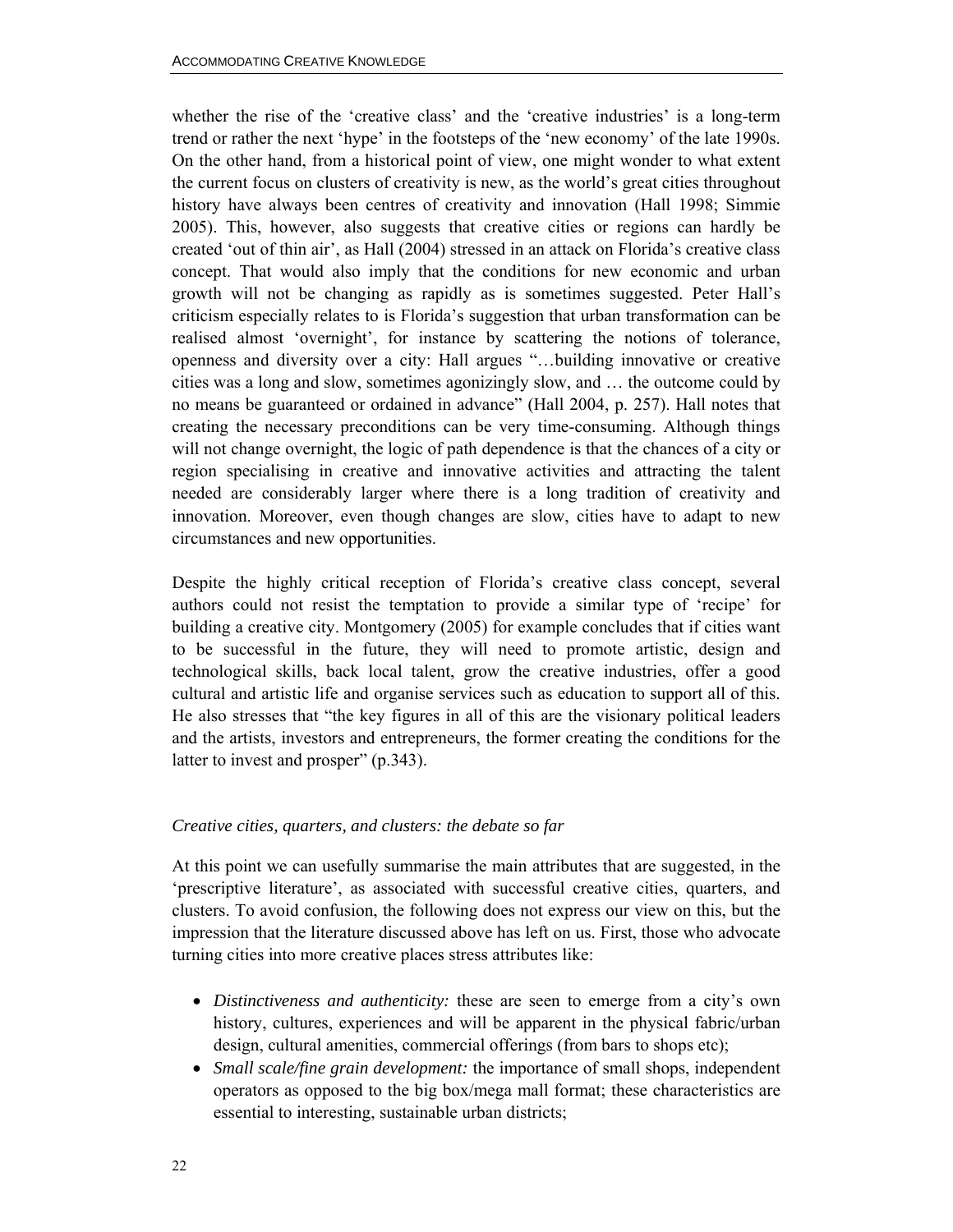- *Vibrant and distinctive neighbourhoods:* specific areas within cities that embody many of the qualities highlighted above; places that mobile, young people especially will want to live in and visit; whether these are very central or more suburban they have character and a 'real' atmosphere;
- *Appeal to younger people and their interests/lifestyles: the interests of mobile* young 'talented people' are more prominent but the urban qualities sought by them are also of appeal to older people even if they do not use the facilities as much – it creates an attractive, lively environment in which to work and live.
- *Diversity of population and lifestyles:* this refers to ethnicity, cultural preferences etc; people would be drawn to places that exhibit diversity and create tolerant conditions for newcomers/outsiders to fit in (ranging from visible minority migrants to artists to gay communities etc…); also, people like Florida consider it important that such diversity and tolerance is highly visible, particularly manifested in distinctive neighbourhoods and urban places of the sort mentioned above.

If these attributes would indeed contribute to more successful and competitive cities, they would also have significant implications for urban planning and developmentrelated initiatives. These implications have already been partly effective in influencing the content of actual plans and policies. Even though the evidence about the relevance of creative city attributes discussed above is still unconvincing a widespread ambition to encourage cultural or creative quarters has emerged. The approach to these tends to reflect the dimensions referred to above and 'creative quarter planning' is often based on the following assumptions regarding location preferences of the creative industries:

- Usually but not always they are located in central or inner city districts with some historical built environment and aesthetic qualities in the physical fabric and overall urban realm;
- Proximity to city centres and transport links/meeting places are important;
- They are seen as fertile breeding grounds for new creative industries firms, products, innovations, consumption activities which value the general appeal as a place to live and work;
- They play a direct role in generating new business activity and an indirect one supporting a city's broader quality of life/distinctiveness attributes;
- They are highly recognisable areas that form key parts of a city's 'brand';
- Where successful, such quarters are underpinned by the interaction of different elements and activities in close spatial proximity; having a critical mass of residential population in the area is also seen as an important element to support this mix and diversity.

On the other hand, there are also suggestions or even recommendations concerning how to foster creative clusters as an industry. The geographic scale of these clusters need not be a quarter; it could also be a city, city-region, or even larger area. According to Wu (2005), these creative clusters should be associated with: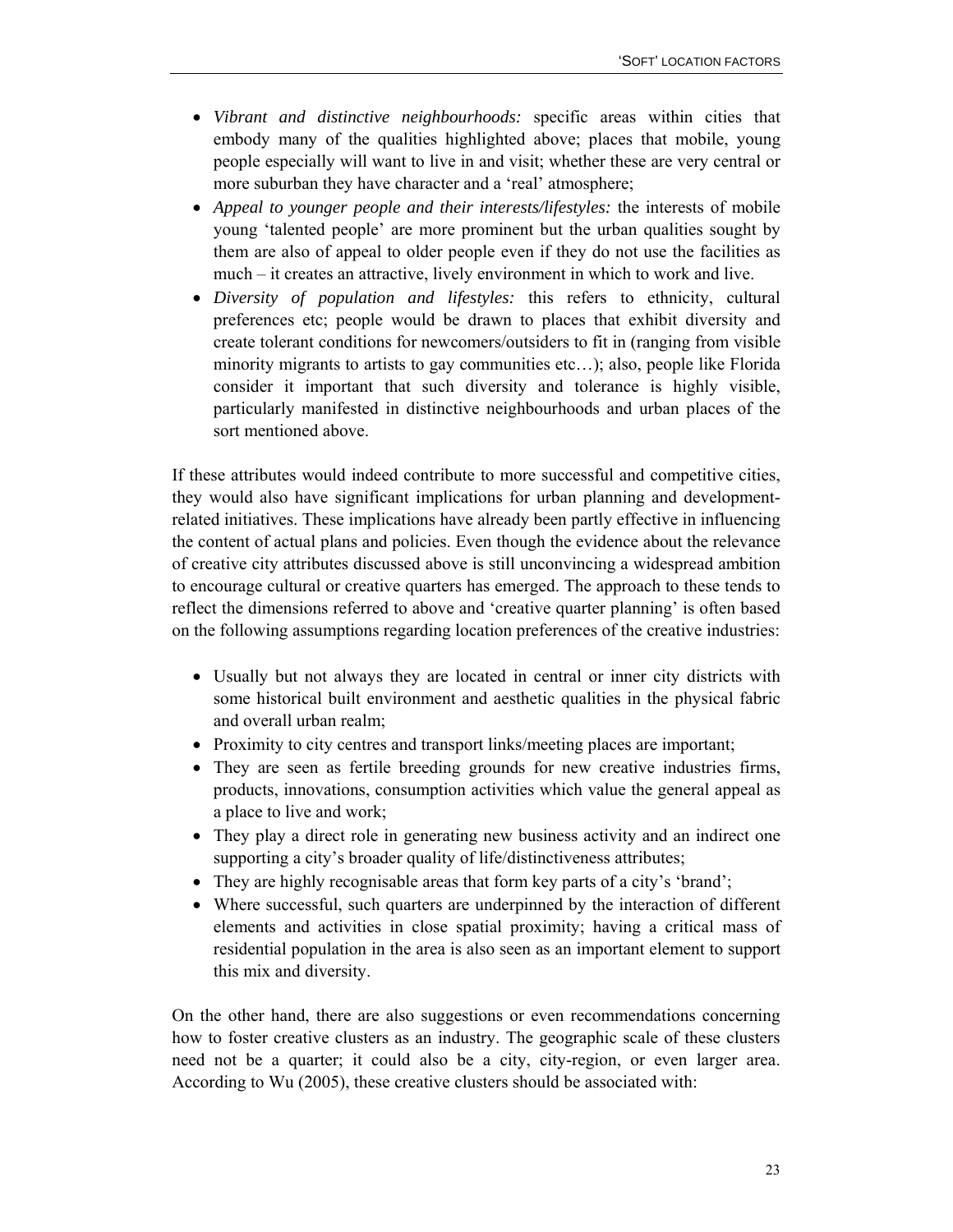- Outstanding university research and commercial linkages;
- Availability of venture capital;
- Anchor firms and mediating organizations;
- Appropriate base of knowledge and skills;
- Targeted public policies;
- Quality of services and infrastructures;
- And (again) diversity and quality of place.

At the same time there are a series of reservations and cautions associated with strategies related to the above. These relate to:

- The extent to which these quarters can be created from scratch against organic growth.
- Creative quarters that are primarily business-centred tend to have a monofunctional feel and fail to achieve the much wider potential seen in other cases – and longer-term sustainability is less certain. Managing an often chaotic mix of – preferably authentic – activities, and users day and night is tricky.
- Even those areas that begin with organic, locally rooted activity and development inevitably generate land/property appreciation and speculation that changes the initial distinctiveness; gentrification and related development pressures can displace or exclude indigenous firms, community amenities and certain residents.
- Not all creativity requires highly urbanised and mixed centres numerous examples can be given of innovative developments in more homogeneous, less urban environments (also see section 6).
- The attraction and fostering of creative talent and creative business does not automatically benefit the city-regional population and economy as a whole. Awareness of the possible social consequences of a creative city strategy is often insufficient or even lacking. This is an aspect we want to explore further in the following section.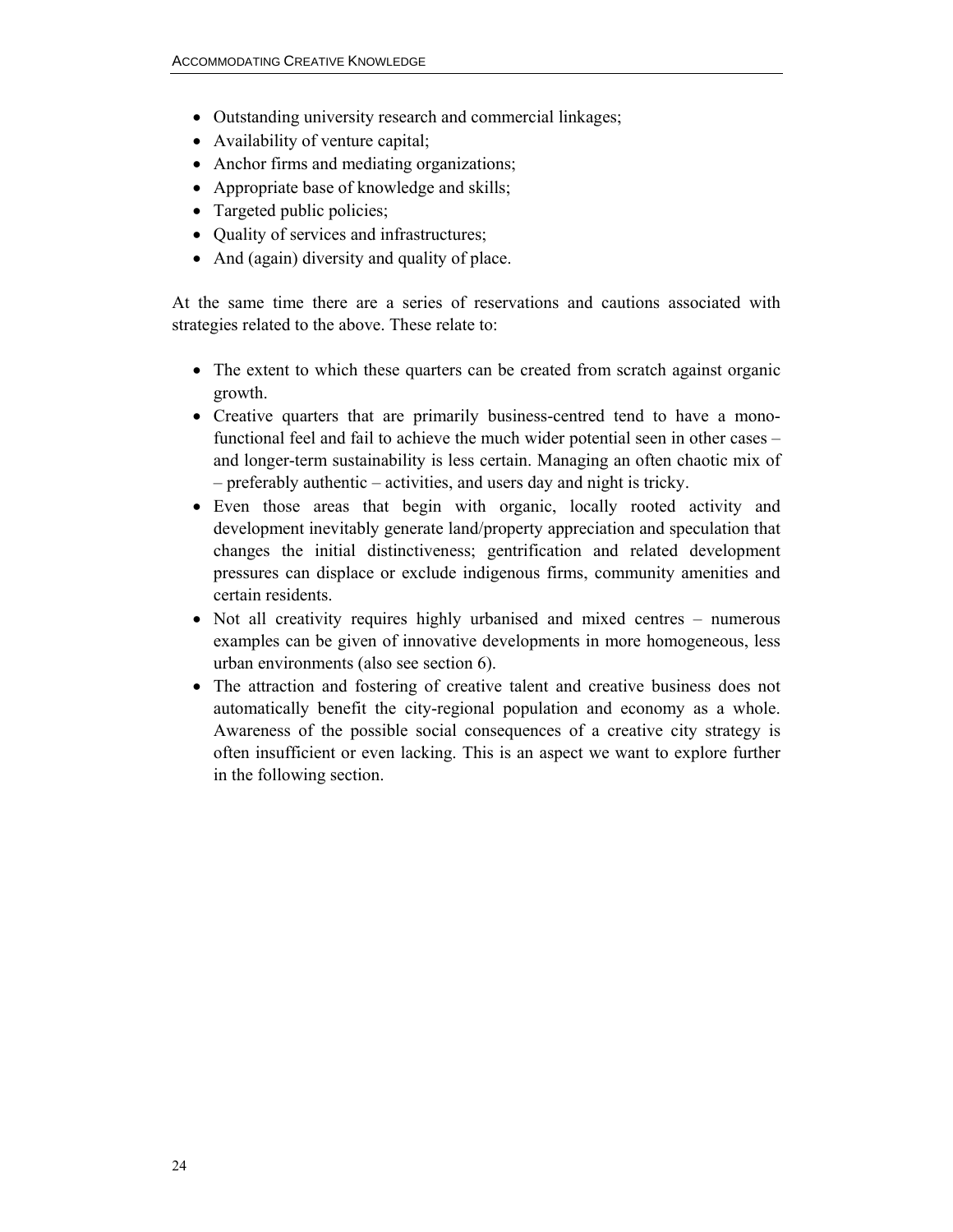# **6 SOCIAL CONDITIONS AND CONSEQUENCES OF CREATIVE KNOWLEDGE CITY STRATEGIES**

The possible consequences of the emergence of a 'creative class' and the 'creative industries' for the economic, social and spatial development of city-regions remain uncertain. The connection between 'being creative' and 'being successful' is not as straightforward as Florida suggests. Markusen (2004), for example, concluded from a comparison of artistic occupations in US cities that the successful artistic cities were neither the largest nor the fastest growing cities. Nevertheless, many European metropolitan regions have enthusiastically embraced both the creative industries and the creative class as focal points for their long-term economic development strategies. Some regions try to profile themselves as 'cultural' or 'creative'; others prefer to call themselves 'knowledge regions'; again others choose a combination of both.

Linked to the path dependency process, there is a strong requirement for the inclusion of a social dimension in the discussion of economic and urban change. This is especially relevant for cities that are undergoing major urban and economic reorganisation. As these cities seek to switch from traditional activities that are in decline to new 'knowledge intense' economic growth, elements of their population are in danger of being excluded from securing many (if any) of the direct and indirect benefits of this new growth potential. Cities in the former state-socialist countries of East Central Europe with their rapidly transforming economies and societies belong to this group. Transformation is also an important attribute of creative cities. Hall (2000) indicates that creative cities in history (Florence in the  $14<sup>th</sup>$  century or Berlin in the 1920s) were cosmopolitan places that drew talent from the far corners of their hinterland. They were also cities undergoing spectacular transformation that also shaped the local society, its social relations, values and views about the outside world. Hall comes to the conclusion that highly conservative, very stable societies will never generate creative places.

There is an ongoing debate about how creative industries contribute to sustainable and evenly distributed economic and urban development. At first sight, the emerging 'creative class' seems to be synonymous with a new bourgeois-bohemian component of the population with individual and protective values (Brooks, 2000). This would have repercussions both at the production and consumption levels in cities.

At the production level, this 'creative class' might exist, for example, in the upper ranks of companies whereas the great majority of workers, whose knowledge can more easily be codified and whose work can be automated, would form a new underclass, thus leading to new and perhaps more problematic forms of 'unintended'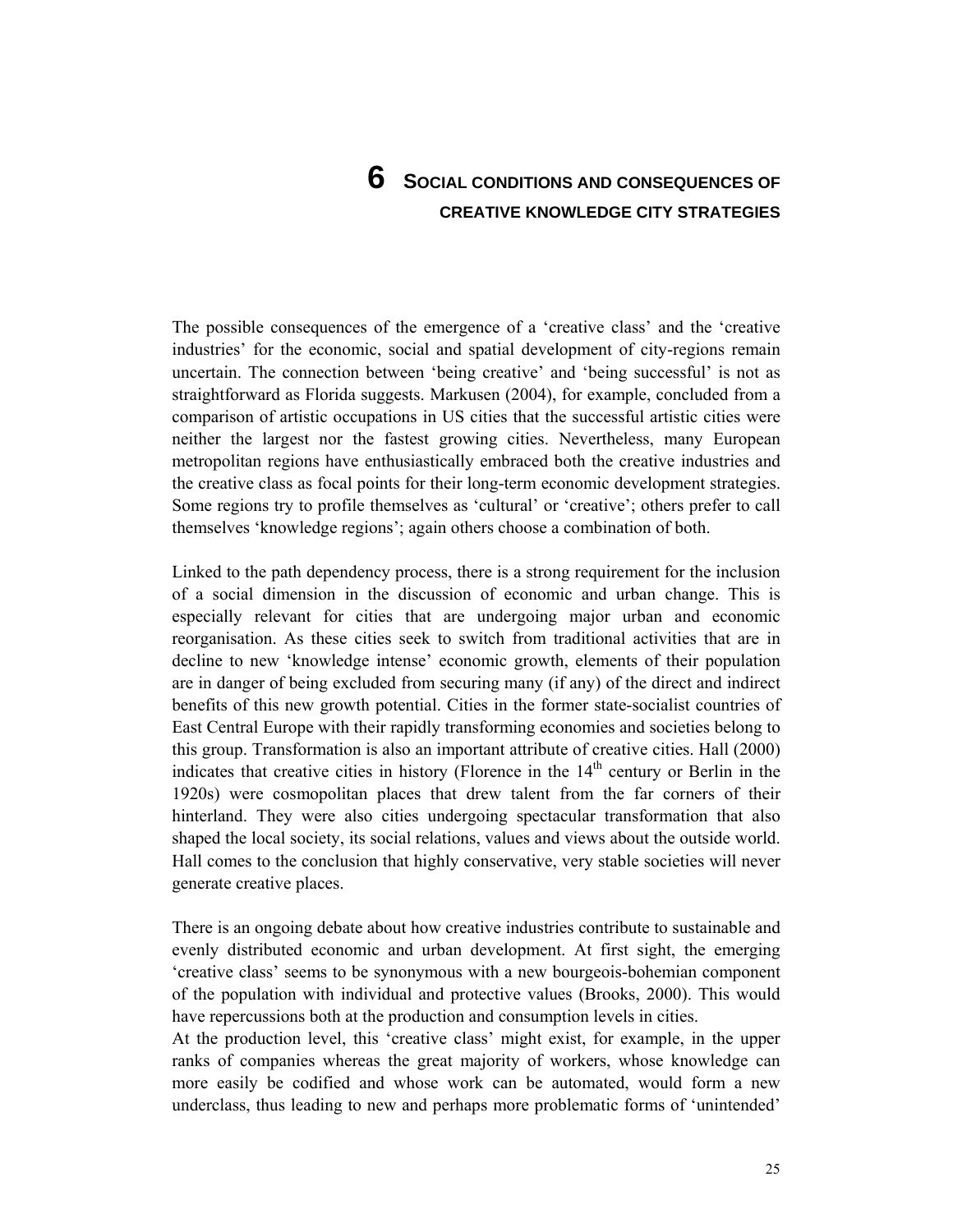social exclusion (Reich, 1992; Castells, 1996; Jaillet and Siino, 1998; Schienstock, 1999). Many people (and even particular urban communities) lacking the basic entry skills, experience and social networks might then be excluded from the whole process. In addition where the promotional strategies of cities include cultural activities and international events there are questions about who participates in these activities and events and whether this includes the local population in general (Jouve and Lefebvre, 2003). Finally, Levine (2004) shows that, in the United States, 'the creative class' as defined by Florida (2002) is more likely to live in the suburbs than in the centre of metropolitan regions. This has 'hard' and 'soft' implications in terms of urban development. The distribution of jobs and income, as well as the spatial output, are thus important components of the evaluation of new and emerging economic growth models (Felsenstein, 2001).

While such concerns about creative knowledge strategies for social cohesion should be taken seriously, it is important to stress that a creative knowledge economy offers chances to people of all socio-economic and educational strata to profit from their talents. Of course, not all people are equally creative or talented, but in principle, everyone has a certain talent that could contribute to urban or regional innovation and economic development. An economy focusing on creativity does not need to be an elitist economy. It can also offer new chances to marginal groups that have been unable to participate in urban and regional economic progress. The implication of this is that cities might seek to identify desirable social conditions to promote a creative knowledge economy that is not only economically, but also socially sustainable. To stimulate such desirable social conditions, one could think of policy measures like removing bureaucratic and financial thresholds to education and the labour market, encouragement of 'bottom-up' individual and group initiatives, acceptance of cultural diversity, and leaving space for spontaneous creativity.

Such a double-sided attention to both the creative class and more marginal groups may actually even become a necessary condition for success. There is at least some awareness that socially unattractive cities may also deter talent and new firms from settling in these environments. Whether that view can be supported on the basis of empirical research remains to be demonstrated, however. In a special issue of *Urban Studies* on the 'Resurgent City' Musterd (2006) explored the relationship between the level of segregation and economic performance of a number of European cities. At the level of the city no clear relation could be found. Cheshire and Sheppard (2004) investigated the potential negative impact of social segregation on individual socioeconomic opportunities and they argue that it is more likely that poor neighbourhoods are spatial reflections of income inequality, instead of being causes of greater poverty.

That being said, unease remains about the potential impact of developing and promoting neighbourhoods as 'creative quarters' on the residents of these neighbourhoods. The current trend of policy initiatives to create or enhance creative quarters reminds strongly of the heated debate on gentrification in social science and society. The gentrification process is usually associated with positive as well as negative effects. Reviewing the extensive literature, Atkinson (2004) tends to stress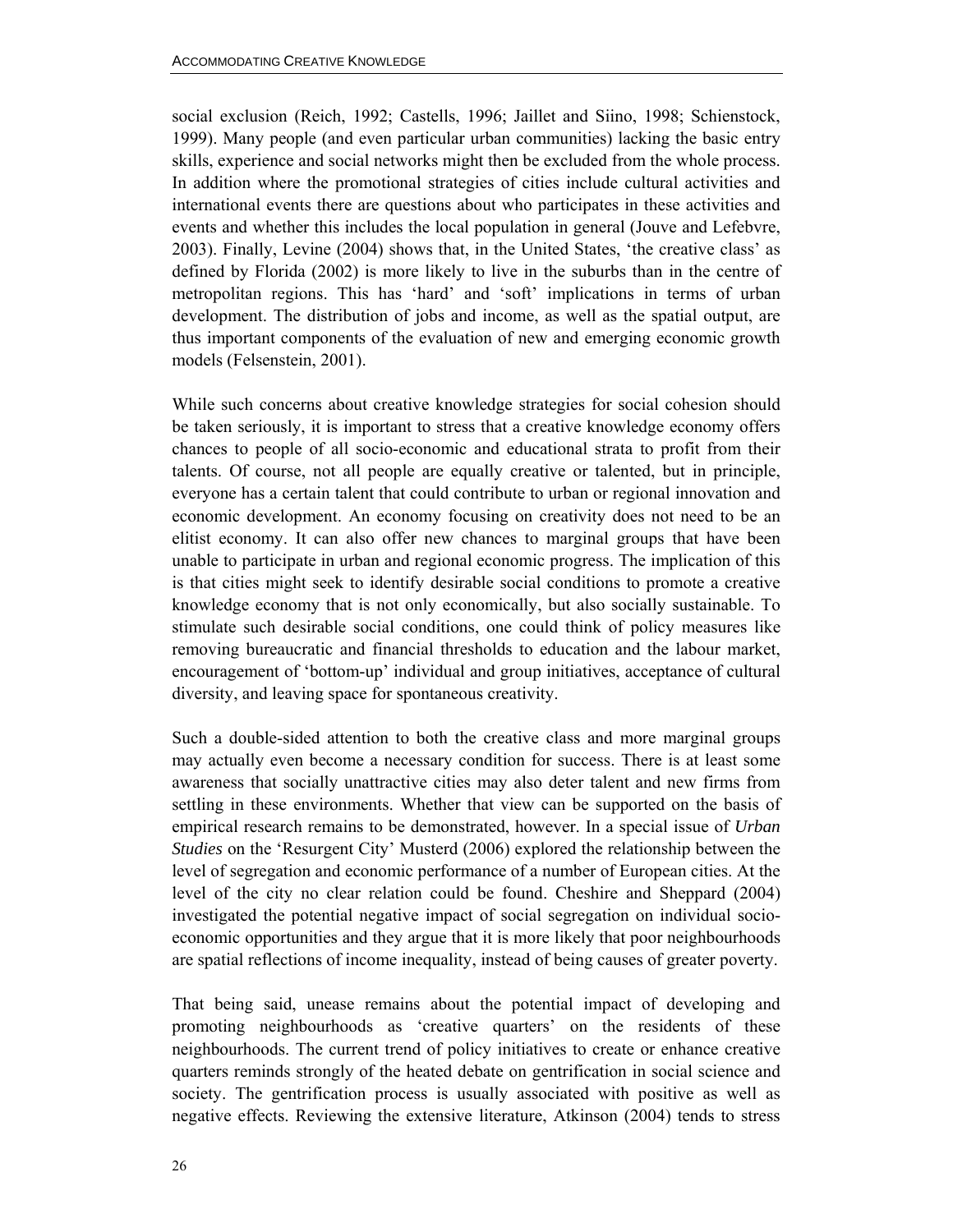the negative side of gentrification more than the positive side. He acknowledges that gentrification might result in neighbourhood revitalisation, increased property values, increased fiscal revenues, and a reduction of suburban sprawl. This is in his view more than counterbalanced, however, by negative effects like community resentment and conflict, loss of affordable housing, displacement of lower income households, and loss of social diversity. Butler (2003) provides evidence for the North London neighbourhood of Barnsbury for this loss of social diversity. He found that gentrifiers largely living in their own world (or 'bubble' as he phrases it) and almost exclusively mingling with 'people like them' in all aspects of social life. If the 'creative class' partly overlaps with the urban-oriented middle-class category of 'gentrifiers' (which seems to be the case if we compare their general characteristics), this immediately raises doubts about the extent to which the creative class is indeed as 'cosmopolitan' as Florida suggests. In any case, the tendency of gentrifiers - if they comprise parts of the creative class - to develop neighbourhoods into their own 'enclaves' is a potential threat to social cohesion in these neighbourhoods, as well as on the city scale. This worry, although additional evidence is still wanted, seems to fit into a wider trend highlighted by Graham and Marvin (2001) amongst others: the gradual disintegration of cities and city-regions into an archipelago, with many parts developing stronger inter-regional and international links than intra-regional ones.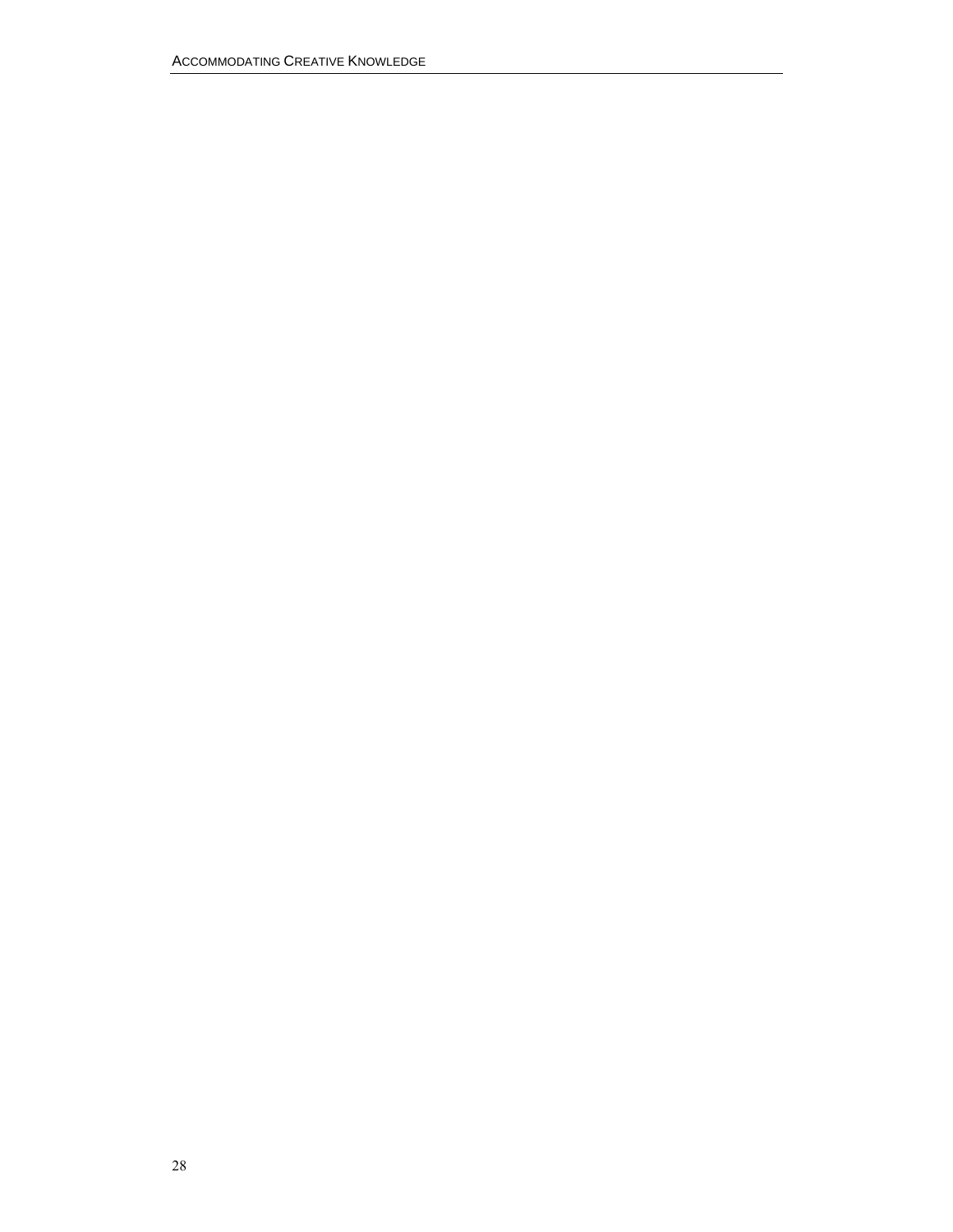# **7 CREATIVE KNOWLEDGE CITIES OR CREATIVE KNOWLEDGE REGIONS?**

A final element of our theoretical framework concerns the spatial scale of clusters and networks of creative and innovative industries, and of the creative and innovative talent working in and initiating such industries. It has been argued above that creative and innovative people do not necessarily flock to city centres or older urban neighbourhoods close to these centres. The same is true for creative and innovative companies. Although most of these companies can still be found in large cities and, within them, tend to cluster in inner city areas, concentrations of creative and innovative companies can also be found at city edges or in (former) suburbs. Musterd and Deurloo (2006) show evidence of this in the city and region of Amsterdam. They show that different types of creative professionals have different distribution patterns across the city and the region. Cultural creatives (like artists, media and entertainment workers, scientists, teachers, designers and advertisers) tend to show a strong innercity orientation. In contrast professional creatives (like managers in commercial, financial and juridical services) are much more spread across the city and region. Musterd (2004) found comparable differences for the Amsterdam region between creatives on the one hand and ICT workers on the other. Florida (2002) also identified differences between sub-groups of his creative class, especially between what he calls the 'bohemians' and the 'nerds'.

Urban policy and planning can also effectively influence the location of creative industries. A good example is provided by Budapest, where a new centre of knowledge and cultural industries has been developed south to the city centre on either side of the Danube. This is on former derelict land, where the Budapest-Vienna Expo was planned in 1987, but cancelled later on in 1994 (Keresztély 2002). Soon after the cancellation of the Expo the government decided to convert the area into a new university campus and a science park on the western side of the river and a new cultural centre on the eastern side. The science park houses the university campus of the Faculty of Science of Budapest University and a combined IT Centre with the University of Technology (which is nearby). In addition to this an Information and Technology Innovation Park (InfoPark) was developed which can be considered the first Technopolis east of the former Iron Curtain. On the opposite side of the Danube the new National Theatre of the country together with the Palace of Art and other cultural institutions were developed.

Most existing analyses of clusters of creative knowledge have been carried out at the city level, and fewer at the city-regional level. Considering the almost universal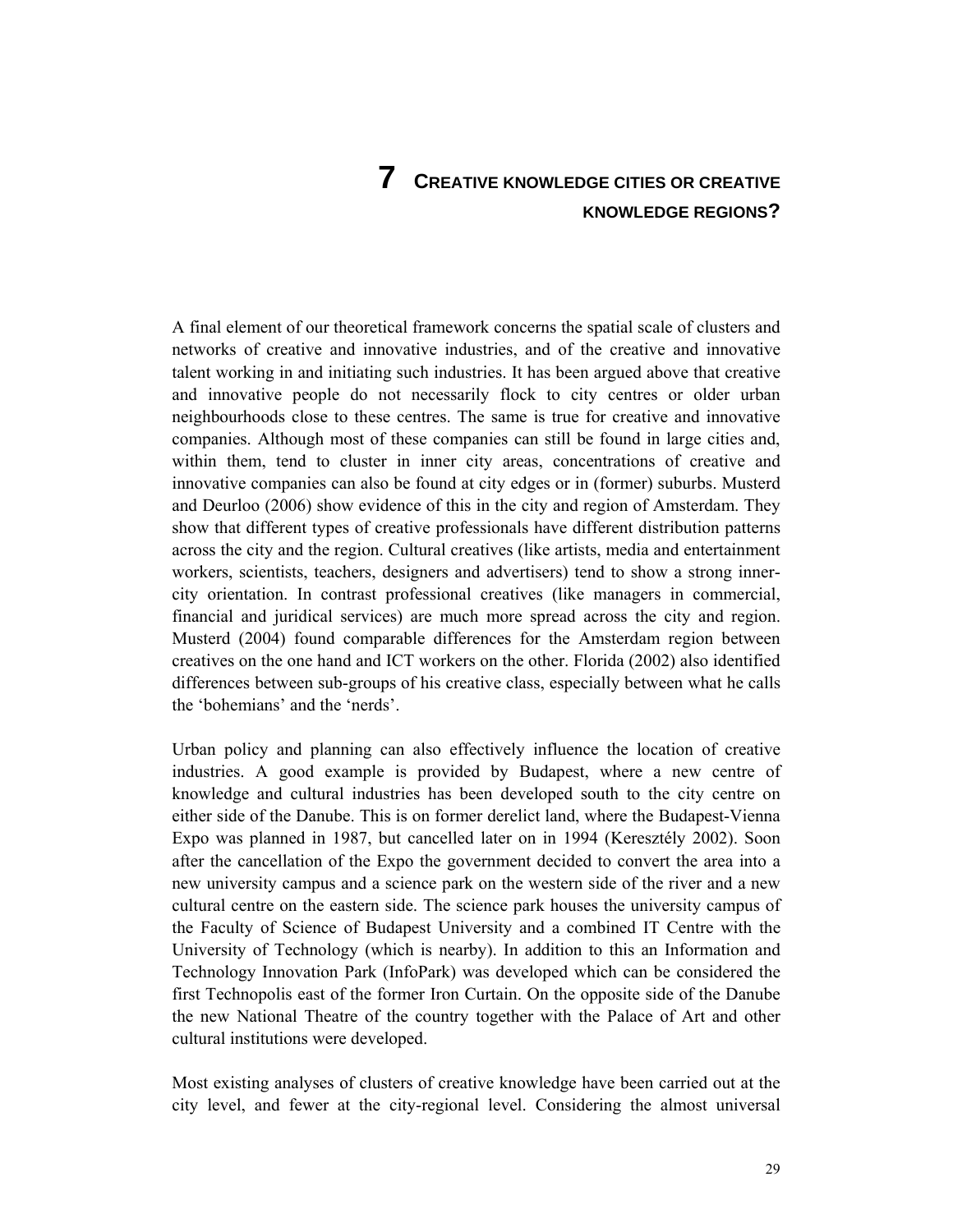tendency of deconcentration and increasing polycentrism in city-regions of the advanced capitalist world (Kloosterman and Musterd, 2001; Phelps and Ozawa, 2003; Burdack et al., 2005; Musterd et al., 2006), it would be much more logical to focus on the scale level of city-regions. Parallel to this, politicians and civil servants are much more enthusiastically working on 'creative knowledge city' strategies than on 'creative knowledge region' strategies. Especially in relatively small cities which form an integral part of networked regions of smaller cities and fast-growing (former) suburbs, a regional development strategy would make more sense than intra-regional rivalry. In his paper analysing the opportunities for knowledge-based development in medium-sized Hungarian cities Nagy (2001) pointed out the great potential in the cluster of county towns as key elements in transmitting innovations to the lower levels of the settlement hierarchy. Therefore, it makes sense to take into account the city, the city-region and the wider regional scale, both in geographic and in politicaladministrative terms. Moreover, within that larger unit, it also makes sense to refer to smaller areas (sometimes neighbourhoods with specific characteristics) which either do or do not fit the requirements of residents and firms and thus demonstrate dynamic economic transformation or fail to do so.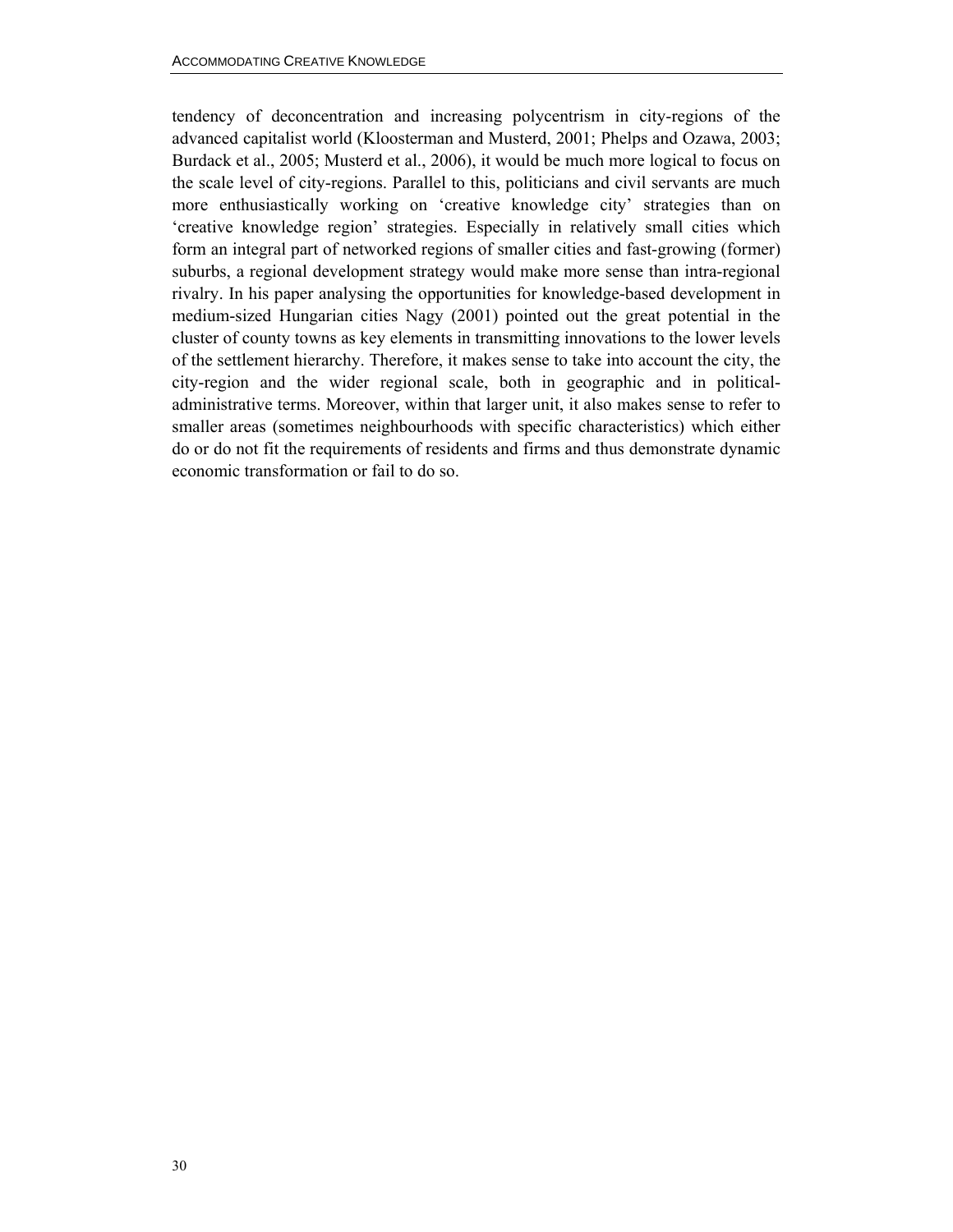# **8 ADDED VALUE AND MAIN RESEARCH QUESTIONS**

This review suggests that the theoretical framework for research in this field should reflect the increased interest of academic researchers in cluster formation and creative and innovative industries, the enormous popularity of cluster and/or creative city strategies among urban, regional and national politicians in advanced capitalist countries, and the serious criticisms about the possible positive and negative effects of such strategies. In addition to providing individual case studies and international comparisons of strategies for regional competitiveness and the role of creativity and knowledge-intensity in this, research should focus on seven dimensions that have hitherto been neglected or underestimated:

- The (potential) effectiveness of regional competitiveness policies that focus on a creativity - and knowledge-based metropolitan economy;
- The role of path dependency: do traditions in certain economic branches and certain local and regional historic spatial structures contribute to a more favourable point of departure when trying to develop a 'creative knowledge region'?
- The extent to which policies for competitive 'creative knowledge regions' not only aim at attracting certain types of economic activities, but also at providing 'soft location factors' like an attractive residential environment, public space, and 'meeting places' for the 'talent pool' needed for these economic activities;
- Related to this, the extent to which cluster formation, especially in creative and knowledge-intensive clusters, is related to these 'soft' location factors;
- The question of which regional geographic and administrative scale is most relevant for regional competitiveness when aiming for 'creative knowledge regions';
- Differences and similarities between metropolitan regions in West, Central and Eastern Europe in their potentials to become competitive centres of creativity, knowledge and innovation. Are East Central European cities in a more favourable position to host creative activities and to become creative cities due to their rapid socio-economic transformation? Are they able to utilise properly their rich cultural heritage and historically grown qualities for the advancement of the creative sector?
- The role of trans-national migration of a skilled labour force towards centres of creativity and knowledge, and the extent to which these trans-national migrants are attracted by 'soft' location factors like an attractive residential environment, a diverse population and a tolerant atmosphere in the metropolitan regions they migrate to. How important are such factors when weighted against job or career opportunities and costs of living? To what extent are migrants to 'creative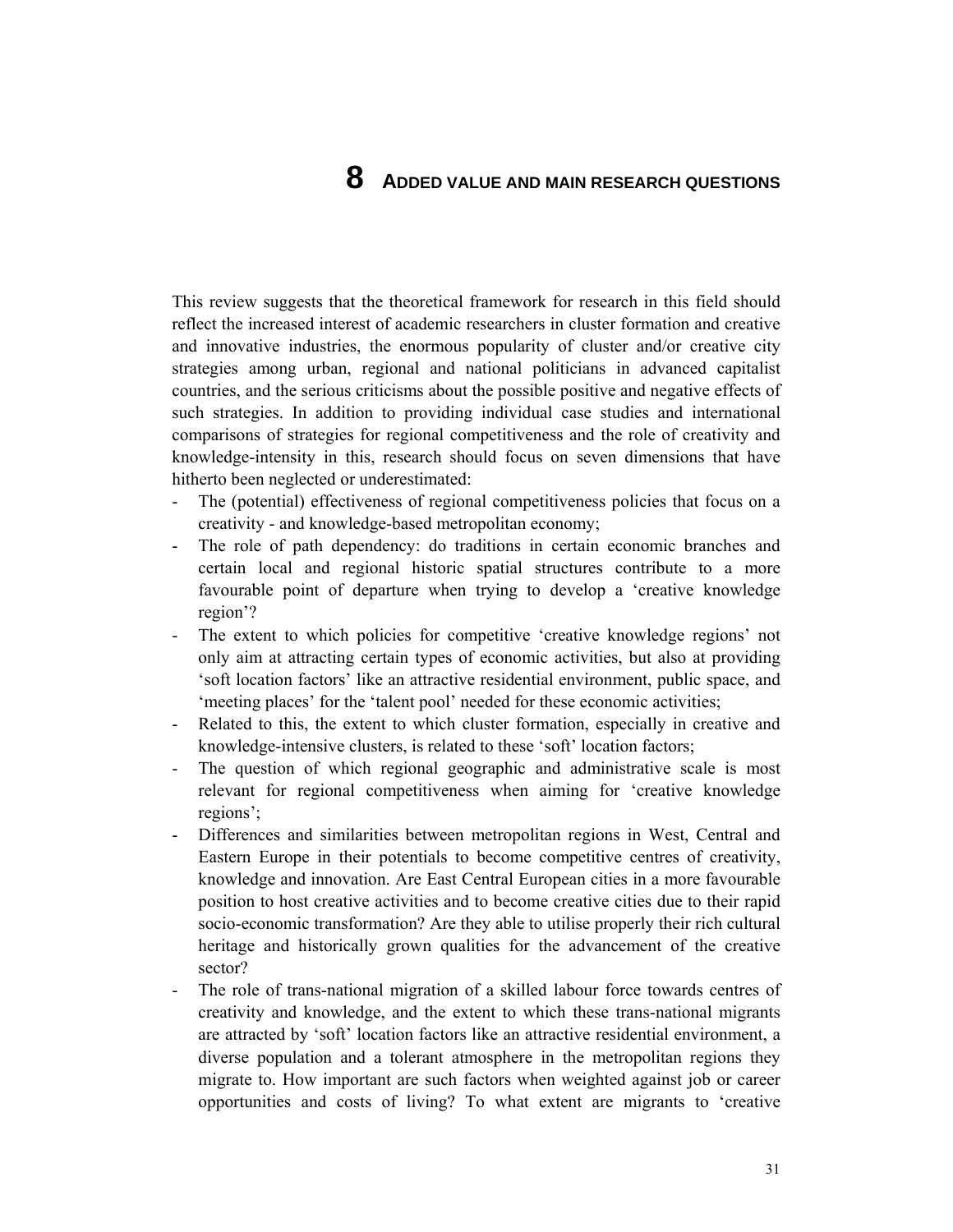knowledge cities' different from migrants to 'global' or 'world cities' in their reasons to migrate?

These questions find themselves under the umbrella of two central research questions:

- **What are the conditions for creating or stimulating 'creative knowledge regions'?**
- **More particularly, what is the role of so-called 'soft' factors in creating and stimulating 'creative knowledge regions'?**

This literature review provides a first answer to these questions. The objective was to see what existing literature and theory tells us about the conditions for the creative knowledge region and which concepts and definitions can be derived from that literature. We have reviewed three essential theoretical approaches of the debate on 'conditions for creative knowledge': an approach where the focus is on 'classic' location theory; a second approach in which cluster theories are central, and an approach in which so-called 'soft' conditions take centre stage. Several answers to the questions could be found referring to this literature. However, this review has not allowed us to answer the questions in a wholly satisfactory way. Therefore we have identified another six questions and it is the answers to these that will enable us to fully evaluate the basic issues. The six interrelated groups of tasks should be performed to be able to answer the following questions.

- 1. *Analysis of paths of creative knowledge regions*. To what extent does existing statistical and written material in selected regions in Europe suggest that there are certain regions that are more predisposed to become regions with a 'creative knowledge' profile? What are the different paths these regions have followed and what are the other types of conditions that impacted upon the development of the 'creative knowledge region', such as the policies applied and the role of 'soft' factors, like the functioning of the housing market, diversity, tolerance, and the availability of services and amenities?
- 2. *Target group importance*. To what extent are the target groups referred to in the discussions potentially relevant for the development of 'creative knowledge regions'? Is a special focus on higher educated graduates and workers in knowledge intensive and creative industries; managers of knowledge intensive companies; and trans-national migrants important? What does statistical information about their development tell us about their relative weight?
- 3. *Target group opinions*. We also need to know more about the opinions held within these target groups. What are these opinions? To what extent do they believe that 'soft' location factors have become more important in business location strategies, especially among creativity - and knowledge-based entrepreneurs, compared with other location factors? What do they think about the role of the historic development path of the urban economy, urban social and cultural structure and the urban physical structure? Do they think that certain development paths lead to better opportunities to develop a 'creative'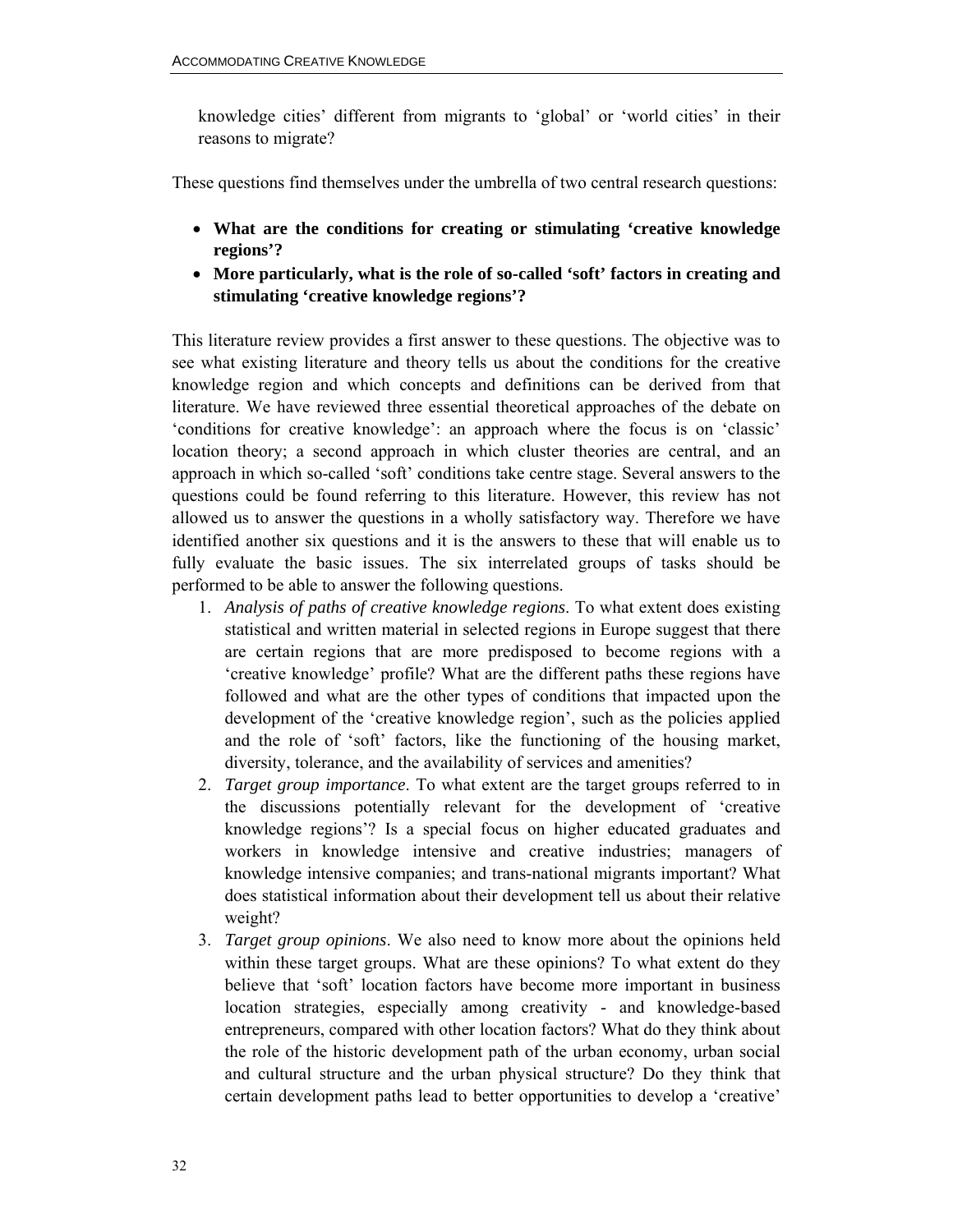and/or 'knowledge' region, compared with others? Are there significant differences of opinion between higher educated graduates and workers in creative industries; managers of knowledge intensive companies; and transnational migrants?

- 4. *Policies and strategies*. What are the lessons for regional and sub-regional economic development policies and strategies from these statistical and survey based investigations of the conditions for the 'creative knowledge city'? What is the most suitable regional scale for intervention? Should there be a focus on core city development or on the metropolitan regional level?
- 5. *Divergence or convergence*. To what extent can we identify a divergence or a convergence in the recent development processes, policies and strategies of West-, Central- and East-European metropolitan regions and in the extent to which they stress the role of creativity, innovation and knowledge?
- 6. *Is it good for the EU?* What could be the contribution of developing 'creative knowledge regions' in Europe to the wider EU ambition to become a more competitive knowledge-based economy?

This literature review refers to what has already been said on the questions raised. As part of the extensive international comparative study we are involved in we will conduct a series of surveys which will enable us to compare recent socio-economic development trends and recent economic development strategies in thirteen metropolitan regions across Europe. This will provide more insight into the extent to which the creative and knowledge intensive sectors are indeed the keys to successful long-term economic development. The research will also enable us to discuss the different types of policy approach being adopted in different cities (e.g. promoting cultural quarters/infrastructures in the physical sense; or promoting creative industries in their industrial sector sense) and to discuss aspects of their effectiveness. The metropolitan regions included in the research are: Amsterdam, Barcelona, Birmingham, Budapest, Dublin, Helsinki, Leipzig, Milan, Munich, Poznan, Riga, Sofia, and Toulouse.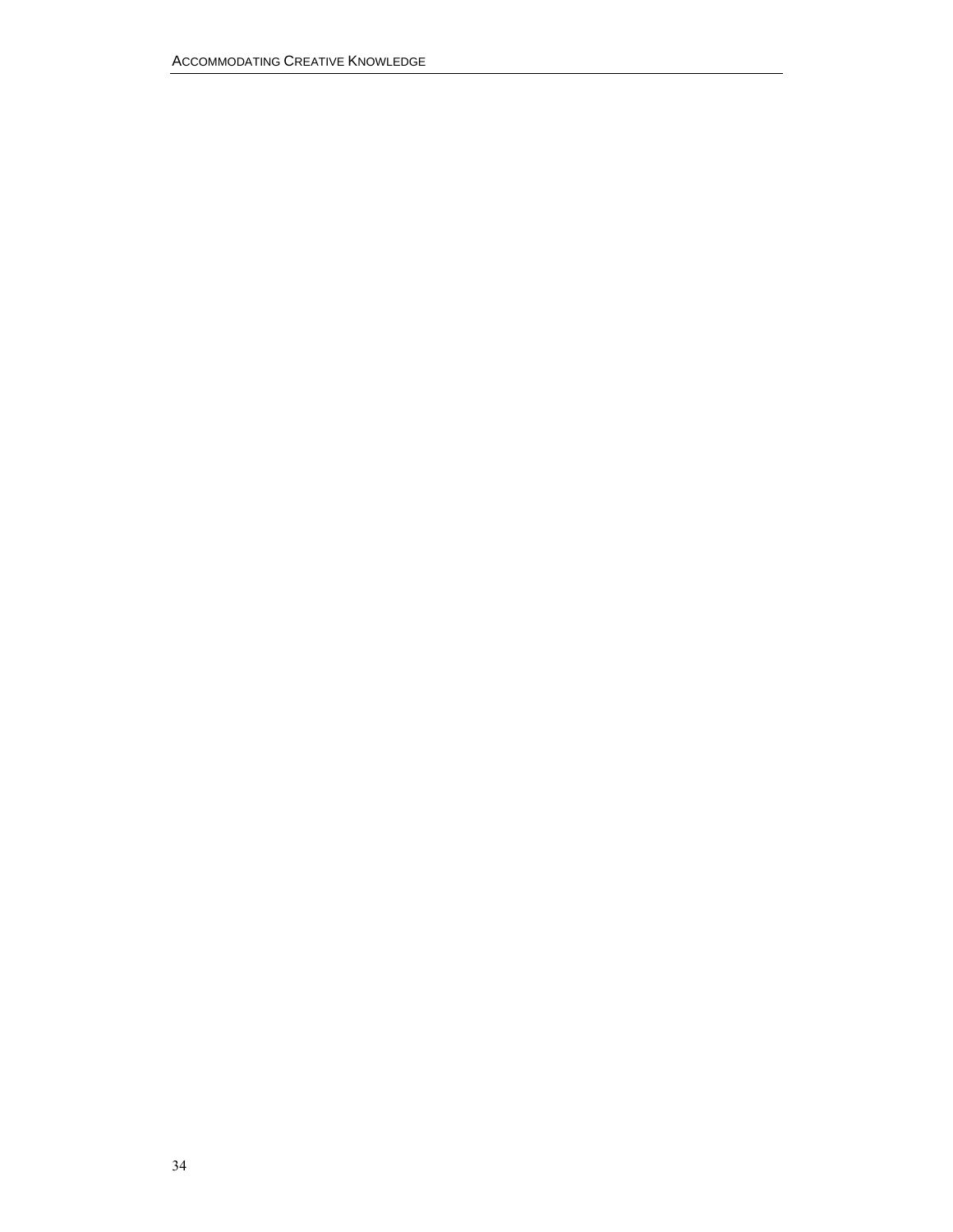### **REFERENCES**

Amadasi, G. and S. Salvemini (eds) (2005) *La città creativa*. *Una nuova geografia di Milano.*  Milano: EGEA

Amin, A. and N.J. Thrift (1992) Neo-Marshallian nodes in global networks. *International Journal of Urban and Regional Research*, 16 (4): 571-587.

Andersson, A. (1985) *Creativity and regional development*. Papers of the Regional Science Association. 56, pp. 5-20.

Asheim, B. (2000) Industrial districts: The contributions of Marshall and beyond. In: G.L. Clark, M. Feldman and M. Gertler (eds), *The Oxford Handbook of Economic Geography*, pp. 413-431. Oxford: Oxford University Press.

Atkinson, R. (2004) The evidence on the impact of gentrification: New lessons for the urban renaissance? *European Journal of Housing Policy*, 4 (1): 107-131.

Bathelt, H. (1998) Regional growth through networking: A critical reassessment of the 'Third Italy' phenomenon. *Die Erde*, 129 (3): 247-271.

Bathelt, H., A. Malmberg and P. Maskell (2004) Clusters and knowledge: Local buzz, global pipelines and the process of knowledge creation. *Progress in Human Geography*, 28 (1): 31- 56.

Beccatini, G. (1979) Dal settore industriale aldistretto industriale: Alcune considerazioni sull unita de indagine dell economia industriale. *Rivista di Economia e Politica Industriale*, 1: 35- 48.

Bontje, M. (2004) Facing the challenge of shrinking cities in East Germany: The case of Leipzig. *GeoJournal*, 61 (1): 13-21.

Bontje, M. and S. Crok (2005) Amsterdam, creative knowledge city? The debate on the economic future of Amsterdam and its region. In: M. Bontje and L. Deben (eds), *Creativity*  and diversity: Key challenges for the  $21^{st}$  century city, pp. 144-161. Amsterdam: Het Spinhuis.

Bontje, M. and S. Musterd (2005) What kind of a place do the creative knowledge workers live in? In: E. Verhagen and S. Franke (eds), *Creativity and the city. How the creative economy is changing the city*, pp. 166-175. Rotterdam: NAi Publishers.

Boschma, R.A. and R.C. Kloosterman (2005) Further learning from clusters. In: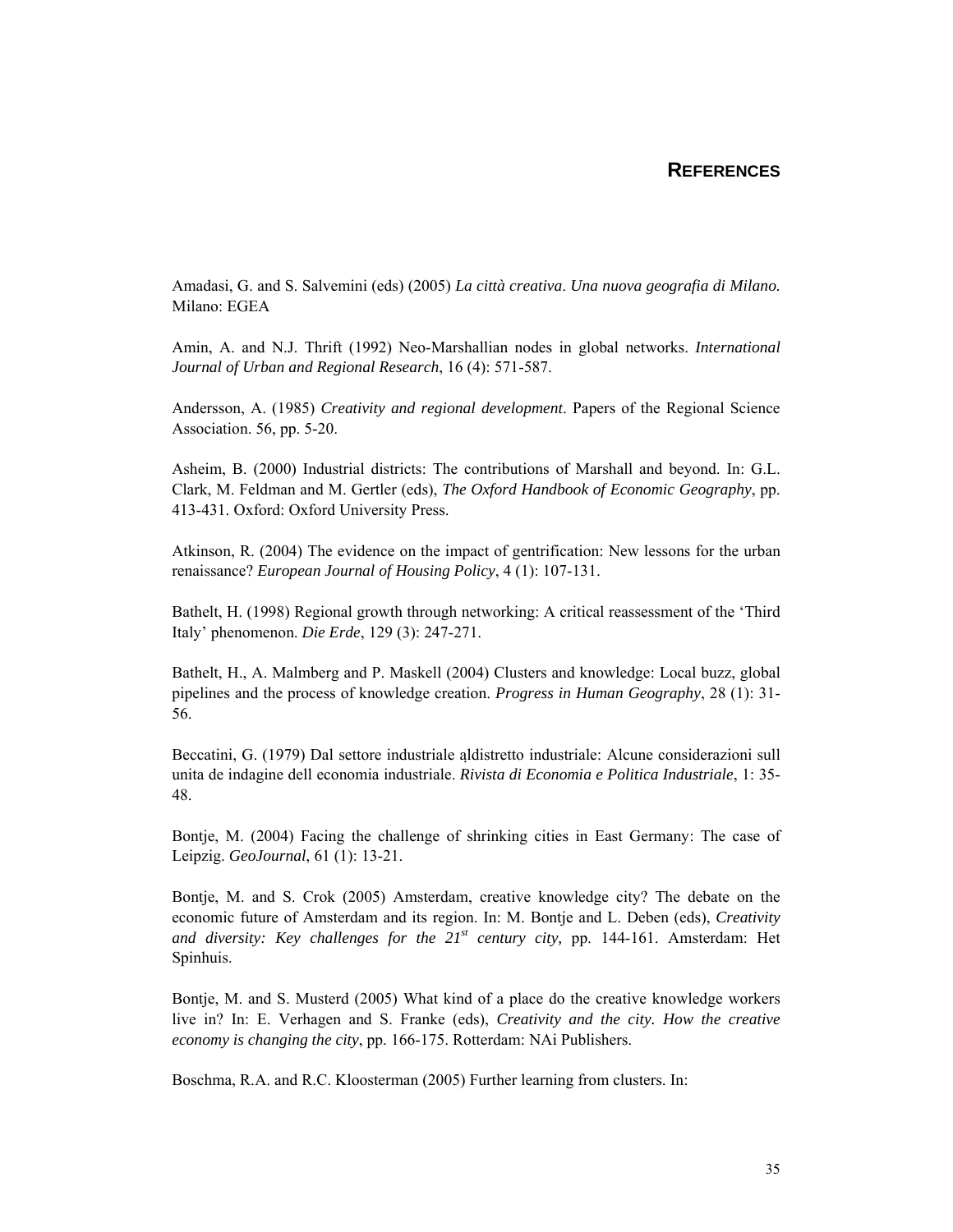R.A. Boschma and R.C. Kloosterman (eds) *Learning from clusters: A critical assessment from an economic-geographical perspective*, pp. 391-405. Berlin: Springer Verlag (GeoJournal Library, Vol. 80).

Bourdin, A. (2005) *La Métropole des individus*, éditions de l'Aube.

Brooks, D. (2000) *Bobos in paradise: The new upper class and how they got there*. New York: Simon and Schuster.

Burdack, J., G. Herfert and R. Rudolph (eds) (2005) *Europäische metropolitane Peripherien. Leipzig: Leibniz-Institut für Länderkunde* (Beiträge zur regionalen Geographie, vol. 61).

Butler, T. (2003) Living in the bubble: Gentrification and its 'others' in North London. *Urban Studies*, 40 (12): 2469-2486.

Castells, M. (1989) *The informational city: Information technology, economic restructuring, and the urban-regional process*. Oxford/Cambridge, Mass.: Basil Blackwell.

Castells, M. (1996) *The rise of the network society*. Vol. 1 of The Information Age. Oxford: Blackwell.

CCPR (Centre for Cultural Policy Research) (2003) *Baseline study on Hong Kong creative industries.* For the Central Policy Unit. Hong Kong. Special Administrative Region Government. Prepared by CCPR. University of Hong Kong.

Cheshire, P. and S. Sheppard (2004) Introduction to features: The price of access to better neighborhoods. *Economic Journal*, November, F391-97.

Cooke, P., M. Heidenreich and H.J. Braczyk (2004) *Regional innovation systems: The role of governance in a globalized world* (2nd edition). London / New York: Routledge.

Cumbers, A. and D. Mackinnon (2004) Introduction: Clusters in urban and regional development. *Urban Studies*, 41 (5/6): 959-969.

Cunningham, S. (2002) From cultural to creative industries: Theory, industry, and policy implications. *Media International Australia, Incorporating Culture & Policy, 102: 54-65.* 

Derudder, B., P.J. Taylor, F. Witlox and G. Catalano (2003) Hierarchical tendencies and regional patterns in the world city network: A global analysis of 234 cities. *Regional Studies*, 37 (9): 875-886.

Enyedi, G. (1996) Urbanisation under socialism. In: G. Andrusz, M. Harloe and I. Szelényi (eds) *Cities after socialism*, pp. 100-118. Oxford: Blackwell.

Enyedi, G. (1998) Transformation in central European postsocialist cities. In: G. Enyedi (ed) *Social change and urban restructuring in Central Europe*, pp. 9-34. Budapest: Akadémiai Kiadó.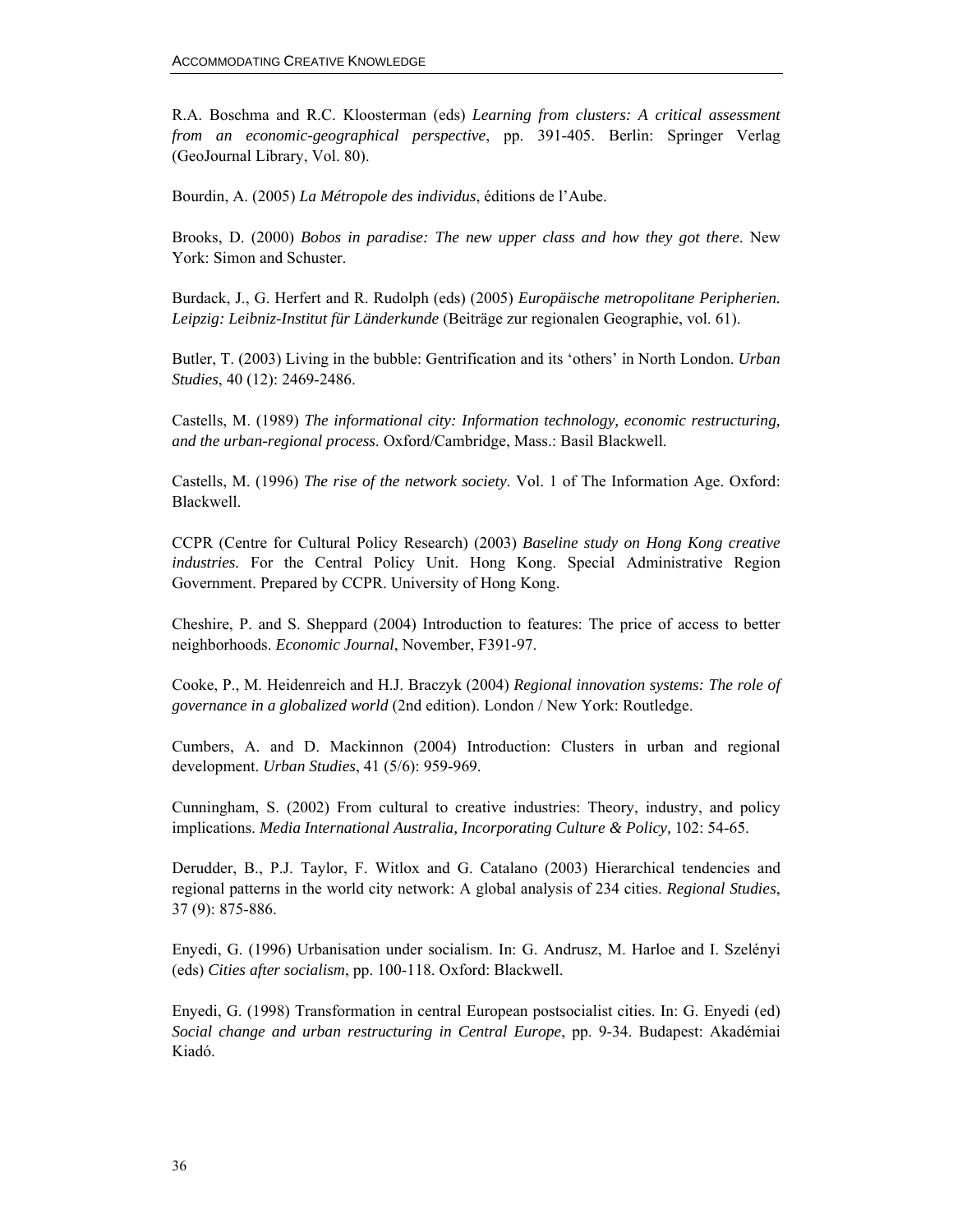Felsenstein, D. (2001) Analysing local growth promotion: Looking beyond employment and income counts. In: D. Felsenstein and M. Taylor, *Promoting local growth, processes, practices and policy*. Ashgate: Aldershot.

Florida, R. (2002) *The rise of the creative class and how it's transforming work, leisure, community and everyday life*. New York: Basic Books.

Florida, R. and I. Tinagli (2004) *Europe in the Creative Age*. London: Demos.

Florida, R. (2006) The flight of the creative class. *Liberal Education*, 92 (3): 22-29.

Fürst, D. (2001) Die 'learning region' – Strategisches Konzept oder Artefakt? In: H-F. Eckey u.a. (hg) *Ordnungspolitik. FS f. Paul Klemmer*, pp. 71-90. Stuttgart: Lucius & Lucius.

Ganne, B. (1983) *Gens du cuir, gens du papier, transformations d'Annonay depuis les années 1920*. Paris: Centre national de la recherche scientifique.

Garnham, N. (2005) From cultural to creative industries. *International Journal of Cultural Policy,* 11 (1): 15-29.

Glaeser, E.L. (2004) Review of Richard Florida's 'The rise of the creative class'. *http://post.economics.harvard.edu/faculty/glaeser/papers/Review\_Florida.pdf* (accessed 21 March 2005).

Glaeser, E.L. (2005) Reinventing Boston: 1630-2003. *Journal of Economic Geography* (5): 119-153.

Gouldner, A. (1979) *The future of intellectuals and the rise of the new class*. New York: Seabury.

Grabher, G. (2002) Cool projects, boring institutions: Temporary collaboration. Social Context. *Regional Studies*, 36 (3): 205-214.

Grabher, G. (2004) Learning in projects, remembering in networks? Communality, sociality, and connectivity in project ecologies. *European Urban and Regional Studies*, 11 (2): 103- 123.

Graham, S. and S. Marvin (2001) *Splintering urbanism. Networked infrastructures, technological mobilities and the urban condition.* London / New York: Routledge.

Granovetter M. (1985) Economic action and social structure: The problem of embeddedness. *American Journal of Sociology,* 91 (3): 481-510.

Hall, P. (1998) *Cities in civilization*. London: Weidenfeld and Nicholson.

Hall, P. (2000) Creative cities and economic development. *Urban Studies*, 37 (4): 639-649.

Hall, P. (2004) Creativity, culture, knowledge and the city. *Built Environment*, 30 (3): 256- 258.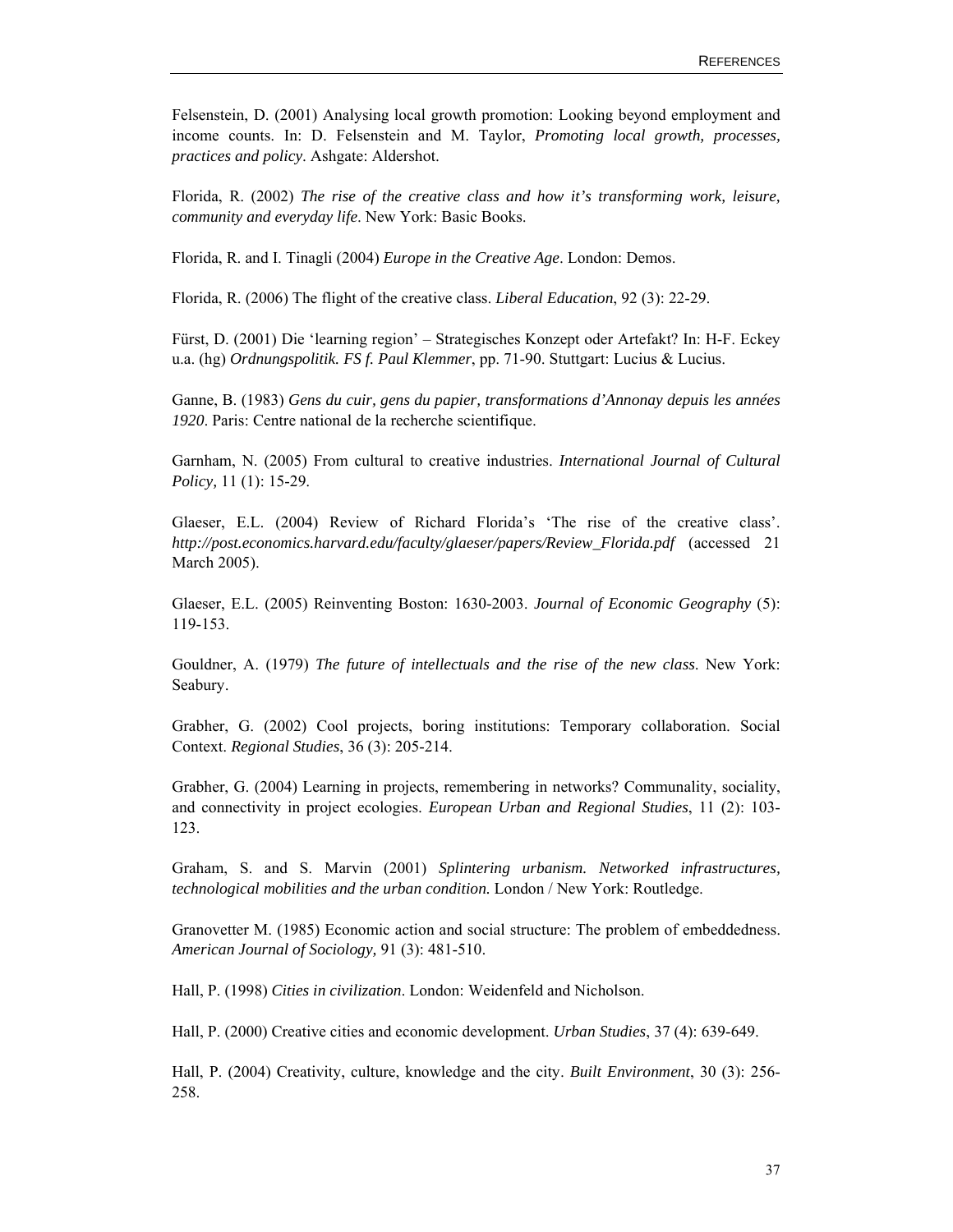Harloe, M. (1996) Cities in transition. In: G. Andrusz, M. Harloe and I. Szelényi (eds) *Cities after Socialism*, pp. 1-29. Oxford: Blackwell.

Hartley, J. (ed) (2005) *Creative industries.* Malden Mass.: Blackwell Publishing.

Harvey, D. (1987) Flexible accumulation through urbanization: Reflections on postmodernism in the American city. *Antipode*, 19: 260-86.

Helbrecht, I. (2004) Bare geographies in knowledge societies - Creative cities as text and piece of art: Two eyes, one vision. *Built Environment*, 30 (3): 194-203.

Henderson, J.W. and A.J. Scott (1987) The growth and internationalisation of the American semiconductor industry: Labour processes and the changing spatial organisation of production. In: M.J. Breheny and R. McQuaid (eds) *The development of high technology industries: An international survey*, pp. 37-79. London: Croom Helm.

Hirsch, P. (1972) Processing fads and fashions: An organization-set analysis of cultural industry systems. *American Journal of Sociology*, 77 (1): 639-659.

Jacobs, J. (1961) *The death and life of great American cities*. New York: Random House.

Jacobs, J. (1970) *The economy of cities*. London: Jonathan Cape.

Jaillet, M.C. and C. Siino (1998) Les dynamiques ambivalentes de l'emploi et des politiques locales dans une métropole qui 'gagne': Toulouse. In: N. May, P. Veltz, J. Landrieu and T. Spector (eds) *La ville éclatée*, ed. de l'Aube, pp. 208-221.

Jouve, B. and S. Lefebvre (2003) Les défis politiques de la métropolisation. *Géopolitique 81, Revue de l'Institut International de Géopolitique*, pp. 18-31.

Keeble, D., C. Lawson, B. Moore and F. Wilkinson (1999) Collective learning processes, networking and 'institutional thickness' in the Cambridge region. *Regional Studies*, 33 (4): 319-331.

Keresztély, K. (2002) *The role of the state in the urban development of Budapest*. Discussion Papers, Centre for Regional Studies, Pécs, 47 pp.

Kesteloot, C. (2003) De stedelijke samenleving: Hopelijk op weg naar een consensuele stad. In: H. Knippenberg, S. Musterd and B. de Pater (eds) *Strijd om de ruimte. Conflicten over water, grondgebied en stad,* pp. 89-102. Amsterdam: Aksant.

Kloosterman, R.C. (2004) Recent employment trends in the cultural industries in Amsterdam, Rotterdam, The Hague and Utrecht: A first exploration. *Tijdschrift voor Economische en Sociale Geografie*, 95 (2): 243-252.

Kloosterman, R.C. and S. Musterd (2001) The polycentric urban region; Towards a research agenda. *Urban Studies*, 38 (4): 623-634.

Kloosterman, R.C. and B. Lambregts (2001) Clustering of economic activities in polycentric urban regions: The case of the Randstad. *Urban Studies*, 38 (4): 713-728.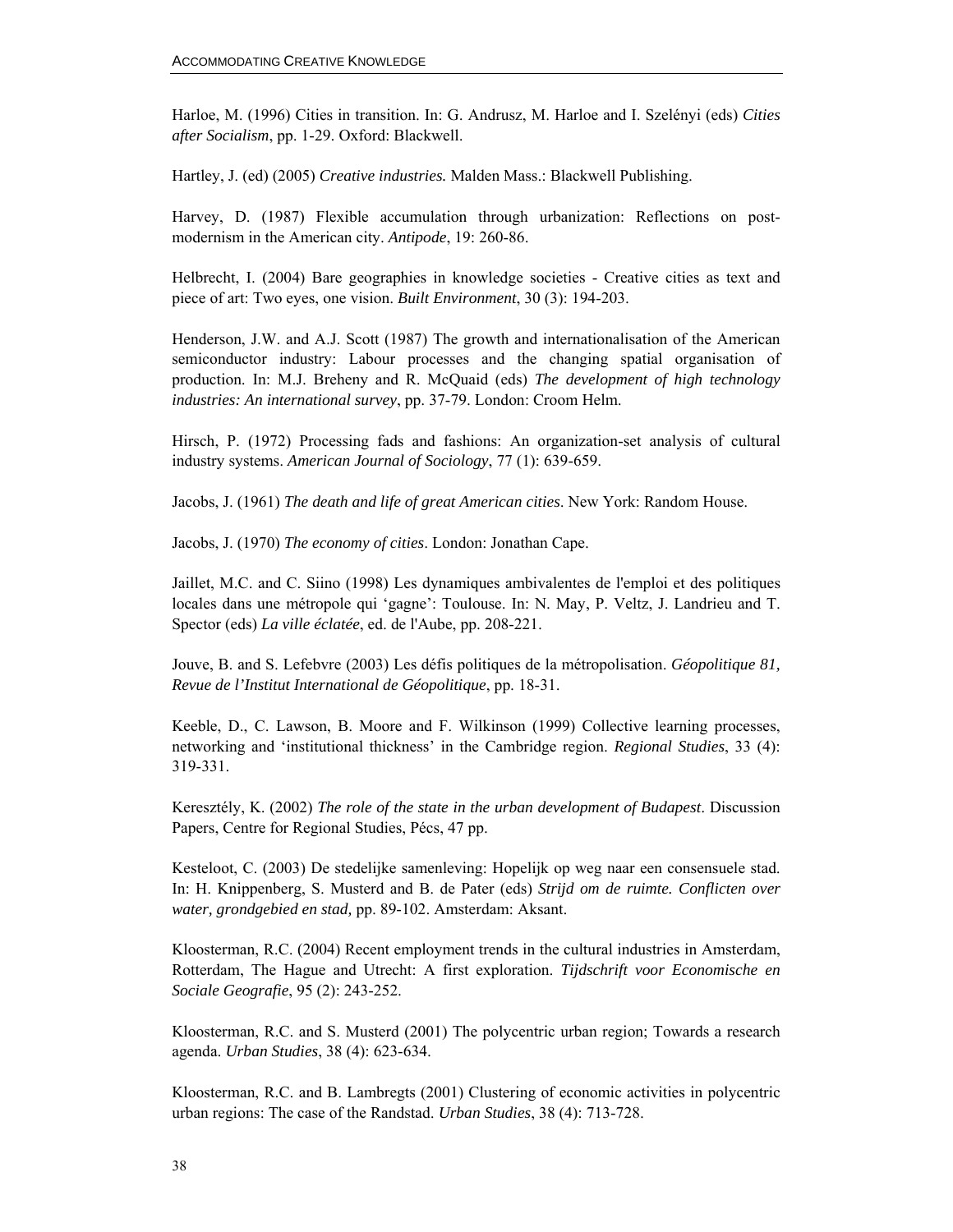Kloosterman, R. and E. Stegmeijer (2005) Delirious Rotterdam: The formation of an innovative cluster of architectural firms. In: R.A. Boschma and R.C. Kloosterman (eds) *Learning from clusters: A critical assessment from an economic-geographical perspective*, pp. 203-224. Berlin: Springer Verlag (GeoJournal Library, Vol. 80).

Krätke, S. (2003) Global media cities in a world-wide urban network. *European Planning Studies*, 11 (6): 605-628.

Lambooy, J.G. (1998) Knowledge production, organisation and agglomeration economies. *GeoJournal*, 41 (4): 293-300.

Lambooy, J. (2002) Knowledge and urban economic development. *Urban Studies*, 39 (5/6): 1019-1035.

Landry, C (2000) *The creative city: A toolkit for urban innovators*. London: Earthscan.

Lash, S. and J. Urry (1994) *Economies of signs and space*. London: Sage.

Levine, M.V. (2004) *La 'classe creative' et la prospérité urbaine: mythes et réalités*. Conférence présentée à Montréal, le 20 mai, Villes Régions Monde, INRS-Urbanisation, Culture et Société.

http://www.vrm.ca/creative.asp?Pages=Archives&Annee=2004&Tri=

Mahoney, J. (2000) Path dependence in historical sociology. *Theory and Society*, 29 (4): 507- 548.

Malecki, E.J. (1987) The R&D location decision of the firm and 'creative' regions. *Technovation*, 6: 205-222.

Malecki, E.J. (2000) Knowledge and regional competitiveness. *Erdkunde*, 54 (4): 334-351.

Markusen, A. (2004) *The distinctive city: Evidence from artists and occupational profiles*. Paper presented at the Leverhulme International Symposium 'The Resurgent City'. London, 19-21 April 2004.

Martin, R. and Sunley (2003) Deconstructing clusters: Chaotic concept or policy panacea? *Journal of Economic Geography*, 3 (1): 5-36.

Mommaas, H. (2004) Cultural clusters and the post-industrial city: Towards the remapping of urban cultural policy. *Urban Studies*, 41 (3): 507-532.

Montgomery, J. (2005) Beware 'the Creative Class' creativity and wealth creation revisited. *Local Economy*, 20 (4): 337-343.

Morgan, K. (1997) The learning region: Institutions, innovation and regional renewal. *Regional Studies*, 31 (5): 491-503.

Musterd, S. (2004) Amsterdam as a creative cultural knowledge city: Some conditions. *Built Environment*, 30 (3): 225-234.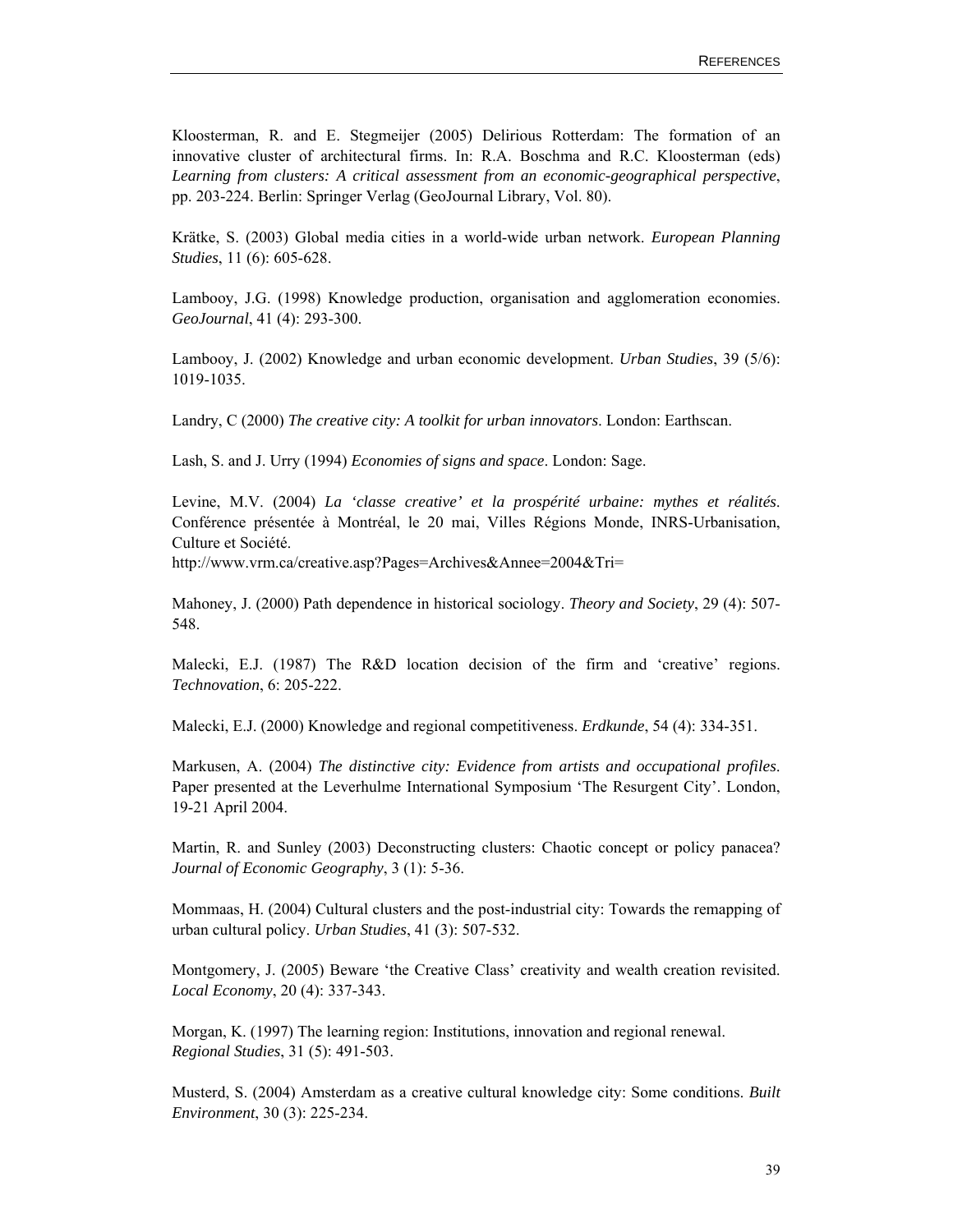Musterd, S. (2006) Segregation, urban space and the resurgent city. *Urban Studies*, 43 (8): 1325-1340.

Musterd, S. and W. Ostendorf (2004) Creative cultural knowledge cities: Perspectives and planning strategies. *Built Environment*, 30 (3): 189-193.

Musterd, S., M. Bontje and W. Ostendorf (2006) The changing role of old and new centres: The case of the Amsterdam region. *Urban Geography*, 27 (4): 360-387.

Musterd, S. and R. Deurloo (2006) Amsterdam and the preconditions for a creative knowledge city. *Tijdschrift voor Economische en Sociale Geografie*, 91 (1): 80-93.

Nagy, G. (2001) Knowledge-based development: Opportunities for medium-sized cities in Hungary. *European Urban and Regional Studies*, 8 (4): 329-339.

O'Connor, J. (1999) *The definition of 'Cultural Industries'*. Manchester: Manchester Institute for Popular Culture.

O'Connor, J. (2005) Cities, culture and 'transitional economies': Developing cultural industries in St. Petersburg. In: J. Hartley (ed) *Creative industries*, pp. 244-258. Blackwell Publishing.

Phelps, N.A. and T. Ozawa (2003) Contrasts in agglomeration: Proto-industrial, industrial and post-industrial forms compared. *Progress in Human Geography*, 27 (5): 583-604.

Pierson, P. (2000) Increasing returns, path dependence, and the study of politics. *The American Political Science Review*, 94 (2): 251-267.

Polanyi, K. (1944) *The great transformation*. New York: Rinehart and Co.

Porter, M. (1990) *The competitive advantage of nations*. Basingstoke: Macmillan.

Porter, M.E. (1998) Clusters and the new economics of competition. *Harvard Business Review*, 76 (6): 77-91.

Primorac, J. (2006) *Creative industries and cultural policies - Key issues in South-Eastern European (SEE) context.* Paper presented at 4<sup>th</sup> Conference on Cultural Policy Research. Vienna, Austria, 12-16 July 2006.

Rantisi, N.M., D. Leslie and S. Christopherson (2006) Placing the creative economy: Scale, politics, and the material. *Environment and Planning A*, 38 (10): 1789-1797.

Raveyre M.F. and J. Saglio (1984) Les systèmes industriels localisés: Eléments pour une analyse sociologique des ensembles de P.M.E. industriels. *Sociologie Du Travail*, 2: 157-175.

Raveyre, M.F. and J. Saglio (1990) Localized industrial systems: Elements for a sociological analysis of industrial groups of SMEs. *International Studies of Management and Organization*, 20 (4): 77-92.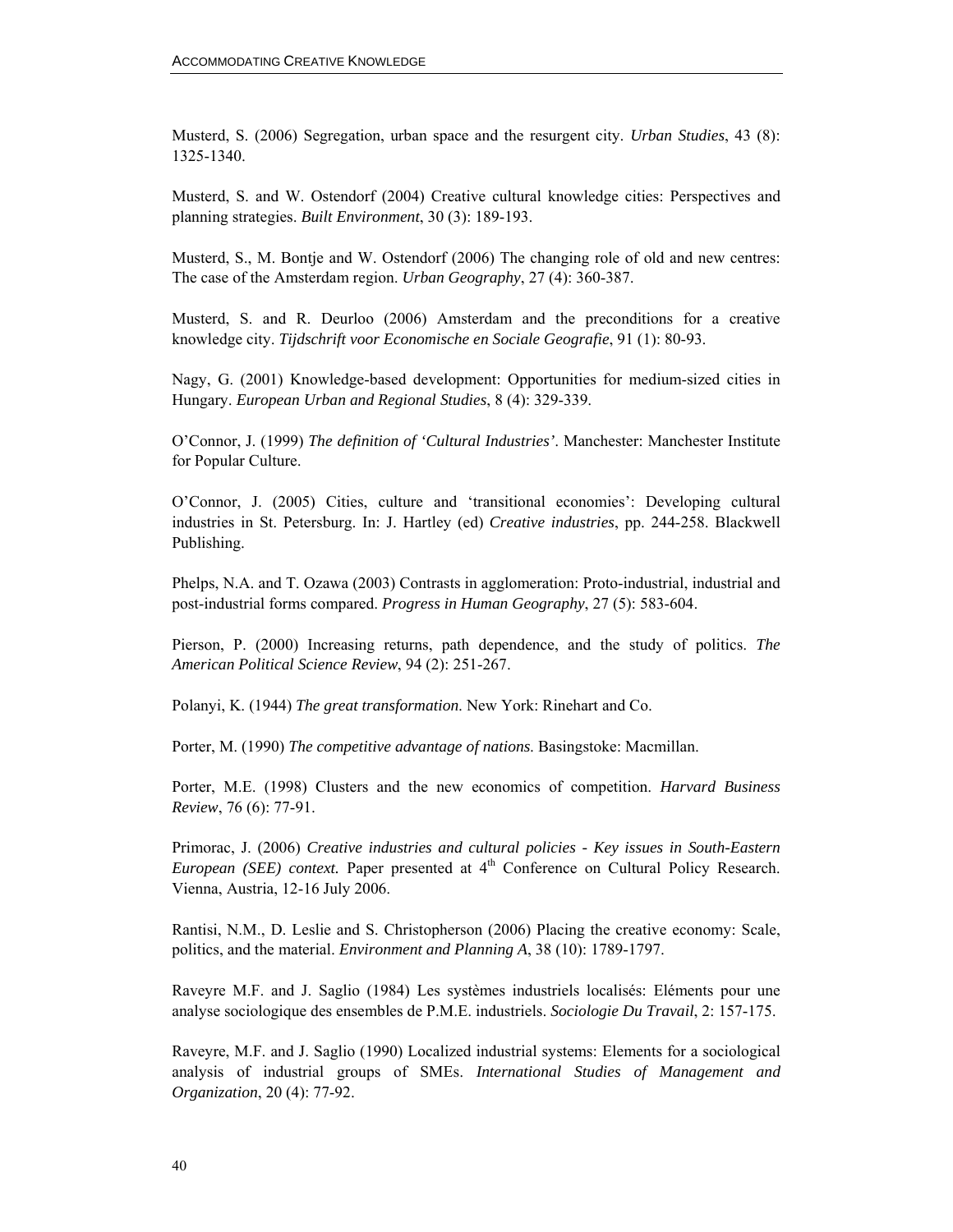Reich, R.B. (1992) *The world of nations: Preparing ourselves for the 21st century capitalism*. New York: Vintage.

Roberts, M. (2006) From 'creative city' to 'no-go areas'. The expansion of the nighttime economy in British town and city centres. *Cities*, 23 (5): 331-338.

Robson, B. (2004) Culture and the city: A view from the 'Athens of the North'. *Built Environment*, 30 (3): 246-255.

Salvemini, S. et al (2005) *La specificità della classe creativa a Milano: Sfruttare i punti di*  forza della città per supportare i creativi<sup>1</sup>. Research of the Bocconi University for the Chamber of Commerce of Milan.

Saris, J. and J. Brouwer (2005) Creativity as competitive factor for urban regions. In: E. Verhagen and S. Franke (eds) *Creativity and the city. How the creative economy is changing the city*, pp. 108-143. Rotterdam: NAi Publishers.

Sassen, S. (1991) *The global city: New York, London, Tokyo*. Princeton, N.J.: Princeton University Press.

Sassen, S. (2002) *Global networks, linked cities*. New York: Routledge.

Savitch, H.V. and P. Kantor (2003) Urban strategies for a global era: A cross national comparison. *American Behavioral Scientist*, 46 (8): 1002-1033.

Saxenian, A.L. (1981) *Silicon chips and spatial structure: The industrial basis of urbanisation in Santa Clara County, California*. Institute of Urban and Regional Planning, WP nr. 345, University of California, Berkeley.

Saxenian, A.L. (1994) *Regional advantage: Culture and competition in Silicon Valley and Route 128*. Cambridge, MA: Harvard University Press.

Sawicky, D. (2003) Review of R. Florida, The rise of the creative class and how it's transforming work, leisure, community and everyday life. *APA Journal*, 69 (1): 90-91.

Schienstock, G. (1999) *Social exclusion in the learning economy*. Presented at the European Socio-Economic Research Conference, Brussels 28-30 April. http://www.uta.fi/laikotset/tyoelama/sowing/report/SocExcLearningEcon.pdf

Scott, A.J. (1997) The cultural economy of cities. *International Journal of Urban and Regional Research*, 21 (2): 327-339.

Scott, A.J. (2000) *The cultural economy of cities*. Essays on the geography of image producing industries. London: Sage.

Scott, A.J. (ed) (2003) *Global city-regions: Trends, theory, policy*. Oxford: Oxford University Press.

 $\overline{a}$ 

<sup>&</sup>lt;sup>1</sup> Title translation: The specificity of the creative class in Milan: Exploiting strength of the city in order to support creative workers.